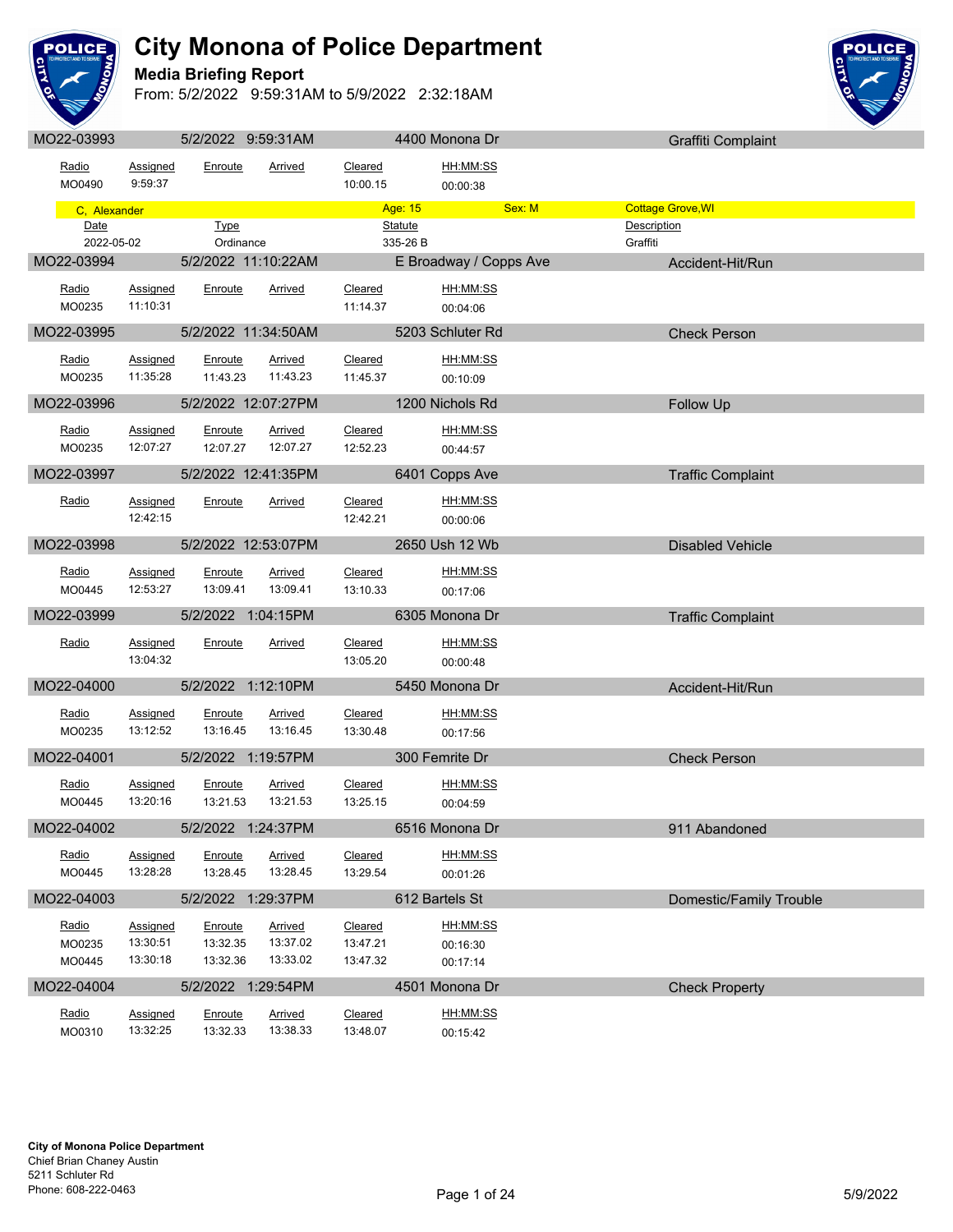

**Media Briefing Report**



| MO22-04005                |                                  |                                 | 5/2/2022 2:34:15PM              |                                 | 802 Greenway Rd                  | <b>Check Person</b>            |
|---------------------------|----------------------------------|---------------------------------|---------------------------------|---------------------------------|----------------------------------|--------------------------------|
| Radio<br>MO0235           | Assigned<br>14:34:20             | Enroute                         | Arrived                         | Cleared<br>14:41.40             | <u>HH:MM:SS</u><br>00:07:20      |                                |
| MO22-04006                |                                  |                                 | 5/2/2022 2:44:28PM              |                                 | Ush 12 Eb / South Towne Dr       | <b>Traffic Complaint</b>       |
| Radio                     | Assigned<br>14:44:45             | Enroute                         | Arrived                         | Cleared<br>14:55.55             | HH:MM:SS<br>00:11:10             |                                |
| MO22-04007                |                                  |                                 | 5/2/2022 2:57:39PM              |                                 | 1050 E Broadway                  | Aa-Assist Ambulance            |
| Radio                     | Assigned<br>14:57:54             | Enroute                         | Arrived                         | Cleared<br>14:58.13             | HH:MM:SS<br>00:00:19             |                                |
| MO22-04008                |                                  |                                 | 5/2/2022 3:42:59PM              |                                 | 500 Woodstock Cir                | <b>Check Area/Foot Patrol</b>  |
| Radio<br>MO0934<br>MO0935 | Assigned<br>16:16:51<br>15:43:04 | Enroute<br>16:16.51             | <b>Arrived</b><br>16:16.54      | Cleared<br>16:26.19<br>16:26.19 | HH:MM:SS<br>00:09:28<br>00:43:14 |                                |
| MO22-04009                |                                  |                                 | 5/2/2022 3:52:26PM              |                                 | 1819 Aberg Ave                   | Information (Law)              |
| Radio                     | Assigned<br>15:58:32             | Enroute                         | Arrived                         | Cleared<br>15:58.55             | HH:MM:SS<br>00:00:24             |                                |
| MO22-04010                |                                  |                                 | 5/2/2022 4:03:18PM              |                                 | 0 South Towne Dr Ush 12 Eb On    | Accident-Hit/Run               |
| Radio<br>MO0934           | Assigned<br>16:04:12             | Enroute                         | Arrived                         | Cleared<br>16:14.33             | HH:MM:SS<br>00:10:20             |                                |
| MO22-04011                |                                  |                                 | 5/2/2022 4:35:26PM              |                                 | 115 E Broadway                   | <b>Preserve Peace</b>          |
| Radio<br>MO0935           | <b>Assigned</b><br>16:36:29      | Enroute<br>16:37.40             | Arrived<br>16:37.40             | Cleared<br>16:58.26             | HH:MM:SS<br>00:21:57             |                                |
| MO22-04012                |                                  |                                 | 5/2/2022 4:49:56PM              |                                 | 500 Woodstock Cir                | <b>Unwanted Person</b>         |
| Radio<br>MO0934<br>MO0935 | Assigned<br>16:52:04<br>16:58:34 | Enroute<br>16:53.19<br>16:58.34 | Arrived<br>16:53.19<br>17:01.08 | Cleared<br>17:37.20<br>17:37.20 | HH:MM:SS<br>00:45:17<br>00:38:47 |                                |
| MO22-04013                |                                  |                                 | 5/2/2022 5:12:08PM              |                                 | 5211 Schluter Rd                 | Follow Up                      |
| Radio<br>MO0480           | Assigned<br>17:12:12             | Enroute                         | <b>Arrived</b>                  | Cleared<br>17:12.41             | HH:MM:SS<br>00:00:29             |                                |
| MO22-04014                |                                  |                                 | 5/2/2022 5:21:19PM              |                                 | 6540 Monona Dr                   | Aa-Assist Ambulance            |
| Radio                     | <b>Assigned</b><br>17:21:58      | <b>Enroute</b>                  | <u>Arrived</u>                  | <b>Cleared</b><br>17:37.25      | HH:MM:SS<br>00:15:28             |                                |
| MO22-04015                |                                  |                                 | 5/2/2022 5:24:14PM              |                                 | 5701 Bjelde Ln                   | 911 Unintentional/Callercontct |
| Radio                     | Assigned<br>17:24:31             | Enroute                         | Arrived                         | Cleared<br>17:24.38             | HH:MM:SS<br>00:00:07             |                                |
| MO22-04016                |                                  |                                 | 5/2/2022 5:57:48PM              |                                 | 6801 South Towne Dr              | 911 Open Line                  |
| Radio<br>MO0934           | <b>Assigned</b><br>17:58:05      | Enroute<br>17:58.29             | <b>Arrived</b><br>18:03.51      | Cleared<br>18:17.13             | HH:MM:SS<br>00:19:08             |                                |
| MO22-04017                |                                  |                                 | 5/2/2022 6:18:26PM              |                                 | 1012 Nichols Rd                  | 911 Unintentional/Callercontct |
| Radio                     | <b>Assigned</b><br>18:18:50      | Enroute                         | <u>Arrived</u>                  | Cleared<br>18:18.56             | HH:MM:SS<br>00:00:06             |                                |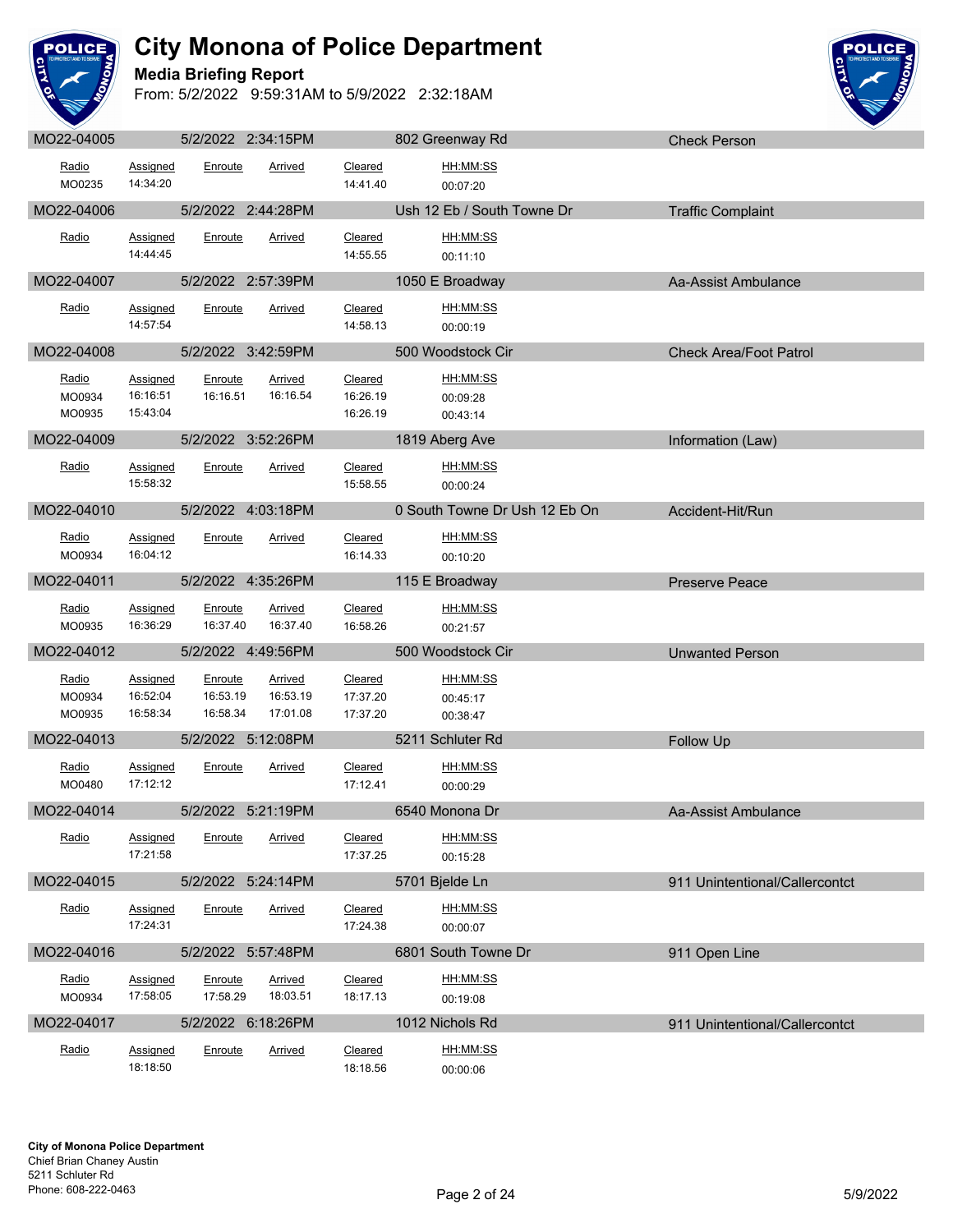

**Media Briefing Report**



| MO22-04018       |                             |                      | 5/2/2022 7:38:51PM   |                      | 5200 Schofield St          |                             | Neighbor Trouble        |
|------------------|-----------------------------|----------------------|----------------------|----------------------|----------------------------|-----------------------------|-------------------------|
| Radio            | Assigned                    | Enroute              | Arrived              | Cleared              | HH:MM:SS                   |                             |                         |
| MO0935           | 19:41:19                    | 19:41.30             | 19:41.30             | 19:47.32             | 00:06:13                   |                             |                         |
| MO22-04019       |                             |                      | 5/2/2022 8:09:00PM   |                      | South Towne Dr / Royal Ave |                             | Aa-Assist Ambulance     |
| Radio            |                             |                      | Arrived              | Cleared              | HH:MM:SS                   |                             |                         |
|                  | <b>Assigned</b><br>20:09:33 | Enroute              |                      | 20:30.01             | 00:20:27                   |                             |                         |
| MO22-04020       |                             |                      | 5/2/2022 9:12:40PM   |                      |                            |                             |                         |
|                  |                             |                      |                      |                      | 5430 Monona Dr             |                             | Domestic/Family Trouble |
| Radio            | Assigned                    | Enroute              | <b>Arrived</b>       | Cleared              | HH:MM:SS                   |                             |                         |
| MO0480<br>MO0934 | 21:14:45<br>21:14:23        | 21:24.57<br>21:14.52 | 21:24.57<br>21:15.54 | 22:22.38<br>22:41.54 | 01:07:53                   |                             |                         |
| MO0935           | 21:12:57                    | 21:14.52             | 21:15.48             | 1:42.43              | 01:27:31<br>04:29:46       |                             |                         |
| MO0940           | 23:14:14                    |                      |                      | 2:03.42              | 02:49:28                   |                             |                         |
| K, Tyler         |                             |                      |                      |                      | Age: 31<br>Sex: M          | Not Provided,               |                         |
| Date Arrest      |                             |                      | <b>Arrest Type</b>   |                      | <b>Statute</b>             | <b>Statute Desc</b>         |                         |
| 2022-05-02       |                             |                      | On-View Arrest       |                      | 943.01(1)                  | Criminal Damage To Property |                         |
| MO22-04021       |                             |                      | 5/2/2022 9:42:29PM   |                      | 5430 Monona Dr             |                             | Aa-Assist Ambulance     |
| Radio            | <b>Assigned</b>             | Enroute              | Arrived              | Cleared              | HH:MM:SS                   |                             |                         |
|                  | 21:42:38                    |                      |                      | 21:43.00             | 00:00:23                   |                             |                         |
| MO22-04022       |                             |                      | 5/2/2022 10:22:38PM  |                      | 4308 Shore Acres Rd        |                             | Alarm                   |
| Radio            | <b>Assigned</b>             | Enroute              | <b>Arrived</b>       | Cleared              | HH:MM:SS                   |                             |                         |
|                  | 22:27:30                    |                      |                      | 22:28.21             | 00:00:50                   |                             |                         |
| MO22-04023       |                             |                      | 5/2/2022 11:52:25PM  |                      | 7025 Raywood Rd            |                             | Alarm                   |
|                  |                             |                      |                      |                      |                            |                             |                         |
| Radio<br>MO0330  | Assigned<br>23:54:18        | Enroute              | <b>Arrived</b>       | Cleared<br>23:54.22  | HH:MM:SS<br>00:00:04       |                             |                         |
|                  |                             |                      |                      |                      |                            |                             |                         |
| MO22-04024       |                             |                      | 5/3/2022 8:43:07AM   |                      | 400 E Broadway             |                             | Follow Up               |
| Radio            | <b>Assigned</b>             | Enroute              | <b>Arrived</b>       | Cleared              | HH:MM:SS                   |                             |                         |
| MO0235           | 8:43:07                     | 8:43.07              | 8:43.07              | 9:37.55              | 00:54:49                   |                             |                         |
| MO22-04025       |                             |                      | 5/3/2022 9:01:16AM   |                      | 6401 Copps Ave             |                             | Aa-Assist Ambulance     |
| Radio            | <b>Assigned</b>             | Enroute              | <b>Arrived</b>       | Cleared              | HH:MM:SS                   |                             |                         |
|                  | 9:02:12                     |                      |                      | 9:08.16              | 00:06:04                   |                             |                         |
| MO22-04026       |                             |                      | 5/3/2022 9:41:11AM   |                      | 6540 Monona Dr             |                             | Follow Up               |
| Radio            | Assigned                    | Enroute              | Arrived              | Cleared              | HH:MM:SS                   |                             |                         |
| MO0235           | 9:41:11                     | 9:41.11              | 9:41.11              | 9:55.15              | 00:14:04                   |                             |                         |
| MO22-04027       |                             |                      | 5/3/2022 10:31:46AM  |                      | 2501 W Broadway            |                             | 911 Abandoned           |
|                  |                             |                      |                      |                      |                            |                             |                         |
| Radio            | Assigned                    | Enroute              | <b>Arrived</b>       | Cleared              | HH:MM:SS                   |                             |                         |
| MO0235           | 10:32:18                    | 10:32.28             | 10:32.28             | 10:37.12             | 00:04:55                   |                             |                         |
| MO22-04028       |                             |                      | 5/3/2022 11:57:10AM  |                      | W Broadway / Ush 12 Wb     |                             | Accident-No Injury      |
| Radio            | <b>Assigned</b>             | Enroute              | <b>Arrived</b>       | Cleared              | HH:MM:SS                   |                             |                         |
| MO0235           | 11:58:02                    |                      |                      | 11:59.29             | 00:01:26                   |                             |                         |
| MO22-04029       |                             |                      | 5/3/2022 12:00:10PM  |                      | W Broadway / Frazier Ave   |                             | Accident-Hit/Run        |
| Radio            | Assigned                    | Enroute              | <b>Arrived</b>       | Cleared              | HH:MM:SS                   |                             |                         |
| MO0430           | 12:00:22                    |                      |                      | 12:01.11             | 00:00:49                   |                             |                         |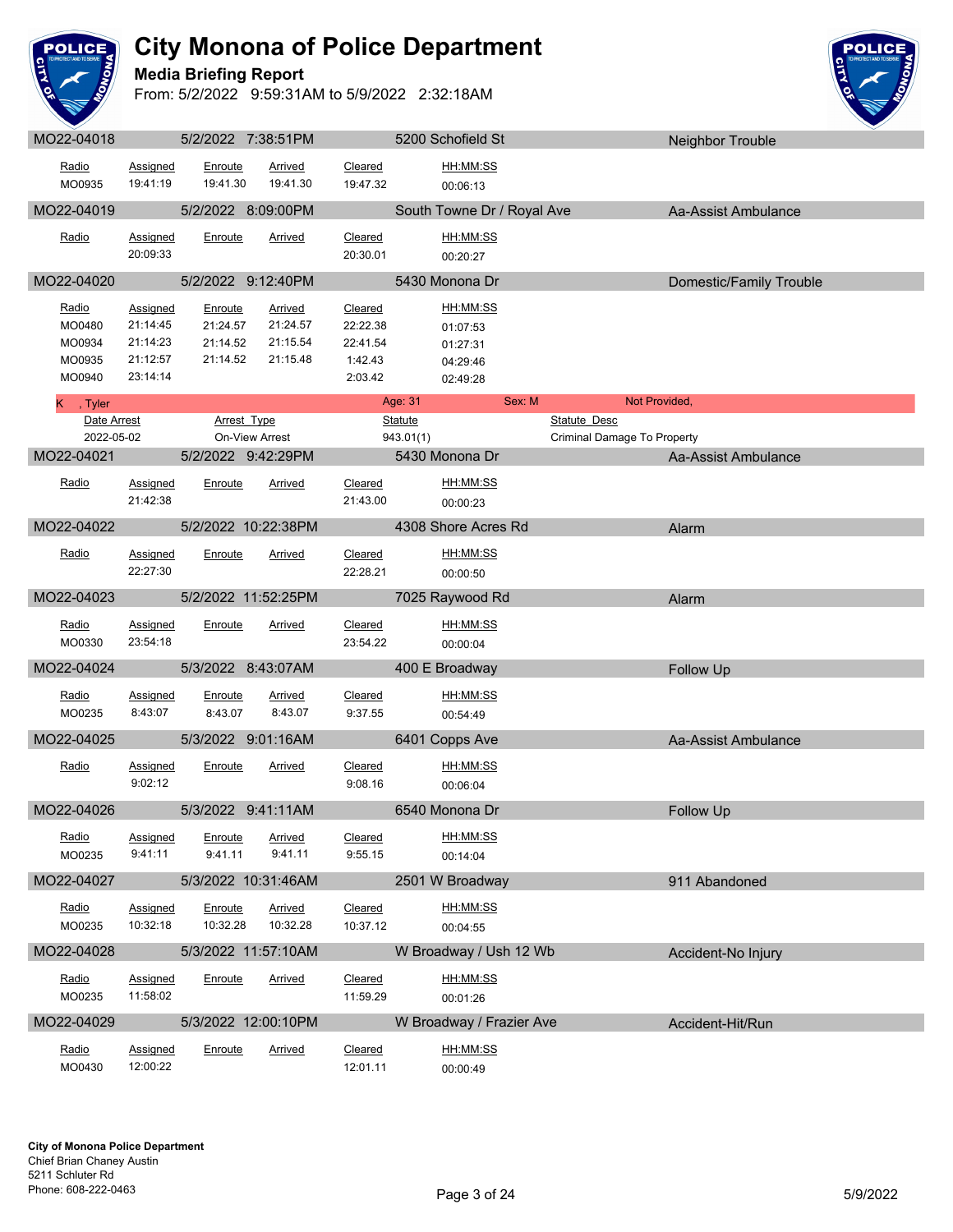

**Media Briefing Report**



| MO22-04030 |                 | 5/3/2022 12:00:43PM                    |                     |                      | Ush 12 Wb / Monona Dr   | Accident-No Injury                                   |
|------------|-----------------|----------------------------------------|---------------------|----------------------|-------------------------|------------------------------------------------------|
| Radio      | <b>Assigned</b> | Enroute                                | <b>Arrived</b>      | Cleared              | HH:MM:SS                |                                                      |
| MO0235     | 12:11:46        | 12:11.50                               |                     | 12:12.51             | 00:01:05                |                                                      |
| MO0445     | 12:10:49        | 12:10.52                               |                     | 12:12.45             | 00:01:56                |                                                      |
|            |                 |                                        |                     |                      |                         |                                                      |
| MO22-04031 |                 | 5/3/2022 12:24:33PM                    |                     |                      | 111 Owen Rd             | Aa-Assist Ambulance                                  |
| Radio      | Assigned        | Enroute                                | Arrived             | Cleared              | HH:MM:SS                |                                                      |
|            | 12:24:42        |                                        |                     | 12:28.05             | 00:03:22                |                                                      |
| MO22-04032 |                 | 5/3/2022 12:46:56PM                    |                     |                      | 4033 Monona Dr          | <b>Suspicious Person</b>                             |
|            |                 |                                        |                     |                      |                         |                                                      |
| Radio      | Assigned        | Enroute                                | <b>Arrived</b>      | Cleared              | HH:MM:SS                |                                                      |
| MO0235     | 12:47:51        | 12:47.53                               | 12:56.44            | 13:27.45             | 00:39:54                |                                                      |
| MO0445     | 12:47:39        | 12:47.42                               | 12:53.05            | 13:41.29             | 00:53:50                |                                                      |
| MO22-04033 |                 | 5/3/2022 1:40:31PM                     |                     |                      | 6930 Gisholt Dr         | Accident-Injury                                      |
| Radio      | Assigned        | Enroute                                | <b>Arrived</b>      | Cleared              | HH:MM:SS                |                                                      |
| MO0235     | 13:41:08        | 13:41.12                               | 13:47.47            | 14:27.15             |                         |                                                      |
| MO0445     | 13:41:33        | 13:41.35                               | 13:47.47            | 14:26.56             | 00:46:07                |                                                      |
|            |                 |                                        |                     |                      | 00:45:23                |                                                      |
| MO22-04034 |                 | 5/3/2022 2:35:24PM                     |                     |                      | 211 Owen Rd             | 911 Unintentional/Callercontct                       |
| Radio      | <b>Assigned</b> | Enroute                                | Arrived             | Cleared              | HH:MM:SS                |                                                      |
|            | 14:35:38        |                                        |                     | 14:35.41             | 00:00:03                |                                                      |
|            |                 |                                        |                     |                      |                         |                                                      |
| MO22-04035 |                 | 5/3/2022 2:44:26PM                     |                     |                      | 200 E Broadway          | Information (Law)                                    |
| Radio      | Assigned        | Enroute                                | Arrived             | Cleared              | HH:MM:SS                |                                                      |
| MO0445     | 14:44:33        |                                        |                     | 14:55.08             | 00:10:35                |                                                      |
| MO22-04036 |                 | 5/3/2022 3:43:55PM                     |                     |                      | 2650 Ush 12 Eb          | <b>Disabled Vehicle</b>                              |
|            |                 |                                        |                     |                      |                         |                                                      |
| Radio      | <b>Assigned</b> | Enroute                                | <b>Arrived</b>      | Cleared              | HH:MM:SS                |                                                      |
| MO0935     | 15:44:29        | 15:53.16                               | 15:53.16            | 16:05.56             | 00:21:27                |                                                      |
| MO22-04037 |                 | 5/3/2022 3:48:11PM                     |                     |                      | Monona Dr / E Broadway  | Accident-No Injury                                   |
| Radio      | Assigned        | Enroute                                | <b>Arrived</b>      | Cleared              | HH:MM:SS                |                                                      |
| MO0934     | 15:49:50        | 15:58.34                               | 15:58.34            | 16:18.24             | 00:28:35                |                                                      |
| X, Hallie  |                 |                                        |                     | Age: 50              | Sex: F                  | Madison,                                             |
| Date       |                 | <b>Type</b>                            |                     | <b>Statute</b>       |                         | <b>Description</b>                                   |
| 2022-05-03 |                 | Parking                                |                     | 434-1 A              |                         | Parking On Roadway                                   |
| 2022-05-03 |                 | <b>Traffic Citation</b>                |                     | 346.14(1m)           |                         | Automobile Following Too Closely                     |
| MO22-04038 |                 | 5/3/2022 4:10:59PM                     |                     |                      | 5609 Bjelde Ln          | <b>Assist Other Agency</b>                           |
|            |                 |                                        |                     |                      |                         |                                                      |
| Radio      | Assigned        | Enroute                                | Arrived<br>16:22.42 | Cleared              | HH:MM:SS                |                                                      |
| MO0934     | 16:18:48        | 16:19.24                               |                     | 16:26.19             | 00:07:31                |                                                      |
| MO22-04039 |                 | 5/3/2022 7:19:06PM                     |                     |                      | 2501 W Broadway         | <b>Theft-Retail</b>                                  |
| Radio      | Assigned        | Enroute                                | <b>Arrived</b>      | Cleared              | HH:MM:SS                |                                                      |
| MO0935     | 19:19:41        |                                        |                     | 19:20.04             | 00:00:23                |                                                      |
| MO22-04040 |                 | 5/3/2022 7:22:41PM                     |                     |                      | Falcon Cir / W Broadway | <b>Traffic Arrest</b>                                |
|            |                 |                                        |                     |                      |                         |                                                      |
| Radio      | <b>Assigned</b> | Enroute                                | <b>Arrived</b>      | Cleared              | HH:MM:SS                |                                                      |
| MO0330     | 19:22:41        | 19:22.41                               | 19:22.41            | 19:33.47             | 00:11:06                |                                                      |
| MO0935     |                 |                                        |                     |                      |                         |                                                      |
|            | 19:23:20        | 19:23.22                               | 19:23.22            | 19:25.49             | 00:02:29                |                                                      |
| E, Byron   |                 |                                        |                     | Age: 26              | Sex: M                  | <b>Madison, WI</b>                                   |
| Date       |                 | <b>Type</b><br><b>Traffic Citation</b> |                     | Statute<br>346.57(5) |                         | Description<br>Exceeding Speed Zones, Etc. (20-24 Mp |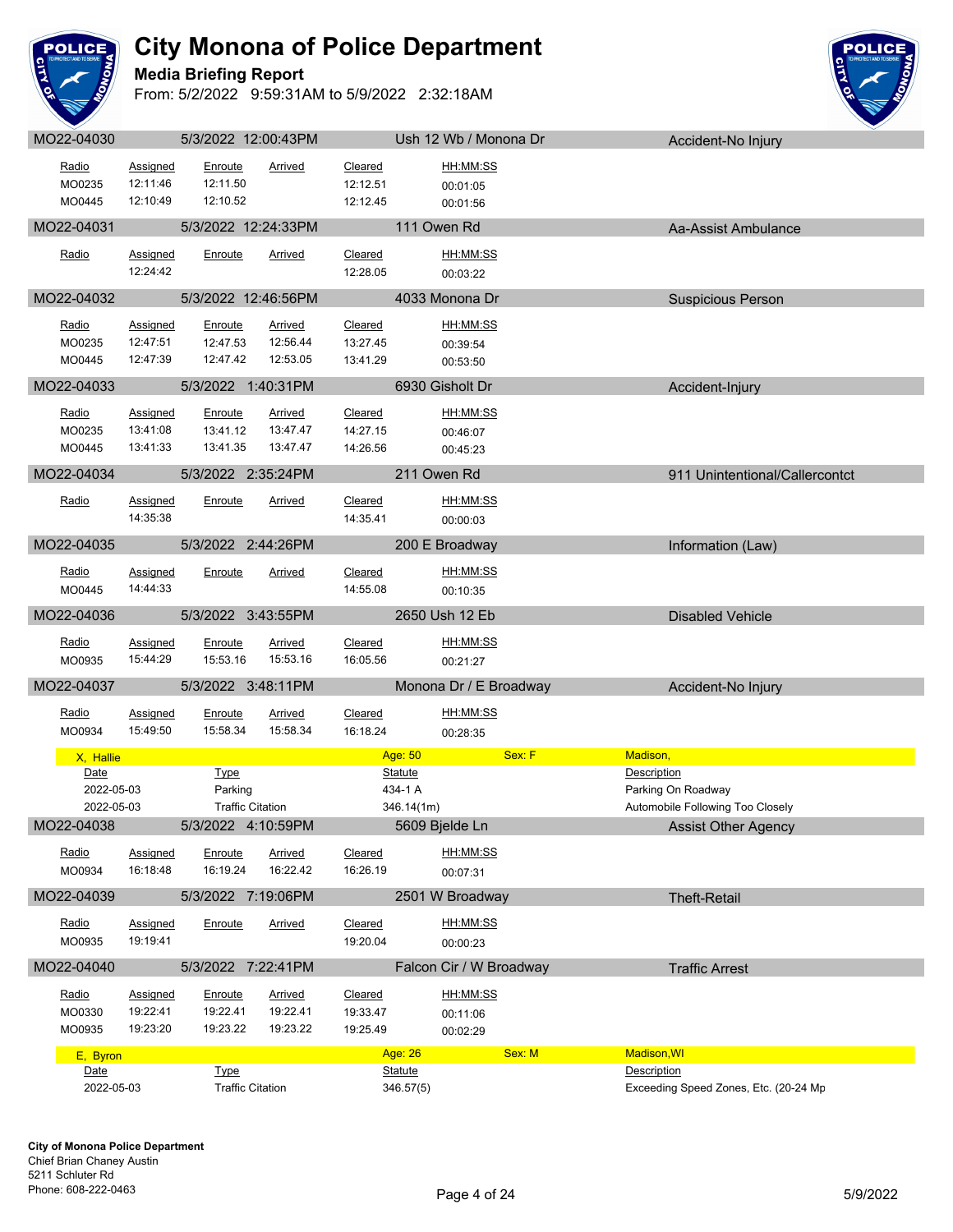

**Media Briefing Report**



| <u>Radio</u>             | Assigned<br>19:32:16        | Enroute                 | <b>Arrived</b>             | <b>Cleared</b><br>19:32.35 | HH:MM:SS<br>00:00:19      |        |                                          |
|--------------------------|-----------------------------|-------------------------|----------------------------|----------------------------|---------------------------|--------|------------------------------------------|
| MO22-04042               |                             | 5/3/2022 7:37:33PM      |                            |                            | W Broadway / Inland Way   |        | <b>Traffic Arrest</b>                    |
| Radio<br>MO0330          | <b>Assigned</b><br>19:37:33 | Enroute<br>19:37.33     | <b>Arrived</b><br>19:37.33 | Cleared<br>19:47.40        | HH:MM:SS<br>00:10:07      |        |                                          |
| O, Immanuel              |                             |                         |                            | Age: 26                    |                           | Sex: M | Madison,                                 |
| Date                     |                             | <b>Type</b>             |                            | <b>Statute</b>             |                           |        | Description                              |
| 2022-05-03               |                             | <b>Traffic Citation</b> |                            | 346.57(5)                  |                           |        | Exceeding Speed Zones, Etc. (16-19 Mp    |
| MO22-04043               |                             | 5/3/2022 7:46:06PM      |                            |                            | 2151 Royal Ave            |        | <b>Disturbance</b>                       |
| Radio                    | Assigned                    | Enroute                 | Arrived                    | Cleared                    | HH:MM:SS                  |        |                                          |
| MO0480                   | 19:53:33                    | 19:53.39                | 19:53.39<br>19:53.39       | 19:57.21                   | 00:03:47                  |        |                                          |
| MO0934<br>MO0935         | 19:47:24<br>19:46:32        | 19:47.27<br>19:47.18    | 19:47.21                   | 19:57.21<br>19:58.15       | 00:09:57<br>00:11:43      |        |                                          |
|                          |                             |                         |                            |                            |                           |        |                                          |
| MO22-04044               |                             | 5/3/2022 8:16:01PM      |                            |                            | 202 S Park St             |        | <b>Child Abuse</b>                       |
| Radio                    | Assigned                    | Enroute                 | <b>Arrived</b>             | Cleared                    | HH:MM:SS                  |        |                                          |
| MO0934                   | 20:17:22                    | 20:28.28                | 20:39.48                   | 22:10.57                   | 01:53:35                  |        |                                          |
| MO22-04045               |                             | 5/3/2022 8:19:13PM      |                            |                            | W Broadway / Inland Way   |        | <b>Traffic Arrest</b>                    |
| Radio                    | <b>Assigned</b>             | Enroute                 | <b>Arrived</b>             | Cleared                    | HH:MM:SS                  |        |                                          |
| MO0330                   | 20:19:13                    | 20:19.13                | 20:19.13                   | 20:30.41                   | 00:11:29                  |        |                                          |
| H, Cesar                 |                             |                         |                            | Age: 24                    |                           | Sex: M | <b>Poplar Grove,</b>                     |
| Date                     |                             | Type                    |                            | <b>Statute</b>             |                           |        | Description                              |
| 2022-05-03               |                             | <b>Traffic Citation</b> |                            | 346.57(5)                  |                           |        | Exceeding Speed Zones, Etc. (16-19 Mp    |
| MO22-04046               |                             | 5/3/2022 9:19:41PM      |                            |                            | E Broadway / Roselawn Ave |        | <b>Traffic Arrest</b>                    |
| Radio<br>MO0330          | <b>Assigned</b><br>21:19:41 | Enroute<br>21:19.41     | <b>Arrived</b><br>21:19.41 | Cleared<br>21:48.34        | HH:MM:SS<br>00:28:54      |        |                                          |
| L. Jesus                 |                             |                         |                            | Age: 25                    |                           | Sex: M | Madison,                                 |
| <b>Date</b>              |                             | Type                    |                            | <u>Statute</u>             |                           |        | Description                              |
| 2022-05-03               |                             | <b>Traffic Citation</b> |                            | 346.57(5)                  |                           |        | Exceeding Speed Zones, Etc. (16-19 Mp    |
| 2022-05-03<br>MO22-04047 |                             | <b>Traffic Citation</b> |                            | 343.05(3)(a)               |                           |        | Operate W/O Valid License (1St Violation |
|                          |                             | 5/3/2022 9:27:13PM      |                            |                            | 2658 Ush 12 Wb            |        | Accident-No Injury                       |
| Radio                    | <b>Assigned</b>             | Enroute                 | <b>Arrived</b>             | Cleared                    | HH:MM:SS                  |        |                                          |
| MO0935                   | 21:27:58                    | 21:30.03                | 21:34.25                   | 22:07.01                   | 00:39:03                  |        |                                          |
| MO22-04048               |                             | 5/3/2022 10:03:50PM     |                            |                            | W Broadway / Inland Way   |        | <b>Traffic Stop</b>                      |
| Radio                    | Assigned                    | Enroute                 | Arrived                    | Cleared                    | HH:MM:SS                  |        |                                          |
| MO0330                   | 22:03:50                    | 22:03.50                | 22:03.50                   | 22:09.22                   | 00:05:32                  |        |                                          |
| G, Sarahi                |                             |                         |                            | Age: 19                    |                           | Sex: X | Madison,                                 |
| Date                     |                             | <b>Type</b>             |                            | Statute                    |                           |        | Description                              |
| 2022-05-03               |                             |                         | <b>Traffic Warning</b>     | 347.06(1)                  |                           |        | Operation W/O Required Lamps Lighted     |
| MO22-04049               |                             | 5/3/2022 10:22:08PM     |                            |                            | 2650 Ush 12 Eb            |        | Safety Hazard                            |
| Radio<br>MO0935          | <b>Assigned</b><br>22:22:38 | Enroute                 | <b>Arrived</b>             | Cleared<br>22:23.24        | HH:MM:SS<br>00:00:45      |        |                                          |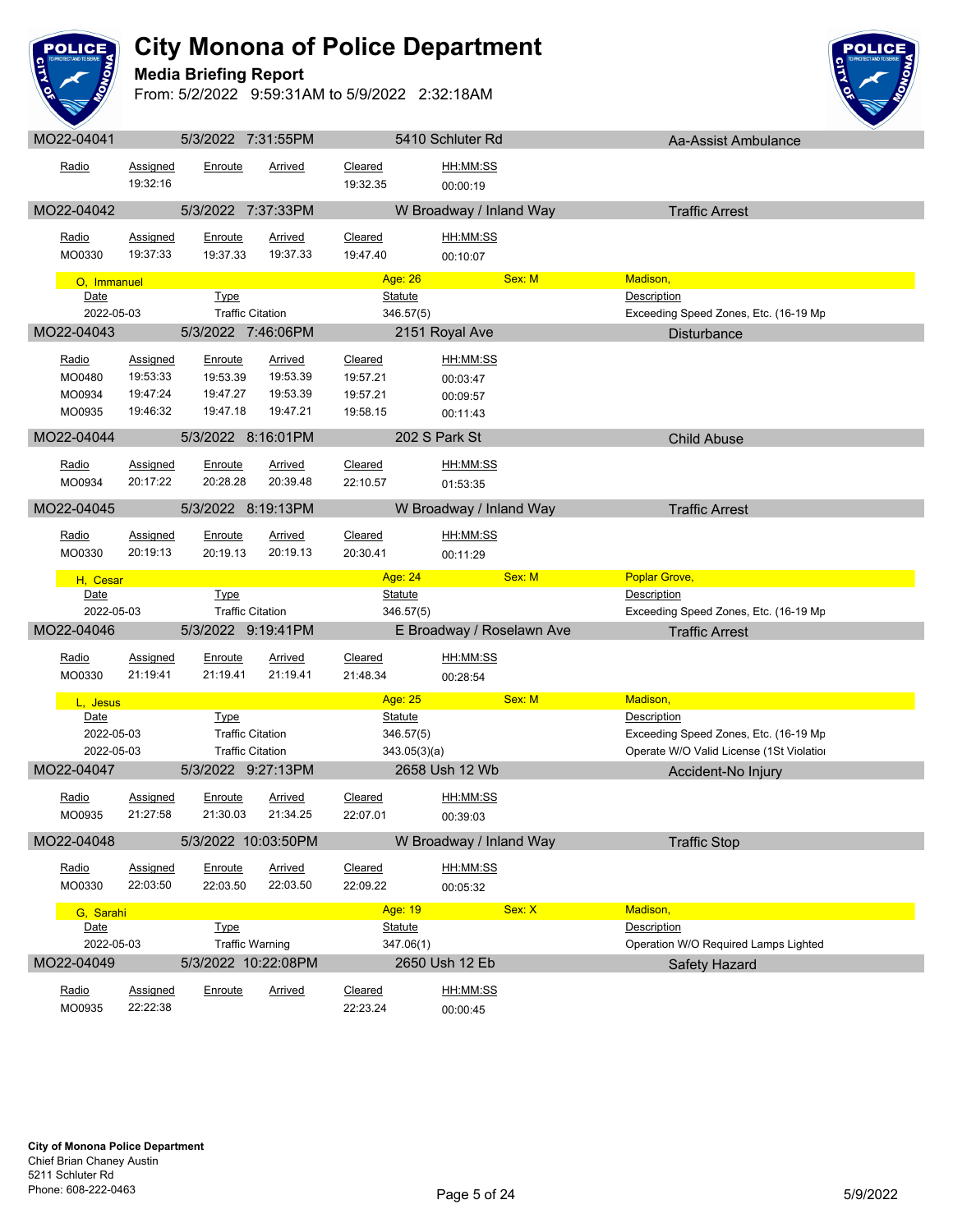

**Media Briefing Report**



| Radio                     | <b>Assigned</b><br>23:05:49           | Enroute                              | Arrived                              | Cleared<br>23:55.29           | HH:MM:SS<br>00:49:40             |                                                           |
|---------------------------|---------------------------------------|--------------------------------------|--------------------------------------|-------------------------------|----------------------------------|-----------------------------------------------------------|
| MO22-04051                |                                       |                                      | 5/4/2022 12:04:06AM                  |                               | 800 W Broadway                   | <b>Check Property</b>                                     |
| Radio<br>MO0330<br>MO0940 | <b>Assigned</b><br>0:05:01<br>0:05:04 | <u>Enroute</u><br>0:06.52<br>0:06.00 | <b>Arrived</b><br>0:06.43            | Cleared<br>0:11.55<br>0:11.47 | HH:MM:SS<br>00:06:54<br>00:06:42 |                                                           |
| MO22-04052                |                                       |                                      | 5/4/2022 1:20:49AM                   |                               |                                  | S Stoughton Rd Ush 12 Wb On / S Stough Traffic Stop       |
| Radio<br>MO0330           | <b>Assigned</b><br>1:20:49            | Enroute<br>1:20.49                   | <b>Arrived</b><br>1:20.49            | Cleared<br>1:25.30            | HH:MM:SS<br>00:04:41             |                                                           |
| E, Atyah                  |                                       |                                      |                                      |                               | Age: 19                          | Sex: F<br>Madison,                                        |
| Date<br>2022-05-04        |                                       | <b>Type</b>                          | <b>Traffic Warning</b>               |                               | <b>Statute</b><br>346.57(4)(h)   | <b>Description</b><br>Speeding In 55 Mph Zone (16-19 Mph) |
| MO22-04053                |                                       |                                      | 5/4/2022 3:37:21AM                   |                               | 400 E Broadway                   | <b>Alcohol Compliance Check</b>                           |
| Radio<br>MO0934           | Assigned<br>3:37:25                   | Enroute                              | Arrived                              | Cleared<br>3:38.01            | HH:MM:SS<br>00:00:36             |                                                           |
| MO22-04054                |                                       |                                      | 5/4/2022 3:38:17AM                   |                               | 6401 Monona Dr                   | <b>Alcohol Compliance Check</b>                           |
| Radio<br>MO0934           | <b>Assigned</b><br>3:38:22            | Enroute                              | Arrived                              | <b>Cleared</b><br>3:38.39     | HH:MM:SS<br>00:00:18             |                                                           |
| MO22-04055                |                                       |                                      | 5/4/2022 3:39:23AM                   |                               | 5211 Schluter Rd                 | <b>Alcohol Compliance Check</b>                           |
| Radio<br>MO0934           | <b>Assigned</b><br>3:39:27            | Enroute                              | <b>Arrived</b>                       | Cleared<br>3:39.46            | HH:MM:SS<br>00:00:19             |                                                           |
| MO22-04056                |                                       |                                      | 5/4/2022 3:40:06AM                   |                               | 1008 E Broadway                  | <b>Alcohol Compliance Check</b>                           |
| Radio<br>MO0934           | Assigned<br>3:40:10                   | Enroute                              | Arrived                              | Cleared<br>3:40.29            | HH:MM:SS<br>00:00:19             |                                                           |
| MO22-04057                |                                       |                                      | 5/4/2022 3:40:45AM                   |                               | 5450 Monona Dr                   | <b>Alcohol Compliance Check</b>                           |
| Radio<br>MO0934           | <b>Assigned</b><br>3:40:49            | Enroute                              | <b>Arrived</b>                       | Cleared<br>3:41.19            | HH:MM:SS<br>00:00:30             |                                                           |
| MO22-04058                |                                       |                                      | 5/4/2022 3:41:35AM                   |                               | 5725 Monona Dr                   | <b>Alcohol Compliance Check</b>                           |
| Radio<br>MO0934           | Assigned<br>3:41:40                   | Enroute                              | Arrived                              | Cleared<br>3:42.06            | HH:MM:SS<br>00:00:26             |                                                           |
| MO22-04059                |                                       | 5/4/2022                             | 5:04:23AM                            |                               | 300 Femrite Dr                   | Unwanted Person                                           |
| Radio<br>MO0445<br>MO0940 | Assigned<br>5:09:14<br>5:05:27        | Enroute<br>5:09.18<br>5:09.12        | <b>Arrived</b><br>5:11.11<br>5:10.53 | Cleared<br>5:26.57<br>5:40.38 | HH:MM:SS<br>00:17:43<br>00:35:11 |                                                           |
| MO22-04060                |                                       |                                      | 5/4/2022 6:13:21AM                   |                               | 6380 Copps Ave                   | Alarm                                                     |
| Radio<br>MO0940           | Assigned<br>6:14:05                   | Enroute<br>6:14.12                   | <b>Arrived</b><br>6:20.08            | Cleared<br>6:23.07            | HH:MM:SS<br>00:09:02             |                                                           |
| MO22-04061                |                                       |                                      | 5/4/2022 7:00:40AM                   |                               | 201 Frost Woods Rd               | Aa-Assist Ambulance                                       |
| Radio                     | Assigned<br>7:01:21                   | Enroute                              | <b>Arrived</b>                       | Cleared<br>7:01.33            | <u>HH:MM:SS</u><br>00:00:12      |                                                           |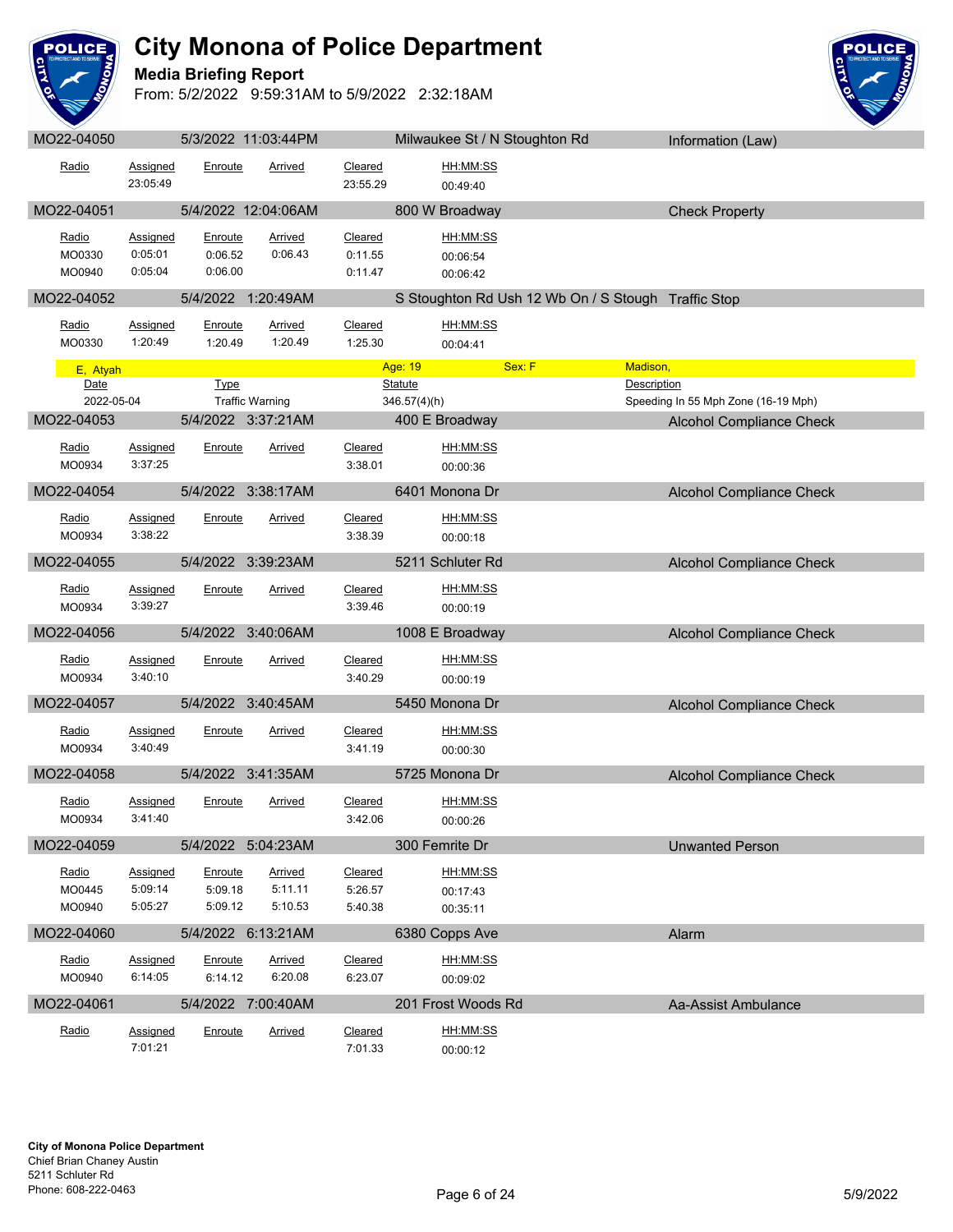

**Media Briefing Report**



| Radio<br>MO0940    | Assigned<br>8:02:24  | Enroute<br>8:02.28   | <b>Arrived</b><br>8:02.28 | Cleared<br>8:19.26    | HH:MM:SS<br>00:17:02                                                |                                      |  |
|--------------------|----------------------|----------------------|---------------------------|-----------------------|---------------------------------------------------------------------|--------------------------------------|--|
|                    |                      |                      |                           |                       |                                                                     |                                      |  |
| MO22-04063         |                      | 5/4/2022 8:05:47AM   |                           |                       | 2151 Royal Ave                                                      | <b>Battery</b>                       |  |
| Radio              | Assigned             | Enroute              | <b>Arrived</b>            | Cleared               | HH:MM:SS                                                            |                                      |  |
| MO0445             | 8:06:30              |                      |                           | 8:28.02               | 00:21:32                                                            |                                      |  |
| MO22-04064         |                      | 5/4/2022 8:16:48AM   |                           |                       | 5114 Arrowhead Dr                                                   | <b>Ordinance Violation</b>           |  |
| Radio              | Assigned             | Enroute              | Arrived                   | Cleared               | HH:MM:SS                                                            |                                      |  |
| MO0940             | 8:19:53              | 8:21.02              | 8:23.47                   | 8:26.33               | 00:06:41                                                            |                                      |  |
| MO0940             | 8:28:38              | 8:28.39              | 8:28.39                   | 8:34.29               | 00:05:51                                                            |                                      |  |
| MO22-04065         |                      | 5/4/2022 8:25:58AM   |                           |                       | 2650 Ush 12 Eb                                                      | <b>Disabled Vehicle</b>              |  |
| Radio              | <b>Assigned</b>      | Enroute              | Arrived                   | Cleared               | HH:MM:SS                                                            |                                      |  |
| MO0445             | 8:28:05              |                      |                           | 8:33.29               | 00:05:24                                                            |                                      |  |
| MO22-04066         |                      | 5/4/2022 8:46:02AM   |                           |                       | 5618 Winnequah Rd                                                   | Information (Law)                    |  |
| Radio              | Assigned             | Enroute              | Arrived                   | Cleared               | HH:MM:SS                                                            |                                      |  |
|                    | 8:46:49              |                      |                           | 8:53.09               | 00:06:21                                                            |                                      |  |
| MO22-04067         |                      |                      | 5/4/2022 10:47:30AM       |                       | 100 E Coldspring Ave                                                | <b>Street Parking</b>                |  |
|                    |                      |                      |                           |                       |                                                                     |                                      |  |
| Radio<br>MO0490    | Assigned<br>10:48:02 | Enroute<br>10:48.10  | Arrived<br>10:48.10       | Cleared<br>10:48.17   | HH:MM:SS                                                            |                                      |  |
|                    |                      |                      |                           |                       | 00:00:15                                                            |                                      |  |
| S, Matthew<br>Date |                      | <b>Type</b>          |                           |                       | Age: 39 <b>Contract Service Service</b><br>Sex: M<br><b>Statute</b> | <b>Cottage Grove,</b><br>Description |  |
| 2022-05-04         |                      |                      |                           |                       |                                                                     | Parking Prohibited By Sign           |  |
|                    |                      | Parking              |                           |                       | 434-7 A (10)                                                        |                                      |  |
| MO22-04068         |                      |                      | 5/4/2022 10:55:57AM       |                       | 0 Ush 12 Wb W Broadway Off                                          | <b>Disabled Vehicle</b>              |  |
| Radio              | <b>Assigned</b>      | Enroute              | Arrived                   | Cleared               | HH:MM:SS                                                            |                                      |  |
| MO0445             | 10:57:03             | 11:00.41             | 11:00.41                  | 11:30.32              | 00:33:30                                                            |                                      |  |
| MO22-04069         |                      |                      | 5/4/2022 11:55:15AM       | <u>and the second</u> | 6950 Gisholt Dr                                                     | 911 Misdial                          |  |
|                    |                      |                      |                           |                       |                                                                     |                                      |  |
| Radio              | Assigned<br>11:55:30 | Enroute              | Arrived                   | Cleared<br>11:55.32   | HH:MM:SS<br>00:00:03                                                |                                      |  |
| MO22-04070         |                      |                      | 5/4/2022 12:22:35PM       |                       | 250 Femrite Dr                                                      | Aa-Assist Ambulance                  |  |
|                    |                      |                      |                           |                       |                                                                     |                                      |  |
| Radio              | Assigned<br>12:23:04 | Enroute              | <b>Arrived</b>            | Cleared               | HH:MM:SS                                                            |                                      |  |
|                    |                      |                      |                           | 12:25.14              | 00:02:10                                                            |                                      |  |
| MO22-04071         |                      |                      | 5/4/2022 12:47:31PM       |                       | 5605 Midmoor Rd                                                     | Safety Hazard                        |  |
| Radio              | Assigned             | Enroute              | Arrived                   | Cleared               | HH:MM:SS                                                            |                                      |  |
| MO0934             | 12:48:35             |                      |                           | 12:57.49              | 00:09:14                                                            |                                      |  |
| MO22-04072         |                      | 5/4/2022 1:29:02PM   |                           |                       | Ush 12 Wb / Monona Dr                                               | <b>Disabled Vehicle</b>              |  |
| Radio              | Assigned             | Enroute              | Arrived                   | Cleared               | <u>HH:MM:SS</u>                                                     |                                      |  |
| MO0445             | 13:29:23             | 13:34.30             | 13:34.30                  | 14:04.52              | 00:35:29                                                            |                                      |  |
| MO22-04073         |                      | 5/4/2022 1:59:37PM   |                           |                       | Ush 12 Wb / Monona Dr                                               | Accident-No Injury                   |  |
| Radio              | <b>Assigned</b>      | Enroute              | <b>Arrived</b>            | Cleared               | HH:MM:SS                                                            |                                      |  |
| MO0445<br>MO0934   | 14:04:57<br>14:00:20 | 14:05.03<br>14:03.55 | 14:10.24                  | 14:24.41<br>14:17.31  | 00:19:44                                                            |                                      |  |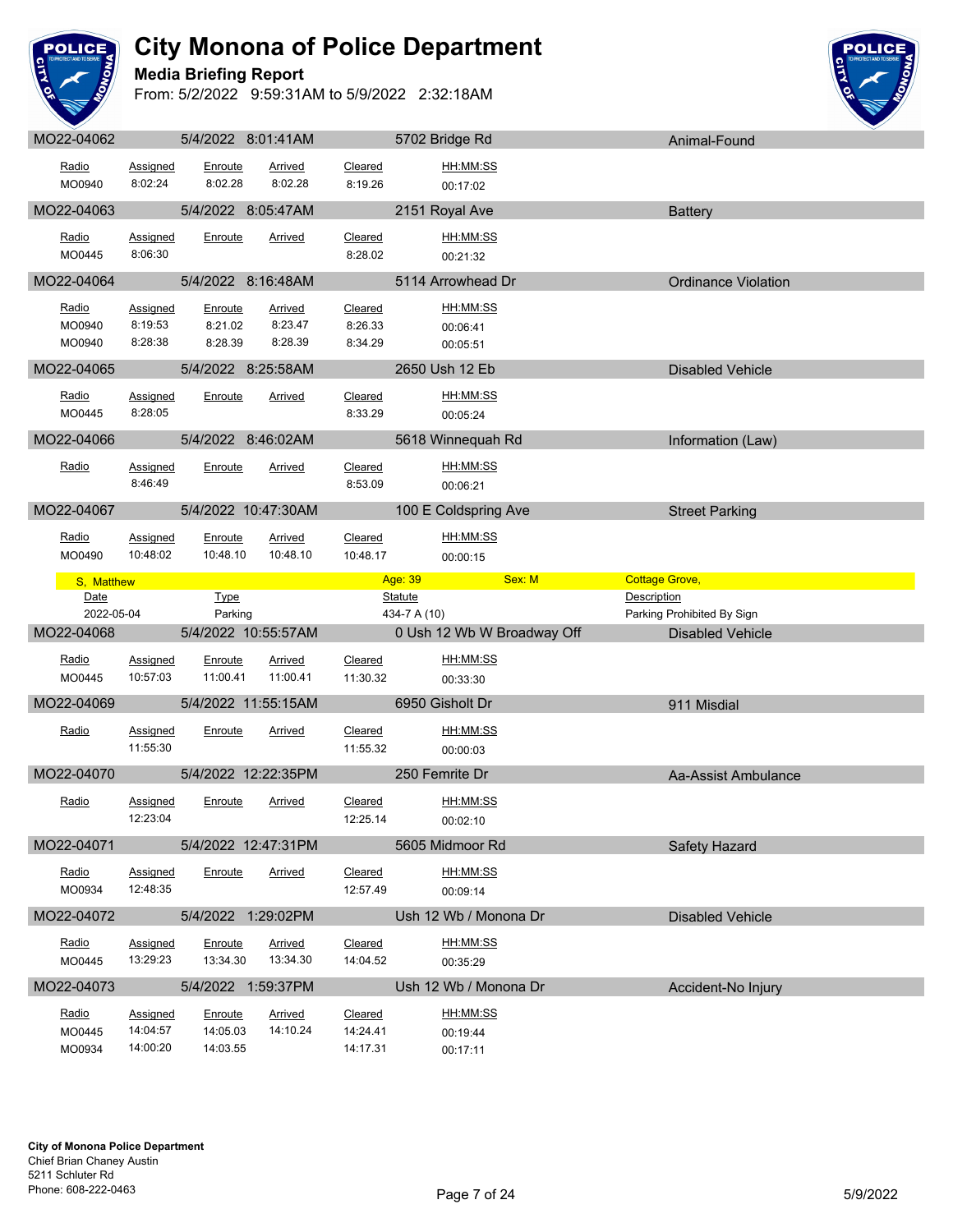

#### **Media Briefing Report**



| IVIUZZ-U4U7U     |                      | <b>UIHIZUZZ Z.UY.JUFIVI</b> |                         |                      | ZUU E DIUQUWAY             | Salety Hazard                               |
|------------------|----------------------|-----------------------------|-------------------------|----------------------|----------------------------|---------------------------------------------|
| Radio<br>MO0934  | Assigned<br>14:29:32 | Enroute                     | Arrived                 | Cleared<br>14:29.38  | HH:MM:SS<br>00:00:05       |                                             |
| MO22-04074       |                      |                             | 5/4/2022 2:13:50PM      |                      | 4400 Monona Dr             | <b>Private Parking</b>                      |
|                  |                      |                             |                         |                      |                            |                                             |
| Radio            | <b>Assigned</b>      | <b>Enroute</b>              | Arrived                 | Cleared              | HH:MM:SS                   |                                             |
| MO0490           | 14:13:55             | 14:14.37                    | 14:14.37                | 14:14.42             | 00:00:47                   |                                             |
|                  |                      |                             |                         | Age: 47              | Sex: M                     | Madison,                                    |
| C, Derek<br>Date |                      | <b>Type</b>                 |                         | <b>Statute</b>       |                            | Description                                 |
| 2022-05-04       |                      | Parking                     |                         |                      | 434-7 A (10)               | Parking Prohibited By Sign                  |
|                  |                      |                             |                         |                      |                            |                                             |
| MO22-04075       |                      |                             | 5/4/2022 2:14:19PM      |                      | 704 Pirate Island Rd       | <b>Check Person</b>                         |
| Radio            | <b>Assigned</b>      | Enroute                     | Arrived                 | Cleared              | <u>HH:MM:SS</u>            |                                             |
| MO0934           | 14:17:34             | 14:17.35                    | 14:22.44                | 14:28.42             | 00:11:08                   |                                             |
|                  |                      |                             |                         |                      |                            |                                             |
| MO22-04077       |                      |                             | 5/4/2022 2:38:30PM      |                      | 5500 Pheasant Hill Rd      | Animal-General/Stray                        |
| Radio            | <b>Assigned</b>      | <b>Enroute</b>              | <b>Arrived</b>          | Cleared              | HH:MM:SS                   |                                             |
| MO0934           | 14:39:18             | 14:39.21                    | 14:42.41                | 14:58.02             | 00:18:44                   |                                             |
|                  |                      |                             |                         |                      |                            |                                             |
| MO22-04078       |                      |                             | 5/4/2022 3:34:02PM      |                      | 5725 Monona Dr             | Disturbance                                 |
| Radio            | Assigned             | Enroute                     | Arrived                 | Cleared              | HH:MM:SS                   |                                             |
| MO0937           | 15:34:35             | 15:34.43                    |                         | 15:38.13             | 00:03:38                   |                                             |
|                  |                      |                             |                         |                      |                            |                                             |
| MO22-04079       |                      |                             | 5/4/2022 5:21:53PM      |                      | 300 Femrite Dr             | Aa-Assist Ambulance                         |
| Radio            | Assigned             | Enroute                     | <u>Arrived</u>          | Cleared              | <u>HH:MM:SS</u>            |                                             |
| MO0937           | 17:22:24             |                             |                         | 17:23.01             | 00:00:37                   |                                             |
|                  |                      |                             |                         |                      |                            |                                             |
|                  |                      |                             |                         |                      |                            |                                             |
| MO22-04080       |                      |                             | 5/4/2022 5:31:27PM      |                      | 2151 Royal Ave             | <b>Theft-Retail</b>                         |
| Radio            | <b>Assigned</b>      | Enroute                     | <b>Arrived</b>          | Cleared              | HH:MM:SS                   |                                             |
| MO0330           | 17:33:14             | 17:33.14                    | 17:34.32                | 17:35.32             | 00:02:17                   |                                             |
| MO0934           | 17:33:00             | 17:34.16                    | 17:38.32                | 18:06.13             |                            |                                             |
| MO0937           | 17:33:28             | 17:33.28                    | 17:37.37                | 18:06.13             | 00:33:13<br>00:32:45       |                                             |
|                  |                      |                             |                         |                      |                            |                                             |
| S, Major         |                      |                             |                         | Age: 43              | Sex: M                     |                                             |
| Date             |                      | <b>Type</b>                 |                         | <b>Statute</b>       |                            | <b>Description</b>                          |
| 2022-05-04       |                      | Ordinance                   |                         |                      | 943.50(1m)(b)              | Retail Theft Ptac - Intentionally Take >\$1 |
| 2022-05-04       |                      | Ordinance                   |                         |                      | 335-1 A (69)               | Resisting/Obstructing An Officer            |
| 2022-05-04       |                      | Ordinance                   |                         | 946.41(1)            |                            | Resisting Or Obstructing An Officer         |
| 2022-05-04       |                      |                             | <b>Traffic Citation</b> |                      | 343.44(1)(a)               | <b>Operating While Suspended</b>            |
| MO22-04081       |                      |                             | 5/4/2022 5:35:42PM      |                      | South Towne Dr / Ush 12 Eb | <b>Traffic Arrest</b>                       |
| Radio            | <b>Assigned</b>      | Enroute                     | <b>Arrived</b>          | Cleared              | HH:MM:SS                   |                                             |
| MO0330           | 17:35:42             | 17:35.42                    | 17:35.42                | 18:05.54             |                            |                                             |
|                  |                      |                             |                         |                      | 00:30:12                   |                                             |
| MO22-04082       |                      |                             | 5/4/2022 5:36:21PM      |                      | 4123 Monona Dr             | <b>Disabled Vehicle</b>                     |
| Radio            | Assigned             | Enroute                     | Arrived                 | Cleared              | HH:MM:SS                   |                                             |
| MO0937           | 18:13:59             |                             |                         | 18:15.37             | 00:01:38                   |                                             |
| MO0937           | 18:06:26             |                             |                         | 18:06.44             | 00:00:18                   |                                             |
| MO0937           | 18:30:33             |                             |                         | 18:32.22             | 00:01:50                   |                                             |
| MO22-04083       |                      |                             | 5/4/2022 6:11:06PM      |                      | 6401 Copps Ave             | 911 Unintentional/Callercontct              |
|                  |                      |                             |                         |                      |                            |                                             |
| Radio            | <b>Assigned</b>      | Enroute                     | <b>Arrived</b>          | <b>Cleared</b>       | HH:MM:SS                   |                                             |
| MO0934<br>MO0937 | 18:11:56<br>18:11:28 | 18:11.59<br>18:11.51        | 18:11.59                | 18:12.27<br>18:12.30 | 00:00:31<br>00:01:02       |                                             |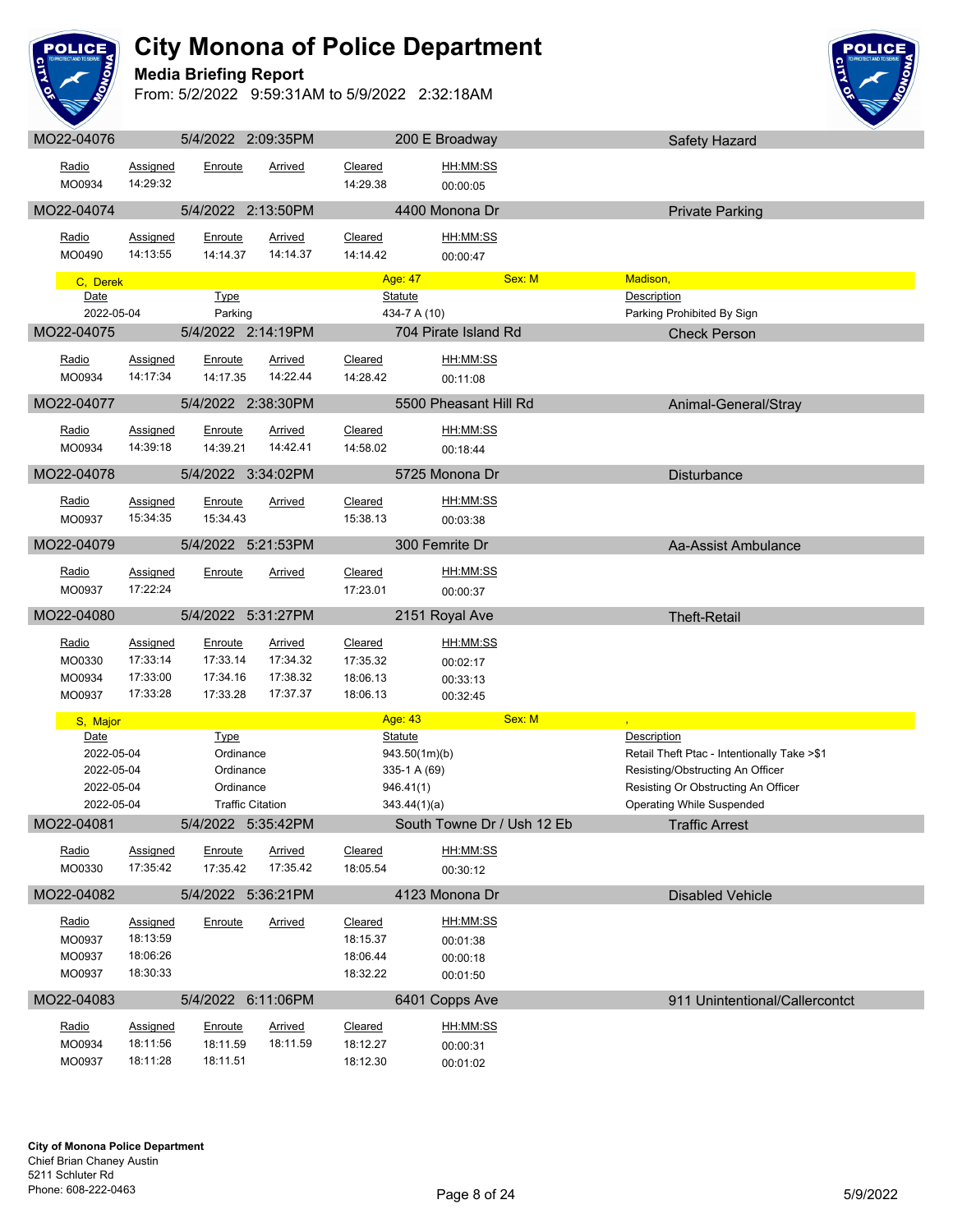

**Media Briefing Report**



|            |                 |                        | 5/4/2022 6:15:31PM |                | 4112 Monona Dr                | Information (Law)                     |
|------------|-----------------|------------------------|--------------------|----------------|-------------------------------|---------------------------------------|
|            |                 |                        |                    |                |                               |                                       |
| Radio      | Assigned        | Enroute                | Arrived            | Cleared        | HH:MM:SS                      |                                       |
| MO0330     | 18:16:56        | 18:17.03               | 18:17.03           | 18:32.25       | 00:15:29                      |                                       |
| MO0934     | 18:16:54        | 18:17.03               | 18:17.03           | 18:29.33       | 00:12:39                      |                                       |
| MO0937     | 18:15:42        | 18:17.02               | 18:17.02           | 18:30.18       | 00:14:36                      |                                       |
|            |                 |                        |                    |                |                               |                                       |
| MO22-04085 |                 | 5/4/2022 7:47:21PM     |                    |                | 700 Interlake Dr              | Animal-General/Stray                  |
| Radio      | Assigned        | Enroute                | <b>Arrived</b>     | Cleared        | HH:MM:SS                      |                                       |
| MO0934     | 19:49:05        | 19:49.36               | 19:57.43           | 20:39.09       | 00:50:04                      |                                       |
| MO0937     | 19:57:38        | 19:57.43               | 19:57.43           | 20:39.09       | 00:41:31                      |                                       |
|            |                 |                        |                    |                |                               |                                       |
| MO22-04087 |                 | 5/4/2022 8:57:55PM     |                    |                | 6544 Monona Dr                | <b>Check Person</b>                   |
|            |                 |                        |                    |                |                               |                                       |
| Radio      | Assigned        | Enroute                | <b>Arrived</b>     | Cleared        | HH:MM:SS                      |                                       |
| MO0330     | 21:20:10        | 21:20.13               | 21:20.13           | 21:35.27       | 00:15:17                      |                                       |
| MO0934     | 21:05:19        | 21:05.22               | 21:09.37           | 21:35.55       | 00:30:36                      |                                       |
| MO0937     | 21:04:12        | 21:05.16               | 21:05.16           | 21:44.31       | 00:40:19                      |                                       |
| MO22-04086 |                 | 5/4/2022 9:01:28PM     |                    |                | W Broadway / River PI         | <b>Traffic Stop</b>                   |
|            |                 |                        |                    |                |                               |                                       |
| Radio      | Assigned        | Enroute                | Arrived            | Cleared        | HH:MM:SS                      |                                       |
| MO0937     | 21:01:28        | 21:01.28               | 21:01.28           | 21:04.10       | 00:02:42                      |                                       |
|            |                 |                        |                    |                |                               |                                       |
| H, Lisa    |                 |                        |                    | Age: 55        | Sex: F                        | Madison,                              |
| Date       |                 | <b>Type</b>            |                    | <b>Statute</b> |                               | Description                           |
| 2022-05-04 |                 | <b>Traffic Warning</b> |                    | 346.57(5)      |                               | Exceeding Speed Zones, Etc. (11-15 Mp |
|            |                 | 5/4/2022 9:05:30PM     |                    |                | 2151 Royal Ave                | Theft                                 |
| Radio      | <b>Assigned</b> | Enroute                | <b>Arrived</b>     | Cleared        | HH:MM:SS                      |                                       |
|            | 21:35:58        |                        |                    |                |                               |                                       |
| MO0934     |                 |                        |                    | 22:00.56       | 00:24:58                      |                                       |
| MO22-04089 |                 | 5/4/2022 11:20:22PM    |                    |                | Cottage Grove Rd / Dempsey Rd | Information (Law)                     |
|            |                 |                        |                    |                |                               |                                       |
| Radio      | <b>Assigned</b> | Enroute                | <b>Arrived</b>     | Cleared        | HH:MM:SS                      |                                       |
|            | 23:20:59        |                        |                    | 23:46.50       | 00:25:51                      |                                       |
| MO22-04090 |                 |                        |                    |                | S Stoughton Rd / E Broadway   | <b>Traffic Stop</b>                   |
|            |                 |                        |                    |                |                               |                                       |
|            |                 | 5/5/2022 12:06:39AM    |                    |                |                               |                                       |
| Radio      | <b>Assigned</b> | Enroute                | <b>Arrived</b>     | Cleared        | HH:MM:SS                      |                                       |
| MO0330     | 0:06:57         | 0:08.24                | 0:08.24            | 0:13.29        | 00:06:32                      |                                       |
|            |                 |                        |                    |                |                               |                                       |
| MO22-04091 |                 | 5/5/2022 12:19:40AM    |                    |                | E Broadway / Copps Ave        | <b>Traffic Stop</b>                   |
|            |                 |                        |                    |                |                               |                                       |
| Radio      | <u>Assigned</u> | <b>Enroute</b>         | <b>Arrived</b>     | Cleared        | HH:MM:SS                      |                                       |
| MO0330     | 0:19:40         | 0:19.40                | 0:19.40            | 0:33.58        | 00:14:18                      |                                       |
| H, Douglas |                 |                        |                    | Age: 28        | Sex: M                        | Fitchburg,                            |
| Date       |                 | <b>Type</b>            |                    | Statute        |                               | Description                           |
| 2022-05-05 |                 | <b>Traffic Warning</b> |                    | 346.57(4)(h)   |                               | Speeding In 55 Mph Zone (16-19 Mph)   |
| MO22-04092 |                 | 5/5/2022 12:24:47AM    |                    |                | Monona Dr / Kings Row         |                                       |
|            |                 |                        |                    |                |                               | <b>Traffic Stop</b>                   |
| Radio      | <b>Assigned</b> | Enroute                | <b>Arrived</b>     | Cleared        | HH:MM:SS                      |                                       |
| MO0945     | 0:24:47         | 0:24.47                | 0:24.47            | 0:29.51        | 00:05:04                      |                                       |
|            |                 |                        |                    |                |                               |                                       |
| F, Kyle    |                 |                        |                    | Age: 29        | Sex: M                        | Sun Prairie,                          |
| Date       |                 | <b>Type</b>            |                    | <b>Statute</b> |                               | Description                           |
| 2022-05-05 |                 | <b>Traffic Warning</b> |                    | 346.57(5)      |                               | Exceeding Speed Zones, Etc. (16-19 Mp |
| MO22-04093 |                 | 5/5/2022 12:50:42AM    |                    |                | W Broadway / Ush 12 Wb        | <b>Traffic Stop</b>                   |
| Radio      | Assigned        | Enroute                | Arrived            | Cleared        | HH:MM:SS                      |                                       |
|            | 0:50:42         |                        | 0:50.42            |                |                               |                                       |
| MO0940     |                 | 0:50.42                |                    | 1:01.24        | 00:10:42                      |                                       |
| W, Rio     |                 |                        |                    | Age: 23        | Sex: M                        | Studio, CA                            |
| Date       |                 | <b>Type</b>            |                    | <b>Statute</b> |                               | Description                           |
| 2022-05-05 |                 | <b>Traffic Warning</b> |                    | 346.57(5)      |                               | Exceeding Speed Zones, Etc. (30-34 Mp |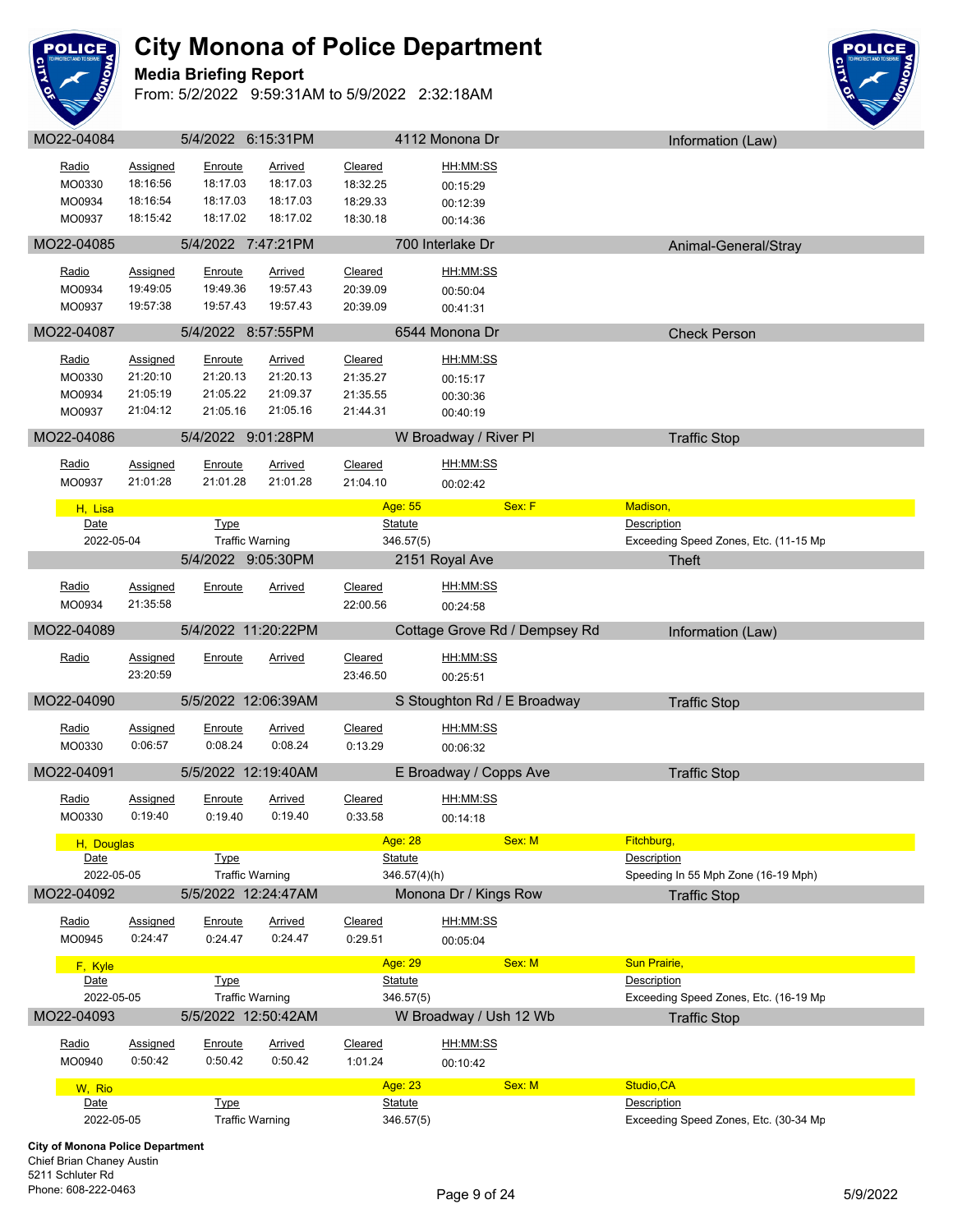

**Media Briefing Report**



|                    |                 |                        | VUVUVUVU               |                                |                        |        | O Oloughton individual is the Only O Olought Trialilly Olop |
|--------------------|-----------------|------------------------|------------------------|--------------------------------|------------------------|--------|-------------------------------------------------------------|
| Radio              | Assigned        | Enroute                | Arrived                | Cleared                        | HH:MM:SS               |        |                                                             |
|                    |                 |                        |                        |                                |                        |        |                                                             |
| MO0945             | 1:41:13         | 1:41.13                | 1:41.13                | 1:51.55                        | 00:10:42               |        |                                                             |
| S, Raheem          |                 |                        |                        | Age: 31                        |                        | Sex: M | Madison,                                                    |
| Date               |                 | <b>Type</b>            |                        | <b>Statute</b>                 |                        |        | <b>Description</b>                                          |
|                    |                 |                        |                        |                                |                        |        |                                                             |
| 2022-05-05         |                 |                        | <b>Traffic Warning</b> | 346.57(5)                      |                        |        | Exceeding Speed Zones, Etc. (16-19 Mp                       |
| MO22-04095         |                 |                        | 5/5/2022 1:50:11AM     |                                | 1220 E Broadway        |        | Robbery-Armed                                               |
|                    |                 |                        |                        |                                |                        |        |                                                             |
| Radio              | Assigned        | Enroute                | Arrived                | Cleared                        | HH:MM:SS               |        |                                                             |
| MO0943             | 1:51:59         | 1:52.02                |                        | 5:15.15                        | 03:23:15               |        |                                                             |
| MO0945             | 1:51:57         |                        |                        | 5:15.23                        | 03:23:26               |        |                                                             |
|                    |                 |                        |                        |                                |                        | Sex: M | Not Provided,                                               |
| V<br>, Jax         |                 |                        |                        | Age: 16                        |                        |        |                                                             |
| Date Arrest        |                 | Arrest Type            |                        | Statute                        |                        |        | Statute Desc                                                |
| 2022-05-05         |                 |                        | On-View Arrest         | 943.32(1)                      |                        |        | Armed Robbery                                               |
| MO22-04096         |                 |                        | 5/5/2022 5:54:26AM     |                                | 1220 E Broadway        |        | <b>Follow Up</b>                                            |
|                    |                 |                        |                        |                                |                        |        |                                                             |
| Radio              | <b>Assigned</b> | <u>Enroute</u>         | <b>Arrived</b>         | Cleared                        | HH:MM:SS               |        |                                                             |
| MO0945             | 5:54:26         | 5:54.26                | 5:54.26                | 5:54.56                        | 00:00:30               |        |                                                             |
|                    |                 |                        |                        |                                |                        |        |                                                             |
| MO22-04097         |                 |                        | 5/5/2022 8:26:38AM     |                                | 4500 Gordon Ave        |        | <b>Street Parking</b>                                       |
|                    |                 |                        |                        |                                | HH:MM:SS               |        |                                                             |
| Radio              | Assigned        | Enroute                | Arrived                | Cleared                        |                        |        |                                                             |
| MO0445             | 8:30:10         | 9:16.31                | 9:16.35                | 9:30.49                        | 01:00:39               |        |                                                             |
| E, Rito            |                 |                        |                        | Age: 47                        |                        | Sex: M | Madison,                                                    |
| Date               |                 | Type                   |                        | Statute                        |                        |        | Description                                                 |
|                    |                 |                        |                        |                                |                        |        |                                                             |
| 2022-05-05         |                 | Ordinance              |                        | 434-7 A (14)                   |                        |        | Less Than 4' From Alley/Sidewalk/Drivev                     |
| 2022-05-05         |                 | Ordinance              |                        | 434-7 A (14)                   |                        |        | Less Than 4' From Alley/Sidewalk/Drivev                     |
| 2022-05-05         |                 | Ordinance              |                        | 434-7 A (14)                   |                        |        | Less Than 4' From Alley/Sidewalk/Drivey                     |
|                    |                 |                        |                        |                                |                        |        |                                                             |
| 2022-05-05         |                 | Parking                |                        | 434-7 A (10)                   |                        |        | Parking Prohibited By Sign                                  |
| 2022-05-05         |                 | Ordinance              |                        | 434-7 A (14)                   |                        |        | Less Than 4' From Alley/Sidewalk/Drivev                     |
|                    |                 |                        |                        |                                |                        |        |                                                             |
| MO22-04099         |                 |                        | 5/5/2022 8:50:39AM     |                                | 5300 Monona Dr         |        | Aa-Assist Ambulance                                         |
| Radio              | <b>Assigned</b> | <b>Enroute</b>         | <b>Arrived</b>         | Cleared                        | HH:MM:SS               |        |                                                             |
| MO6407             | 8:57:42         |                        |                        | 8:57.54                        |                        |        |                                                             |
|                    |                 |                        |                        |                                | 00:00:12               |        |                                                             |
| MO22-04098         |                 |                        | 5/5/2022 8:50:48AM     |                                | Bridge Rd / Inland Way |        | <b>Traffic Stop</b>                                         |
|                    |                 |                        |                        |                                |                        |        |                                                             |
| Radio              | Assigned        | Enroute                | Arrived                | Cleared                        | HH:MM:SS               |        |                                                             |
| MO6407             | 8:50:48         | 8:50.48                | 8:50.48                | 8:57.40                        | 00:06:53               |        |                                                             |
|                    |                 |                        |                        |                                |                        |        |                                                             |
| L, Cindy           |                 |                        |                        | Age: 39                        |                        | Sex: F | Madison,                                                    |
| Date               |                 | Type                   |                        | Statute                        |                        |        | Description                                                 |
| 2022-05-05         |                 |                        | <b>Traffic Warning</b> | 346.57(4)(e)                   |                        |        | Speeding On City Highway (11-15 Mph)                        |
| MO22-04100         |                 |                        | 5/5/2022 9:31:26AM     |                                | 4403 Shore Acres Rd    |        | <b>Street Parking</b>                                       |
|                    |                 |                        |                        |                                |                        |        |                                                             |
| Radio              | Assigned        | Enroute                | <b>Arrived</b>         | Cleared                        | HH:MM:SS               |        |                                                             |
| MO0445             | 9:31:26         | 9:31.26                | 9:31.26                | 9:38.21                        | 00:06:56               |        |                                                             |
|                    |                 |                        |                        |                                |                        |        |                                                             |
| C, Shannon         |                 |                        |                        | Age: 52                        |                        | Sex: F | Monona,                                                     |
| Date               |                 | <b>Type</b>            |                        | <b>Statute</b>                 |                        |        | Description                                                 |
| 2022-05-05         |                 | Ordinance              |                        | 434-7 A (14)                   |                        |        | Less Than 4' From Alley/Sidewalk/Drivev                     |
| MO22-04101         |                 |                        | 5/5/2022 9:39:33AM     |                                | 200 Lofty Ave          |        | <b>Street Parking</b>                                       |
|                    |                 |                        |                        |                                |                        |        |                                                             |
| Radio              | Assigned        | Enroute                | <b>Arrived</b>         | Cleared                        | HH:MM:SS               |        |                                                             |
| MO0445             | 9:39:33         | 9:39.33                | 9:39.33                | 9:48.56                        | 00:09:24               |        |                                                             |
|                    |                 |                        |                        |                                |                        |        |                                                             |
| M, Nicole          |                 |                        |                        | Age: 41                        |                        | Sex: F | <b>Cottage Grove, WI</b>                                    |
| Date<br>2022-05-05 |                 | <b>Type</b><br>Parking |                        | <b>Statute</b><br>434-7 A (10) |                        |        | Description<br>Parking Prohibited By Sign                   |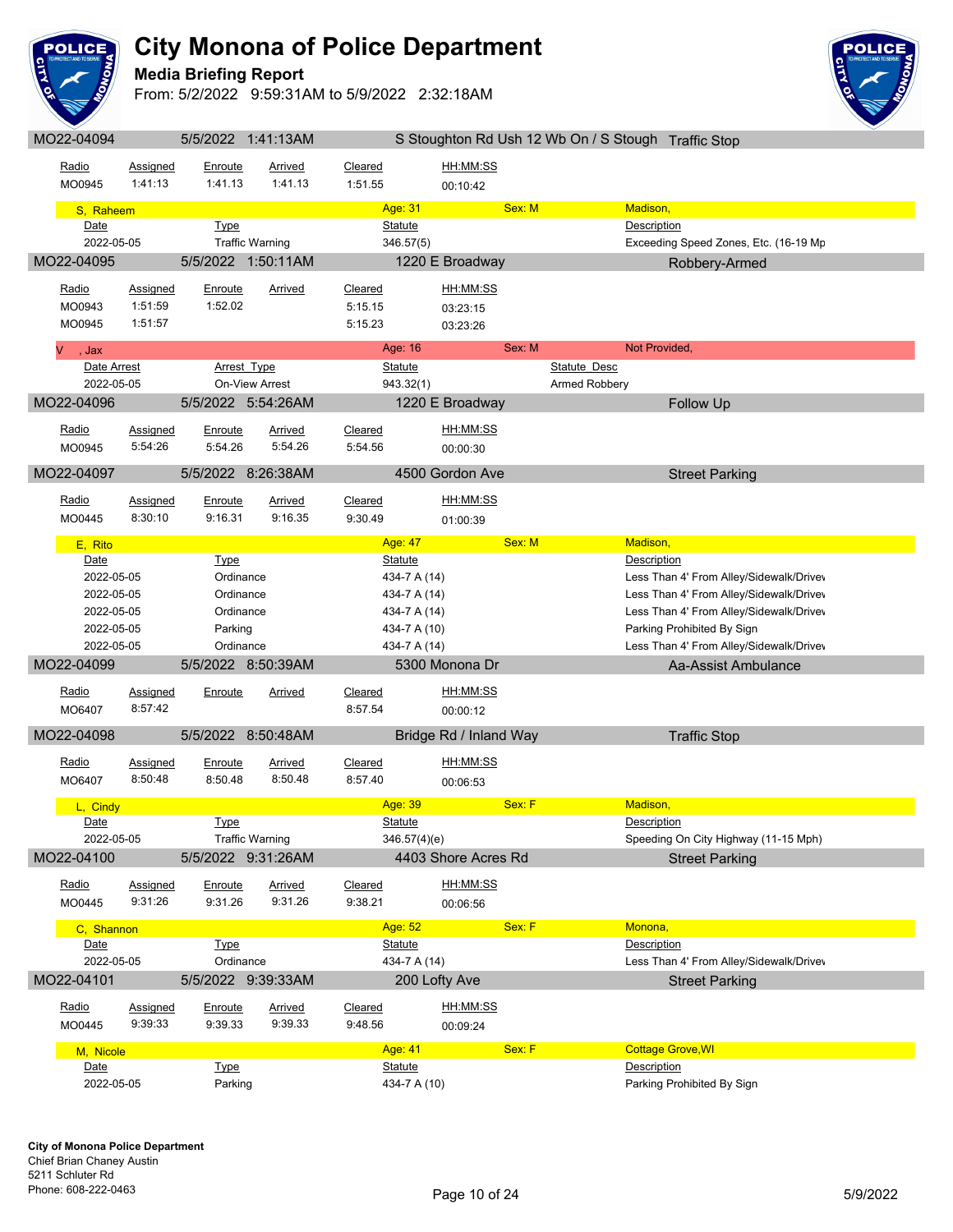

**Media Briefing Report**



| Radio      | <b>Assigned</b> | Enroute                | Arrived        | Cleared        | HH:MM:SS                   |                                         |
|------------|-----------------|------------------------|----------------|----------------|----------------------------|-----------------------------------------|
| MO6407     | 10:03:20        | 10:03.36               | 10:03.36       | 10:06.52       | 00:03:32                   |                                         |
| MO6407     | 9:49:02         | 9:49.02                | 9:49.02        | 9:58.34        | 00:09:32                   |                                         |
|            |                 |                        |                |                |                            |                                         |
| MO22-04103 |                 | 5/5/2022 9:49:16AM     |                |                | 204 Coldspring Ave         | <b>Street Parking</b>                   |
|            |                 |                        |                |                |                            |                                         |
| Radio      | Assigned        | Enroute                | Arrived        | Cleared        | HH:MM:SS                   |                                         |
| MO0445     | 9:49:16         | 9:49.16                | 9:49.16        | 9:55.48        | 00:06:32                   |                                         |
| M, Jeffery |                 |                        |                | Age: 58        | Sex: M                     | Monona,                                 |
| Date       |                 | <b>Type</b>            |                | <b>Statute</b> |                            | Description                             |
| 2022-05-05 |                 | Ordinance              |                | 434-7 A (14)   |                            | Less Than 4' From Alley/Sidewalk/Drivev |
| MO22-04104 |                 | 5/5/2022 9:58:45AM     |                |                | Frost Woods Rd / Bridge Rd |                                         |
|            |                 |                        |                |                |                            | <b>Traffic Stop</b>                     |
| Radio      | <b>Assigned</b> | Enroute                | Arrived        | Cleared        | HH:MM:SS                   |                                         |
| MO6407     | 9:58:45         | 9:58.45                | 9:58.45        | 10:03.16       | 00:04:32                   |                                         |
|            |                 |                        |                |                |                            |                                         |
| C, Ashley  |                 |                        |                | Age: 37        | Sex: F                     | Madison,                                |
| Date       |                 | <b>Type</b>            |                | <b>Statute</b> |                            | Description                             |
| 2022-05-05 |                 | <b>Traffic Warning</b> |                | 346.57(4)(e)   |                            | Speeding On City Highway (11-15 Mph)    |
| MO22-04105 |                 | 5/5/2022 10:13:18AM    |                |                | 611 W Dean Ave             | <b>Directed Patrol</b>                  |
|            |                 |                        |                |                |                            |                                         |
| Radio      | Assigned        | Enroute                | Arrived        | Cleared        | HH:MM:SS                   |                                         |
| MO6407     | 10:13:18        | 10:13.18               | 10:13.18       | 10:17.55       | 00:04:37                   |                                         |
| MO6407     | 10:23:43        | 10:23.46               | 10:23.46       | 10:34.29       | 00:10:46                   |                                         |
| MO22-04106 |                 | 5/5/2022 10:17:58AM    |                |                | 600 W Dean Ave             | <b>Traffic Stop</b>                     |
|            |                 |                        |                |                |                            |                                         |
| Radio      | Assigned        | Enroute                | <b>Arrived</b> | Cleared        | HH:MM:SS                   |                                         |
| MO6407     | 10:17:58        | 10:17.58               | 10:17.58       | 10:23.40       | 00:05:43                   |                                         |
|            |                 |                        |                |                |                            |                                         |
|            |                 |                        |                |                |                            |                                         |
| G, Emmett  |                 |                        |                | Age: 20        | Sex: M                     | Middleton, WI                           |
| Date       |                 | <b>Type</b>            |                | <b>Statute</b> |                            | Description                             |
| 2022-05-05 |                 | <b>Traffic Warning</b> |                | 346.57(4)(e)   |                            | Speeding On City Highway (11-15 Mph)    |
| MO22-04107 |                 | 5/5/2022 10:27:05AM    |                |                | 200 Femrite Dr             | Aa-Assist Ambulance                     |
|            |                 |                        |                |                |                            |                                         |
| Radio      | Assigned        | Enroute                | Arrived        | Cleared        | HH:MM:SS                   |                                         |
| MO0445     | 10:27:45        |                        |                | 10:27.58       | 00:00:13                   |                                         |
| MO22-04108 |                 | 5/5/2022 10:34:08AM    |                |                | Ush 12 Eb / Monona Dr      | Safety Hazard                           |
|            |                 |                        |                |                |                            |                                         |
| Radio      | Assigned        | Enroute                | Arrived        | Cleared        | HH:MM:SS                   |                                         |
| MO6407     | 10:34:34        | 10:34.48               |                | 10:40.21       | 00:05:48                   |                                         |
| MO22-04109 |                 | 5/5/2022 10:39:54AM    |                |                | 5101 Gordon Ave            | 911 Disconnect                          |
|            |                 |                        |                |                |                            |                                         |
| Radio      | <b>Assigned</b> | <b>Enroute</b>         | <u>Arrived</u> | Cleared        | HH:MM:SS                   |                                         |
| MO0445     | 10:40:38        |                        |                | 10:50.28       | 00:09:50                   |                                         |
|            |                 |                        |                |                |                            |                                         |
| MO22-04110 |                 | 5/5/2022 10:46:35AM    |                |                | 500 Femrite Dr             | <b>Directed Patrol</b>                  |
| Radio      | <b>Assigned</b> | Enroute                | <b>Arrived</b> | Cleared        | HH:MM:SS                   |                                         |
| MO6407     | 10:54:01        | 10:54.01               | 10:54.02       | 11:03.53       | 00:09:52                   |                                         |
| MO6407     | 11:09:26        | 11:09.26               | 11:09.27       | 11:10.58       |                            |                                         |
| MO6407     | 10:46:35        | 10:46.35               | 10:46.35       | 10:47.52       | 00:01:32                   |                                         |
|            |                 |                        |                |                | 00:01:17                   |                                         |
| MO22-04111 |                 | 5/5/2022 10:47:55AM    |                |                | 500 Femrite Dr             | <b>Traffic Stop</b>                     |
|            |                 |                        |                |                |                            |                                         |
| Radio      | Assigned        | Enroute                | <b>Arrived</b> | Cleared        | HH:MM:SS                   |                                         |
| MO6407     | 10:47:55        | 10:47.55               | 10:47.55       | 10:53.55       | 00:06:01                   |                                         |
| D, Tamera  |                 |                        |                | Age: 55        | Sex: F                     | Monona,                                 |
| Date       |                 | <b>Type</b>            |                | <b>Statute</b> |                            | Description                             |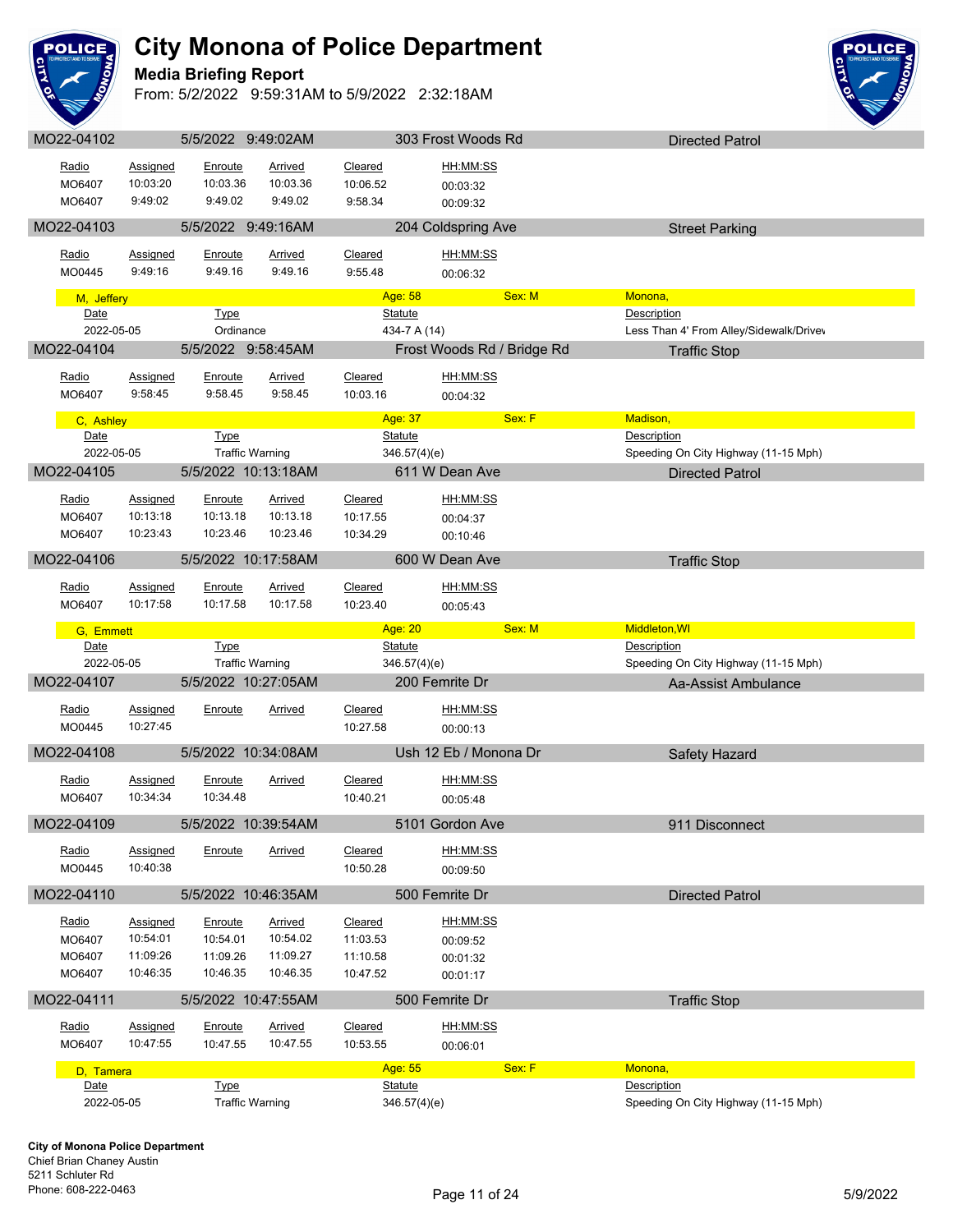

#### **Media Briefing Report**



| Radio<br>MO6407                     | Assigned<br>11:03:57                         | Enroute<br>11:03.57             | Arrived<br>11:03.57                    | Cleared<br>11:07.57                         | HH:MM:SS<br>00:04:00                         |        |                    |                                      |
|-------------------------------------|----------------------------------------------|---------------------------------|----------------------------------------|---------------------------------------------|----------------------------------------------|--------|--------------------|--------------------------------------|
| <b>B</b> , Matthew                  |                                              |                                 |                                        | Age: 47                                     |                                              | Sex: M | Madison,           |                                      |
| Date<br>2022-05-05                  |                                              | <b>Type</b>                     | <b>Traffic Warning</b>                 | <b>Statute</b><br>346.57(4)(e)              |                                              |        | <b>Description</b> | Speeding On City Highway (11-15 Mph) |
| MO22-04113                          |                                              |                                 | 5/5/2022 11:19:09AM                    |                                             | 503 Nichols Rd                               |        |                    | <b>Directed Patrol</b>               |
| Radio<br>MO6407<br>MO6407           | Assigned<br>11:31:57<br>11:19:09             | Enroute<br>11:31.58<br>11:19.09 | Arrived<br>11:31.58<br>11:19.09        | Cleared<br>11:47.50<br>11:27.12             | HH:MM:SS<br>00:15:53<br>00:08:03             |        |                    |                                      |
| MO22-04114                          |                                              |                                 | 5/5/2022 11:27:18AM                    |                                             | Pheasant Hill Rd / Nichols Rd                |        |                    | <b>Traffic Stop</b>                  |
| Radio<br>MO6407                     | <b>Assigned</b><br>11:27:18                  | Enroute<br>11:27.18             | <b>Arrived</b><br>11:27.18             | Cleared<br>11:31.52                         | HH:MM:SS<br>00:04:34                         |        |                    |                                      |
| <b>B</b> , Lester                   |                                              |                                 |                                        | Age: 17                                     |                                              | Sex: M | Monona,            |                                      |
| Date<br>2022-05-05                  |                                              | <b>Type</b>                     | <b>Traffic Warning</b>                 | <b>Statute</b><br>346.46(1)                 |                                              |        | Description        | Fail/Stop At Stop Sign               |
| MO22-04115                          |                                              |                                 | 5/5/2022 12:28:28PM                    |                                             | 6540 Monona Dr                               |        |                    | <b>Check Area/Foot Patrol</b>        |
| Radio<br>MO0445<br>MO6407           | Assigned<br>12:30:47<br>12:28:28             | Enroute<br>12:31.04<br>12:28.28 | Arrived<br>12:28.28                    | Cleared<br>12:31.58<br>12:32.05             | HH:MM:SS<br>00:01:11<br>00:03:38             |        |                    |                                      |
| MO22-04116                          |                                              |                                 | 5/5/2022 12:30:08PM                    |                                             | Nichols Rd / Monona Dr                       |        |                    | Accident-Injury                      |
| Radio<br>MO0445<br>MO0445<br>MO6407 | Assigned<br>12:30:36<br>12:32:28<br>12:32:28 | Enroute<br>12:32.36<br>12:32.36 | <b>Arrived</b><br>12:32.36<br>12:32.36 | Cleared<br>12:30.44<br>13:12.57<br>13:11.26 | HH:MM:SS<br>00:00:08<br>00:40:30<br>00:38:59 |        |                    |                                      |
| MO22-04117                          |                                              |                                 | 5/5/2022 1:27:12PM                     |                                             | 600 Pirate Island Rd                         |        |                    | Fraud                                |
| Radio<br>MO6407                     | <b>Assigned</b><br>13:27:18                  | Enroute<br>13:31.24             | <b>Arrived</b><br>13:31.24             | Cleared<br>14:10.32                         | HH:MM:SS<br>00:43:13                         |        |                    |                                      |
| MO22-04118                          |                                              |                                 | 5/5/2022 1:53:41PM                     |                                             | 4400 Monona Dr                               |        |                    | <b>Private Parking</b>               |
| Radio<br>MO0490                     | <b>Assigned</b><br>13:54:02                  | <b>Enroute</b>                  | <u>Arrived</u>                         | Cleared<br>13:54.23                         | HH:MM:SS<br>00:00:21                         |        |                    |                                      |
| C. Derek                            |                                              |                                 |                                        | Age: 47                                     |                                              | Sex: M | Madison,           |                                      |
| Date<br>2022-05-05                  |                                              | <b>Type</b><br>Parking          |                                        | <b>Statute</b><br>434-7 A (10)              |                                              |        | Description        | Parking Prohibited By Sign           |
| MO22-04119                          |                                              |                                 | 5/5/2022 2:22:46PM                     |                                             | 5101 Gordon Ave                              |        |                    | <b>Theft</b>                         |
| Radio<br>MO0445                     | Assigned<br>14:30:14                         | Enroute                         | <b>Arrived</b>                         | Cleared<br>14:48.57                         | HH:MM:SS<br>00:18:43                         |        |                    |                                      |
| MO22-04120                          |                                              |                                 | 5/5/2022 3:20:35PM                     |                                             | 137 Shato Ln                                 |        |                    | Aa-Assist Ambulance                  |
| Radio                               | <b>Assigned</b><br>15:21:04                  | Enroute                         | <b>Arrived</b>                         | Cleared<br>15:25.46                         | HH:MM:SS<br>00:04:42                         |        |                    |                                      |
| MO22-04121                          |                                              |                                 | 5/5/2022 3:26:21PM                     |                                             | 3702 Packers Ave                             |        |                    | Information (Law)                    |
| Radio                               | <b>Assigned</b><br>15:27:13                  | Enroute                         | <b>Arrived</b>                         | Cleared<br>15:27.17                         | <u>HH:MM:SS</u><br>00:00:04                  |        |                    |                                      |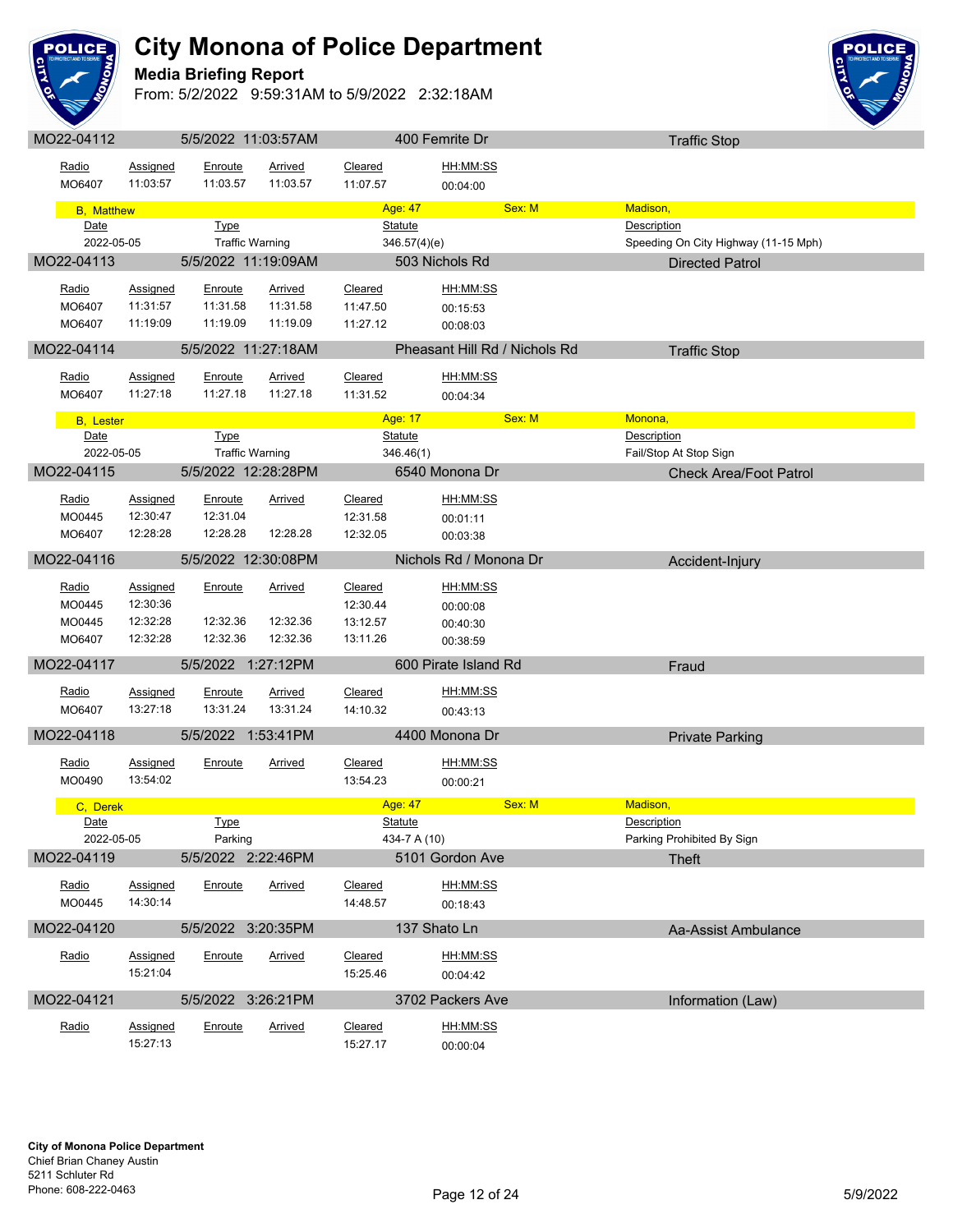

**Media Briefing Report**



| Radio<br>MO0190<br>MO0330<br>MO0934 | <b>Assigned</b><br>15:27:38<br>15:27:27<br>15:27:27 | Enroute                                     | Arrived                                            | <b>Cleared</b><br>15:43.20<br>15:43.20<br>15:43.25 | HH:MM:SS<br>00:15:42<br>00:15:53<br>00:15:58        |                          |
|-------------------------------------|-----------------------------------------------------|---------------------------------------------|----------------------------------------------------|----------------------------------------------------|-----------------------------------------------------|--------------------------|
| MO22-04123                          |                                                     | 5/5/2022 3:37:40PM                          |                                                    |                                                    | 402 Valorie Ln                                      | <b>Traffic Complaint</b> |
| Radio                               | Assigned<br>15:38:55                                | Enroute                                     | Arrived                                            | Cleared<br>15:38.58                                | <u>HH:MM:SS</u><br>00:00:03                         |                          |
| MO22-04124                          |                                                     | 5/5/2022 4:21:00PM                          |                                                    |                                                    | Roby Rd / Sundt Ln                                  | Follow Up                |
| Radio<br>MO0190<br>MO0330<br>MO0934 | <b>Assigned</b><br>16:21:10<br>18:13:13<br>16:21:10 | Enroute<br>16:21.16<br>16:21.16             | <b>Arrived</b><br>16:41.03<br>16:41.04             | Cleared<br>18:36.00<br>18:53.24<br>18:35.58        | HH:MM:SS<br>02:14:50<br>00:40:11<br>02:14:47        |                          |
| MO22-04125                          |                                                     | 5/5/2022 6:25:55PM                          |                                                    |                                                    | 2650 Ush 12 Wb                                      | <b>Disabled Vehicle</b>  |
| Radio<br>MO0937                     | <b>Assigned</b><br>18:26:37                         | Enroute<br>18:26.57                         | <b>Arrived</b><br>18:32.17                         | Cleared<br>18:35.55                                | HH:MM:SS<br>00:09:18                                |                          |
| MO22-04126                          |                                                     | 5/5/2022 7:35:32PM                          |                                                    |                                                    | 5300 Monona Dr                                      | <b>Check Person</b>      |
| Radio<br>MO0934<br>MO0937           | Assigned<br>19:37:39<br>19:44:17                    | Enroute<br>19:44.35                         | Arrived<br>19:44.35                                | Cleared<br>19:59.53<br>19:59.53                    | HH:MM:SS<br>00:22:14<br>00:15:36                    |                          |
| MO22-04127                          |                                                     | 5/5/2022 8:17:33PM                          |                                                    |                                                    | Ush 12 Wb / W Broadway                              | Ac-Assist Citizen        |
| Radio<br>MO0937                     | <b>Assigned</b><br>20:17:37                         | Enroute<br>20:17.41                         | Arrived<br>20:17.41                                | Cleared<br>20:20.53                                | HH:MM:SS<br>00:03:16                                |                          |
| MO22-04128                          |                                                     | 5/5/2022 8:29:04PM                          |                                                    |                                                    | 353 Owen Rd                                         | Noise Disturbance        |
| Radio<br>MO0934                     | Assigned<br>20:29:56                                | Enroute<br>20:35.26                         | Arrived<br>20:35.26                                | Cleared<br>20:48.12                                | HH:MM:SS<br>00:18:16                                |                          |
| MO22-04129                          |                                                     | 5/5/2022 9:19:55PM                          |                                                    |                                                    | Winnequah Rd / Bridge Rd                            | <b>Traffic Complaint</b> |
| Radio                               | Assigned<br>21:21:25                                | Enroute                                     | Arrived                                            | Cleared<br>21:25.56                                | HH:MM:SS<br>00:04:31                                |                          |
| MO22-04130                          |                                                     | 5/5/2022 9:26:29PM                          |                                                    |                                                    | 5406 Monona Rdg                                     | Aa-Assist Ambulance      |
| Radio<br>MO0330                     | <b>Assigned</b><br>21:27:15                         | <b>Enroute</b><br>21:27.18                  | <b>Arrived</b><br>21:29.26                         | Cleared<br>21:36.36                                | HH:MM:SS<br>00:09:21                                |                          |
| MO22-04131                          |                                                     | 5/5/2022 9:51:47PM                          |                                                    |                                                    | Ush 12 Wb / W Broadway                              | <b>Traffic Stop</b>      |
| Radio<br>MO0330<br>MO0934<br>MO0937 | Assigned<br>22:00:24<br>21:57:25<br>21:51:47        | Enroute<br>22:00.29<br>21:57.29<br>21:51.47 | <b>Arrived</b><br>22:03.37<br>21:59.55<br>21:51.47 | Cleared<br>23:59.59<br>22:32.51<br>23:35.06        | <u>HH:MM:SS</u><br>01:59:34<br>00:35:25<br>01:43:19 |                          |
| MO22-04132                          |                                                     | 5/5/2022 9:58:26PM                          |                                                    |                                                    | Ush 12 Wb / W Broadway                              | Aa-Assist Ambulance      |
| Radio                               | Assigned<br>22:03:44                                | Enroute                                     | Arrived                                            | Cleared<br>22:06.02                                | HH:MM:SS<br>00:02:18                                |                          |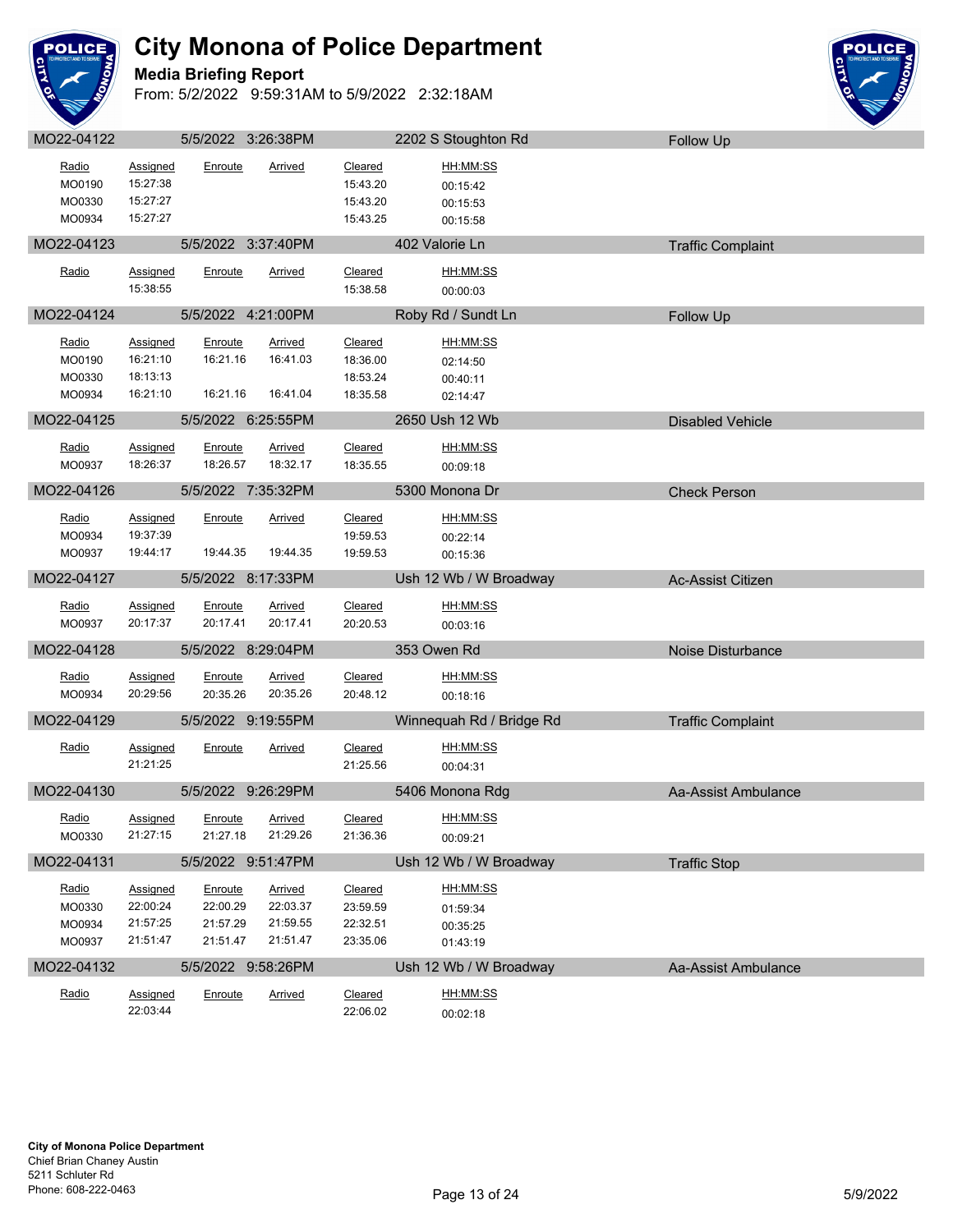

#### **Media Briefing Report**



| MO22-04133     |                     | 5/5/2022 10:10:33PM                  |                |                           | 2001 W Broadway                               | Alarm                                 |  |
|----------------|---------------------|--------------------------------------|----------------|---------------------------|-----------------------------------------------|---------------------------------------|--|
| Radio          | Assigned            | Enroute                              | Arrived        | Cleared                   | HH:MM:SS                                      |                                       |  |
| MO0934         | 22:33:54            | 22:33.58                             | 22:35.18       | 22:45.17                  | 00:11:24                                      |                                       |  |
|                |                     |                                      |                |                           |                                               |                                       |  |
| MO22-04134     |                     | 5/5/2022 11:24:02PM                  |                |                           | 5201 Tonyawatha Trl                           | Noise Disturbance                     |  |
| Radio          | <b>Assigned</b>     | Enroute                              | Arrived        | Cleared                   | HH:MM:SS                                      |                                       |  |
| MO0940         | 23:30:33            | 23:30.37                             | 23:30.37       | 23:33.56                  | 00:03:23                                      |                                       |  |
|                |                     |                                      |                |                           |                                               |                                       |  |
| MO22-04135     |                     | 5/5/2022 11:33:19PM                  |                |                           | E Broadway / Roselawn Ave                     | <b>Traffic Arrest</b>                 |  |
| Radio          | <b>Assigned</b>     | Enroute                              | <b>Arrived</b> | Cleared                   | HH:MM:SS                                      |                                       |  |
| MO0945         | 23:33:19            | 23:33.19                             | 23:33.19       | 23:49.08                  | 00:15:49                                      |                                       |  |
| S, Everette    |                     |                                      |                | Age: 66                   | Sex: M                                        | Madison,                              |  |
| Date           |                     | <b>Type</b>                          |                | <b>Statute</b>            |                                               | Description                           |  |
| 2022-05-05     |                     | <b>Traffic Citation</b>              |                | 347.06(1)                 |                                               | Operation W/O Required Lamps Lighted  |  |
| MO22-04136     |                     | 5/5/2022 11:54:27PM                  |                |                           | Ush 12 Wb / W Broadway                        | <b>Traffic Complaint</b>              |  |
|                |                     |                                      |                |                           |                                               |                                       |  |
| Radio          | <b>Assigned</b>     | Enroute                              | <b>Arrived</b> | Cleared                   | HH:MM:SS                                      |                                       |  |
|                | 0:08:21<br>23:55:01 |                                      |                | 1:08.39                   | 01:00:18                                      |                                       |  |
| MO0940         |                     |                                      |                | 0:08.24                   | 00:13:23                                      |                                       |  |
| MO22-04137     |                     | 5/6/2022 12:31:16AM                  |                |                           | Ush 12 Wb / W Broadway                        | <b>Traffic Stop</b>                   |  |
| Radio          | <b>Assigned</b>     | Enroute                              | <b>Arrived</b> | Cleared                   | HH:MM:SS                                      |                                       |  |
| MO0940         | 0:31:16             | 0:31.16                              | 0:31.16        | 1:37.56                   | 01:06:41                                      |                                       |  |
| MO0945         | 0:31:30             | 0:31.33                              | 0:33.33        | 0:39.54                   | 00:08:24                                      |                                       |  |
|                |                     |                                      |                |                           |                                               |                                       |  |
| , Christopher  |                     |                                      |                | Age: 31                   | Sex: M                                        | Not Provided,                         |  |
| Date Arrest    |                     | <b>Arrest Type</b><br>On-View Arrest |                | <b>Statute</b><br>999-48  | <b>Statute Desc</b><br><b>Warrant Service</b> |                                       |  |
|                |                     |                                      |                |                           |                                               |                                       |  |
| 2022-05-06     |                     |                                      |                |                           |                                               |                                       |  |
| M, Christopher |                     |                                      |                | Age: 31                   | Sex: M                                        | <b>Sun Prairie,</b>                   |  |
| Date           |                     | <b>Type</b>                          |                | <b>Statute</b>            |                                               | Description                           |  |
| 2022-05-06     |                     | Parking                              |                | 434-1 A                   |                                               | Parking On Roadway                    |  |
| MO22-04138     |                     | 5/6/2022 12:38:20AM                  |                |                           | 1003 Erin St                                  | <b>Assist Other Agency</b>            |  |
| Radio          | <b>Assigned</b>     | Enroute                              | Arrived        | Cleared                   | HH:MM:SS                                      |                                       |  |
| MO0330         | 0:39:39             |                                      |                | 0:40.03                   | 00:00:24                                      |                                       |  |
| MO0943         | 0:40:00             | 0:40.11                              | 0:52.08        | 1:02.52                   | 00:22:52                                      |                                       |  |
| MO0945         | 0:39:57             | 0:40.06                              | 0:52.11        | 1:02.59                   | 00:23:01                                      |                                       |  |
| MO22-04139     |                     | 5/6/2022 1:09:30AM                   |                |                           | 5450 Monona Dr                                | <b>Alcohol Compliance Check</b>       |  |
|                |                     |                                      |                |                           |                                               |                                       |  |
| <u>Radio</u>   | Assigned            | Enroute                              | Arrived        | Cleared                   | HH:MM:SS                                      |                                       |  |
| MO0934         | 1:09:35             |                                      |                | 1:10.03                   | 00:00:29                                      |                                       |  |
| MO22-04140     |                     | 5/6/2022 1:31:43AM                   |                |                           | Ush 12 Wb / W Broadway                        | <b>Traffic Stop</b>                   |  |
| Radio          | <b>Assigned</b>     | Enroute                              | <b>Arrived</b> | Cleared                   | HH:MM:SS                                      |                                       |  |
| MO0945         | 1:31:43             | 1:31.43                              | 1:31.43        | 1:37.18                   |                                               |                                       |  |
|                |                     |                                      |                |                           | 00:05:35                                      |                                       |  |
| D, Mamadou     |                     |                                      |                | Age: 25                   | Sex: M                                        | Sun Prairie,                          |  |
| Date           |                     | <b>Type</b>                          |                | <b>Statute</b>            |                                               | Description                           |  |
| 2022-05-06     |                     | <b>Traffic Warning</b>               |                | 346.57(5)                 |                                               | Exceeding Speed Zones, Etc. (16-19 Mp |  |
| MO22-04141     |                     | 5/6/2022 2:13:22AM                   |                |                           | Ush 12 Wb / W Broadway                        | <b>Traffic Stop</b>                   |  |
| Radio          | Assigned            | Enroute                              | <b>Arrived</b> | Cleared                   | HH:MM:SS                                      |                                       |  |
| MO0940         | 2:13:26             | 2:13.29                              | 2:13.29        | 2:19.48                   | 00:06:23                                      |                                       |  |
| G, Rafael      |                     |                                      |                | Age: 47                   | Sex: M                                        | Fitchburg, WI                         |  |
| Date           |                     | <b>Type</b>                          |                | <b>Statute</b><br>434-1 A |                                               | Description                           |  |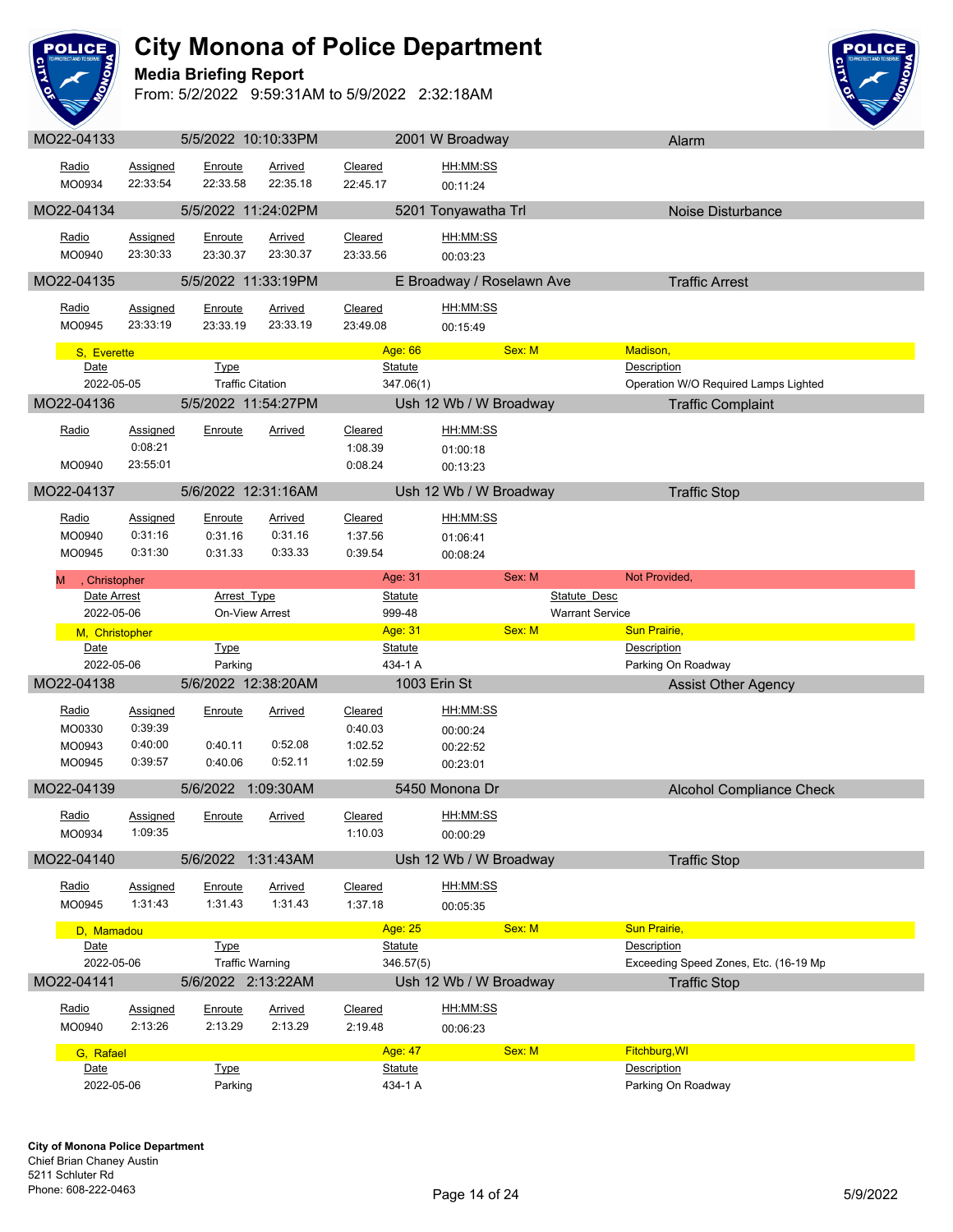

#### **Media Briefing Report**



| MO22-04142        |                 |                | 5/6/2022 2:20:18AM      |                           | Ush 12 Wb / W Broadway      | <b>Traffic Stop</b>                      |  |
|-------------------|-----------------|----------------|-------------------------|---------------------------|-----------------------------|------------------------------------------|--|
| Radio             | Assigned        | Enroute        | Arrived                 | Cleared                   | HH:MM:SS                    |                                          |  |
| MO0945            | 2:20:24         | 2:20.51        | 2:20.51                 | 2:26.43                   | 00:06:18                    |                                          |  |
|                   |                 |                |                         |                           |                             |                                          |  |
| L, Natasha        |                 |                |                         | Age: 27                   | Sex: F                      | Madison,                                 |  |
| Date              |                 | <b>Type</b>    |                         | <b>Statute</b>            |                             | Description                              |  |
|                   | 2022-05-06      |                | <b>Traffic Warning</b>  | 346.57(5)                 |                             | Exceeding Speed Zones, Etc. (16-19 Mp    |  |
| MO22-04143        |                 |                | 5/6/2022 2:38:31AM      |                           | 111 Owen Rd                 | Aa-Assist Ambulance                      |  |
| Radio             | Assigned        | Enroute        | Arrived                 | Cleared                   | HH:MM:SS                    |                                          |  |
| MO0940            | 2:38:53         |                |                         | 2:39.17                   | 00:00:25                    |                                          |  |
|                   |                 |                |                         |                           |                             |                                          |  |
| MO22-04144        |                 |                | 5/6/2022 2:42:34AM      |                           | Ush 12 Wb / W Broadway      | <b>Traffic Stop</b>                      |  |
| Radio             | Assigned        | <b>Enroute</b> | <b>Arrived</b>          | Cleared                   | <u>HH:MM:SS</u>             |                                          |  |
| MO0940            | 2:42:34         | 2:42.34        | 2:42.34                 | 2:53.00                   | 00:10:27                    |                                          |  |
| MO0943            | 2:43:07         | 2:43.13        |                         | 2:47.41                   | 00:04:34                    |                                          |  |
| MO0945            | 2:43:05         | 2:43.10        |                         | 2:47.44                   | 00:04:39                    |                                          |  |
|                   |                 |                |                         | Age: 16                   | Sex: X                      | Fitchburg, WI                            |  |
| M, Marco<br>Date  |                 | <b>Type</b>    |                         | <b>Statute</b>            |                             | Description                              |  |
|                   | 2022-05-06      | Parking        |                         | 434-1 A                   |                             | Parking On Roadway                       |  |
| MO22-04145        |                 |                | 5/6/2022 4:08:10AM      |                           | 2171 W Broadway             | <b>Check Area/Foot Patrol</b>            |  |
|                   |                 |                |                         |                           |                             |                                          |  |
| Radio             | Assigned        | Enroute        | Arrived                 | Cleared                   | HH:MM:SS                    |                                          |  |
| MO0945            | 4:08:10         | 4:08.10        | 4:08.10                 | 4:21.19                   | 00:13:10                    |                                          |  |
| MO22-04146        |                 |                | 5/6/2022 7:08:31AM      |                           | 309 Nichols Rd              | <b>Directed Patrol</b>                   |  |
|                   |                 |                |                         |                           |                             |                                          |  |
| Radio             | Assigned        | Enroute        | <b>Arrived</b>          | Cleared                   | HH:MM:SS                    |                                          |  |
| MO6407            | 7:08:31         | 7:08.31        | 7:08.31                 | 7:41.18                   | 00:32:47                    |                                          |  |
| MO22-04147        |                 |                | 5/6/2022 7:44:08AM      |                           | 4400 Monona Dr              | <b>Directed Patrol</b>                   |  |
| Radio             | <b>Assigned</b> | <u>Enroute</u> | <u>Arrived</u>          | Cleared                   | HH:MM:SS                    |                                          |  |
| MO6407            | 8:11:26         |                |                         | 8:14.34                   | 00:03:08                    |                                          |  |
| MO6407            | 7:44:08         | 7:44.08        | 7:44.08                 | 8:06.32                   | 00:22:24                    |                                          |  |
|                   |                 |                |                         |                           |                             |                                          |  |
| MO22-04148        |                 |                | 5/6/2022 8:06:36AM      |                           | Monona Dr / Springhaven Ave | <b>Traffic Stop</b>                      |  |
| Radio             | Assigned        | Enroute        | <b>Arrived</b>          | Cleared                   | HH:MM:SS                    |                                          |  |
| MO6407            | 8:06:36         | 8:06.36        | 8:06.36                 | 8:11.23                   | 00:04:47                    |                                          |  |
|                   |                 |                |                         |                           | Sex: F                      | <b>Madison, WI</b>                       |  |
| M, Taylor<br>Date |                 |                |                         | Age: 29<br><b>Statute</b> |                             | Description                              |  |
|                   | 2022-05-06      | <b>Type</b>    | <b>Traffic Warning</b>  | 346.57(4)(a)              |                             | Speeding In School Zones (1-10 Mph)      |  |
| MO22-04149        |                 |                |                         |                           | 800 W Broadway              |                                          |  |
|                   |                 |                | 5/6/2022 8:21:53AM      |                           |                             | <b>Directed Patrol</b>                   |  |
| Radio             | Assigned        | Enroute        | <b>Arrived</b>          | Cleared                   | HH:MM:SS                    |                                          |  |
| MO6407            | 8:21:53         | 8:21.53        | 8:21.53                 | 8:25.53                   | 00:04:00                    |                                          |  |
| MO6407            | 8:39:38         |                |                         | 8:42.31                   | 00:02:53                    |                                          |  |
| MO22-04150        |                 |                | 5/6/2022 8:25:58AM      |                           | 1500 W Broadway             | <b>Traffic Arrest</b>                    |  |
|                   |                 |                |                         |                           |                             |                                          |  |
| Radio             | <b>Assigned</b> | Enroute        | Arrived                 | Cleared                   | HH:MM:SS                    |                                          |  |
| MO6407            | 8:25:58         | 8:25.58        | 8:25.58                 | 8:39.36                   | 00:13:39                    |                                          |  |
|                   | S, Alejandro    |                |                         | Age: 25                   | Sex: M                      | Monona, WI                               |  |
| Date              |                 | <b>Type</b>    |                         | <b>Statute</b>            |                             | Description                              |  |
|                   | 2022-05-06      |                | <b>Traffic Citation</b> | 343.05(3)(a)              |                             | Operate W/O Valid License (1St Violatior |  |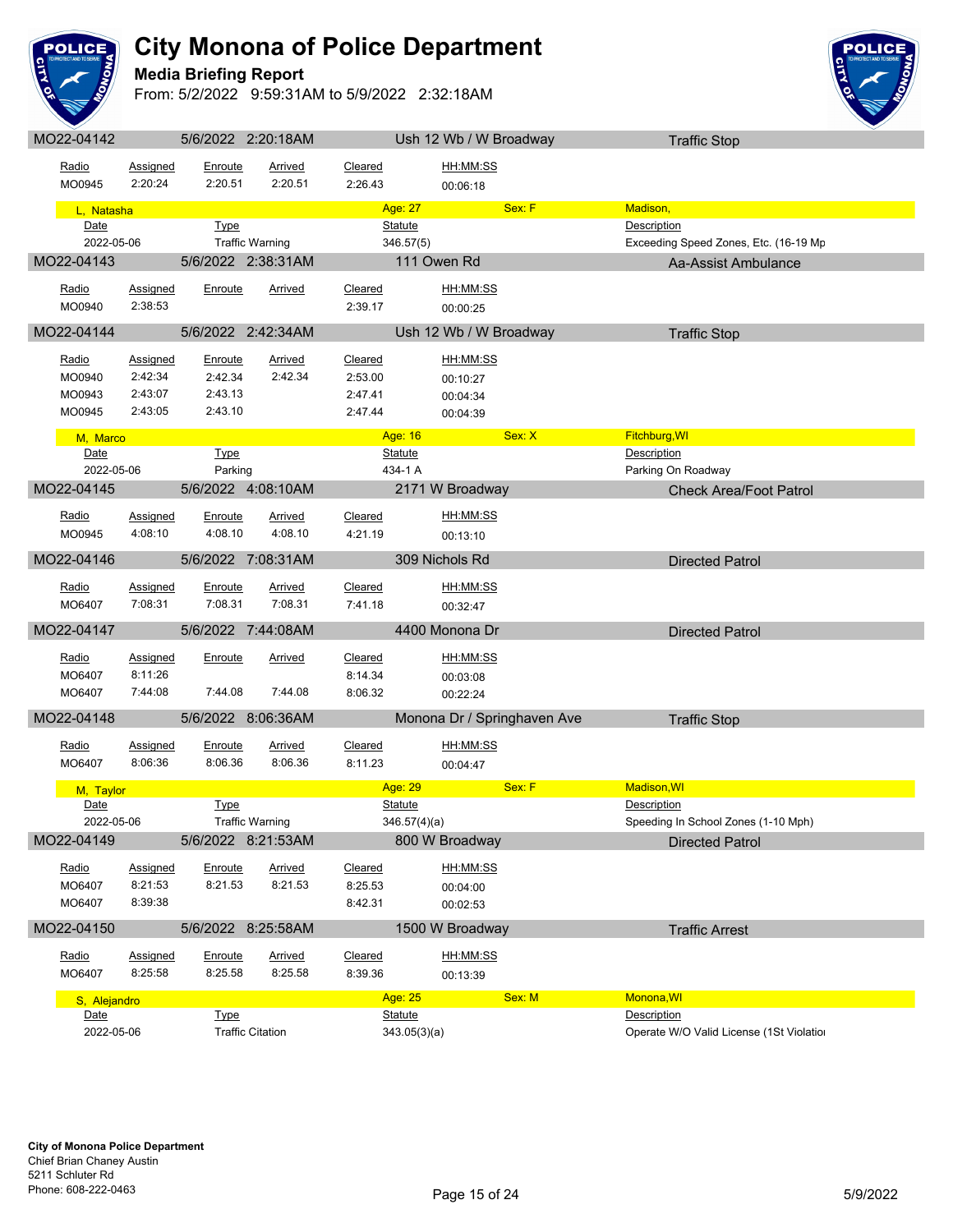

**Media Briefing Report**



|                                  |                                         |                                 | 5/6/2022 9:27:55AM                            |                                 | Ush 12 Wb / Monona Dr                   | <b>Traffic Complaint</b>                                                      |  |
|----------------------------------|-----------------------------------------|---------------------------------|-----------------------------------------------|---------------------------------|-----------------------------------------|-------------------------------------------------------------------------------|--|
| Radio                            | Assigned<br>9:28:10                     | Enroute                         | Arrived                                       | Cleared<br>9:28.36              | HH:MM:SS<br>00:00:26                    |                                                                               |  |
| MO22-04152                       |                                         |                                 | 5/6/2022 9:40:38AM                            |                                 | 1050 E Broadway                         | <b>Directed Patrol</b>                                                        |  |
| Radio<br>MO6407<br>MO6407        | <b>Assigned</b><br>9:53:49<br>9:40:38   | Enroute<br>9:53.52<br>9:40.38   | Arrived<br>9:53.52<br>9:40.38                 | Cleared<br>10:01.04<br>9:49.12  | HH:MM:SS<br>00:07:15<br>00:08:34        |                                                                               |  |
| MO22-04153                       |                                         |                                 | 5/6/2022 9:49:16AM                            |                                 | 1208 E Broadway                         | <b>Traffic Stop</b>                                                           |  |
| Radio<br>MO6407                  | Assigned<br>9:49:16                     | Enroute<br>9:49.16              | Arrived<br>9:49.16                            | Cleared<br>9:53.47              | HH:MM:SS<br>00:04:32                    |                                                                               |  |
| A, Anthony                       |                                         |                                 |                                               | Age: 40                         | Sex: M                                  | <b>Madison, WI</b>                                                            |  |
| Date<br>2022-05-06<br>MO22-04154 |                                         | <b>Type</b>                     | <b>Traffic Warning</b><br>5/6/2022 10:44:42AM | Statute                         | 346.57(4)(e)<br>6011 Winnequah Rd       | Description<br>Speeding On City Highway (11-15 Mph)<br><b>Directed Patrol</b> |  |
| Radio<br>MO6407                  | Assigned<br>10:44:42                    | Enroute<br>10:44.42             | Arrived<br>10:44.42                           | Cleared<br>11:06.41             | HH:MM:SS<br>00:21:59                    |                                                                               |  |
| MO22-04155                       |                                         |                                 | 5/6/2022 11:08:32AM                           |                                 | Frost Woods Rd / Bridge Rd              | <b>Directed Patrol</b>                                                        |  |
| Radio<br>MO6407<br>MO6407        | <b>Assigned</b><br>11:17:16<br>11:08:32 | Enroute<br>11:08.32             | <b>Arrived</b><br>11:08.32                    | Cleared<br>11:29.13<br>11:11.43 | <u>HH:MM:SS</u><br>00:11:58<br>00:03:11 |                                                                               |  |
| MO22-04156                       |                                         |                                 | 5/6/2022 11:11:47AM                           |                                 | Bridge Rd / Graham Ave                  | <b>Traffic Stop</b>                                                           |  |
|                                  |                                         |                                 |                                               |                                 |                                         |                                                                               |  |
| Radio<br>MO6407                  | Assigned<br>11:11:47                    | Enroute<br>11:11.47             | Arrived<br>11:11.47                           | Cleared<br>11:17.10             | HH:MM:SS<br>00:05:24                    |                                                                               |  |
| P, Charlene                      |                                         |                                 |                                               | Age: 66                         | Sex: F                                  | Monona, WI                                                                    |  |
| Date                             |                                         | <b>Type</b>                     |                                               | <b>Statute</b>                  |                                         | Description                                                                   |  |
| 2022-05-06<br>MO22-04157         |                                         |                                 | <b>Traffic Warning</b><br>5/6/2022 12:36:06PM | 346.46(1)                       | 101 W Broadway                          | Fail/Stop At Stop Sign<br><b>Check Person</b>                                 |  |
| <u>Radio</u><br>MO0445<br>MO6407 | <b>Assigned</b><br>12:37:11<br>12:45:35 | Enroute<br>12:45.26<br>12:45.50 | <b>Arrived</b><br>12:45.26<br>12:45.50        | Cleared<br>13:12.02<br>12:54.27 | HH:MM:SS<br>00:34:52<br>00:08:52        |                                                                               |  |
| MO22-04158                       |                                         |                                 | 5/6/2022 12:43:14PM                           |                                 | Ush 12 Eb / South Towne Dr              | <b>Traffic Complaint</b>                                                      |  |
| Radio                            | <u>Assigned</u><br>12:45:38             | Enroute                         | <b>Arrived</b>                                | <b>Cleared</b><br>12:45.56      | HH:MM:SS<br>00:00:18                    |                                                                               |  |
| MO22-04159                       |                                         |                                 | 5/6/2022 1:53:44PM                            |                                 | 6544 Monona Dr                          | <b>Theft</b>                                                                  |  |
| Radio<br>MO6407                  | Assigned<br>13:54:07                    | Enroute<br>14:13.12             | <b>Arrived</b><br>14:13.12                    | Cleared<br>14:44.42             | HH:MM:SS<br>00:50:35                    |                                                                               |  |
| MO22-04160                       |                                         |                                 | 5/6/2022 3:23:29PM                            |                                 | 5805 Monona Dr                          | Animal-General/Stray                                                          |  |
| Radio<br>MO0937                  | Assigned<br>15:24:44                    | Enroute                         | Arrived                                       | Cleared<br>15:24.50             | <u>HH:MM:SS</u><br>00:00:05             |                                                                               |  |
| MO22-04161                       |                                         |                                 | 5/6/2022 3:30:42PM                            |                                 | 4500 Wallace Ave                        | <b>Directed Patrol</b>                                                        |  |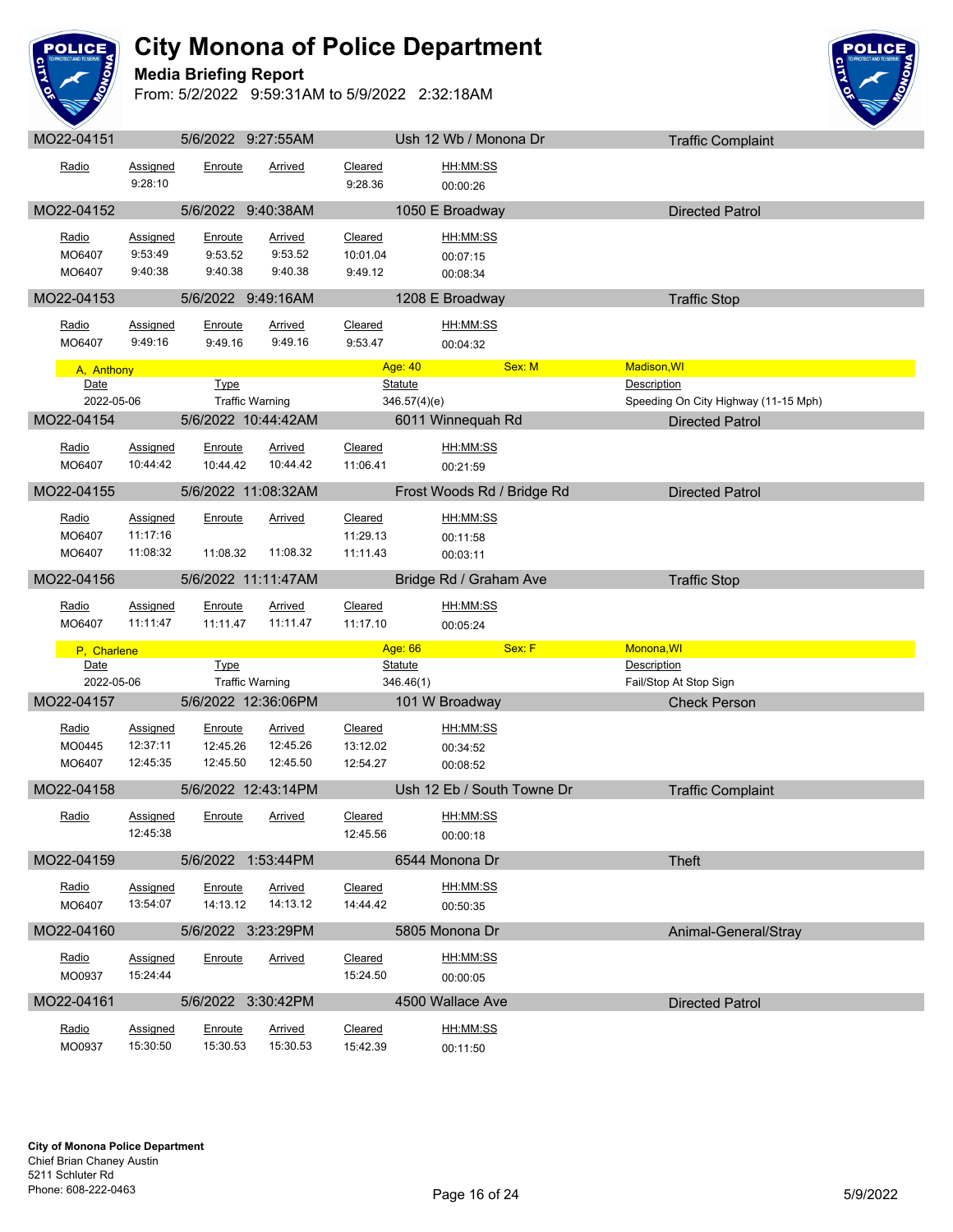

**Media Briefing Report**



| MO22-04162                                                    |                             |                     | 5/6/2022 3:46:24PM         |                     | 211 Owen Rd                                      | 911 Open Line                                         |
|---------------------------------------------------------------|-----------------------------|---------------------|----------------------------|---------------------|--------------------------------------------------|-------------------------------------------------------|
| Radio<br>MO0937                                               | Assigned<br>15:48:53        | Enroute             | Arrived                    | Cleared<br>15:49.01 | HH:MM:SS<br>00:00:08                             |                                                       |
| MO22-04163                                                    |                             |                     | 5/6/2022 3:46:33PM         |                     | 211 Owen Rd                                      | Aa-Assist Ambulance                                   |
| Radio                                                         | <b>Assigned</b><br>15:49:07 | Enroute             | Arrived                    | Cleared<br>15:49.17 | HH:MM:SS<br>00:00:10                             |                                                       |
| MO22-04164                                                    |                             |                     | 5/6/2022 4:16:27PM         |                     | Winnequah Rd / Dellwood Cir                      | <b>Street Parking</b>                                 |
| Radio<br>MO0937                                               | <b>Assigned</b><br>16:17:34 | Enroute<br>16:19.03 | <b>Arrived</b><br>16:20.39 | Cleared<br>16:29.00 | HH:MM:SS<br>00:11:26                             |                                                       |
| MO22-04165                                                    |                             |                     | 5/6/2022 4:36:01PM         |                     | 6000 Gisholt Dr                                  | <b>Threats</b>                                        |
| Radio<br>MO0934                                               | <b>Assigned</b><br>16:38:00 | Enroute             | <b>Arrived</b>             | Cleared<br>17:32.59 | <u>HH:MM:SS</u><br>00:55:00                      |                                                       |
| MO22-04166                                                    |                             |                     | 5/6/2022 4:47:40PM         |                     | Monona Dr / E Broadway                           | Accident-No Injury                                    |
| Radio<br>MO0937                                               | <b>Assigned</b><br>16:49:25 | Enroute             | Arrived                    | Cleared<br>16:49.29 | HH:MM:SS<br>00:00:04                             |                                                       |
| MO22-04167                                                    |                             |                     | 5/6/2022 5:25:50PM         |                     | South Towne Dr / Royal Ave                       | <b>Traffic Stop</b>                                   |
| Radio<br>MO0937                                               | Assigned<br>17:25:50        | Enroute<br>17:25.50 | Arrived<br>17:25.50        | Cleared<br>17:31.23 | HH:MM:SS<br>00:05:33                             |                                                       |
| R, Morgan                                                     |                             |                     |                            |                     | Sex: M<br>Age: 22 <b>Age: 22</b> Age: 22 Age: 22 | Madison, WI                                           |
| Date<br>2022-05-06                                            |                             | <b>Type</b>         | <b>Traffic Warning</b>     |                     | <b>Statute</b><br>346.23(1)                      | Description<br>Fyr To Pedestrian, Bicyclist, Or Epamd |
| MO22-04168                                                    |                             |                     | 5/6/2022 6:43:29PM         |                     | 103 W Broadway                                   | Afd-Assist Fire Department                            |
| Radio                                                         | <b>Assigned</b><br>18:46:13 | Enroute             | <b>Arrived</b>             | Cleared<br>18:53.54 | HH:MM:SS<br>00:07:41                             |                                                       |
| MO22-04169                                                    |                             |                     | 5/6/2022 9:29:45PM         |                     | 4411 Gordon Ave                                  | Aa-Assist Ambulance                                   |
| Radio                                                         | <b>Assigned</b><br>21:31:16 | Enroute             | <b>Arrived</b>             | Cleared<br>21:38.01 | HH:MM:SS<br>00:06:46                             |                                                       |
| MO22-04170                                                    |                             |                     | 5/6/2022 9:52:20PM         |                     | 5605 Midmoor Rd                                  | <b>Check Property</b>                                 |
| Radio<br>MO0937                                               | <b>Assigned</b><br>21:53:10 | Enroute             | <b>Arrived</b>             | Cleared<br>21:58.22 | HH:MM:SS<br>00:05:12                             |                                                       |
| MO22-04171                                                    |                             | 5/6/2022            | 9:59:04PM                  |                     | W Broadway / Wps Dr                              | <b>Traffic Stop</b>                                   |
| Radio<br>MO0937                                               | <b>Assigned</b><br>21:59:04 | Enroute<br>21:59.04 | <b>Arrived</b><br>21:59.04 | Cleared<br>22:05.36 | HH:MM:SS<br>00:06:33                             |                                                       |
| C, Jayme                                                      |                             |                     |                            |                     | Sex: F<br>Age: 34                                | Monona, WI                                            |
| Date<br>2022-05-06                                            |                             | <b>Type</b>         | <b>Traffic Warning</b>     |                     | <b>Statute</b><br>341.04(1)                      | Description<br>Non-Registration Of Auto, Etc.         |
| MO22-04172                                                    |                             |                     | 5/6/2022 11:00:43PM        |                     | 100 E Broadway                                   | Alarm                                                 |
| Radio<br>MO0945                                               | <b>Assigned</b><br>23:01:45 | Enroute<br>23:08.43 | <b>Arrived</b><br>23:08.43 | Cleared<br>23:10.53 | HH:MM:SS<br>00:09:08                             |                                                       |
| MO22-04173                                                    |                             |                     | 5/6/2022 11:35:06PM        |                     | Monona Dr / E Coldspring Ave                     | <b>Traffic Stop</b>                                   |
| Radio<br>MO0945                                               | Assigned<br>23:35:06        | Enroute<br>23:35.06 | Arrived<br>23:35.06        | Cleared<br>23:41.29 | HH:MM:SS<br>00:06:24                             |                                                       |
| L, Maisy                                                      |                             |                     |                            |                     | <b>Age: 17</b><br>Sex: F                         | <b>Cottage Grove,</b>                                 |
| Date<br>2022-05-06<br><b>City of Monona Police Department</b> |                             | <b>Type</b>         | <b>Traffic Warning</b>     |                     | <b>Statute</b><br>346.57(5)                      | Description<br>Exceeding Speed Zones, Etc. (11-15 Mp  |
| Chief Prian Changy Austin                                     |                             |                     |                            |                     |                                                  |                                                       |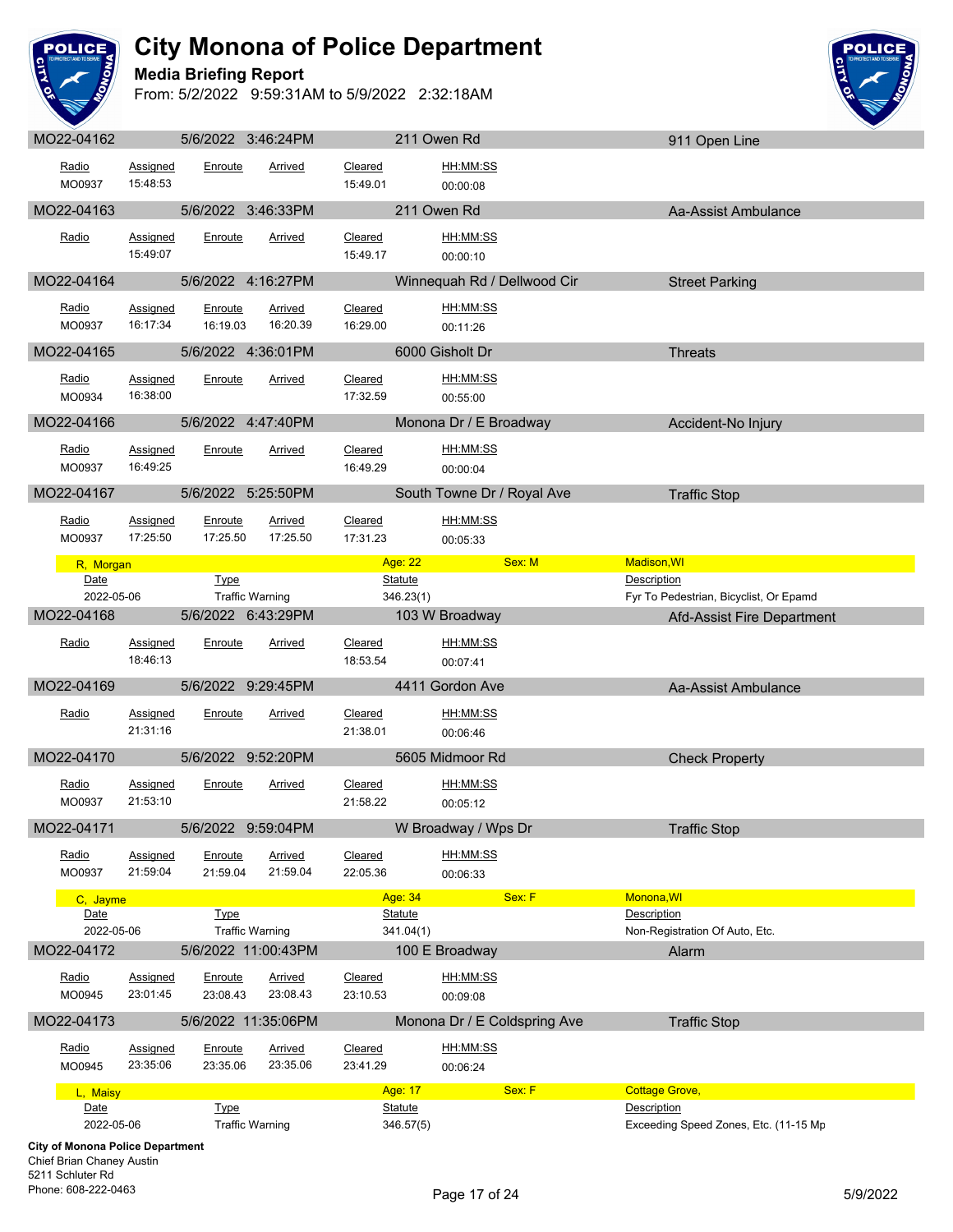

**Media Briefing Report**



| MO22-04174         | 5/6/2022 11:46:23PM<br>Monona Dr / E Coldspring Ave |                                       |                    |                | <b>Traffic Stop</b>        |                                                      |  |
|--------------------|-----------------------------------------------------|---------------------------------------|--------------------|----------------|----------------------------|------------------------------------------------------|--|
| Radio              | Assigned                                            | Enroute                               | Arrived            | Cleared        | HH:MM:SS                   |                                                      |  |
| MO0945             | 23:46:27                                            | 23:46.30                              | 23:46.30           | 23:51.15       |                            |                                                      |  |
|                    |                                                     |                                       |                    |                | 00:04:48                   |                                                      |  |
| F, Shyla           |                                                     |                                       |                    | Age: 31        | Sex: F                     | Monona,                                              |  |
| Date               |                                                     | <b>Type</b>                           |                    | <b>Statute</b> |                            | Description                                          |  |
| 2022-05-06         |                                                     | <b>Traffic Warning</b>                |                    | 346.57(5)      |                            | Exceeding Speed Zones, Etc. (11-15 Mp                |  |
| MO22-04175         |                                                     | 5/6/2022 11:57:12PM                   |                    |                | Ush 12 Eb / South Towne Dr | <b>Traffic Stop</b>                                  |  |
| Radio              | Assigned                                            | Enroute                               | Arrived            | Cleared        | HH:MM:SS                   |                                                      |  |
| MO0940             | 23:57:17                                            | 23:58.08                              | 23:58.08           | 0:07.23        | 00:10:06                   |                                                      |  |
|                    |                                                     |                                       |                    |                |                            |                                                      |  |
| V, Fernand         |                                                     |                                       |                    | Age: 25        | Sex: M                     | Springs, FL                                          |  |
| Date               |                                                     | <b>Type</b>                           |                    | <b>Statute</b> |                            | Description                                          |  |
| 2022-05-07         |                                                     | <b>Traffic Warning</b>                |                    | 346.57(5)      |                            | Exceeding Speed Zones, Etc. (25-29 Mp                |  |
| MO22-04176         |                                                     | 5/6/2022 11:57:17PM                   |                    |                | 5605 Midmoor Rd            | Noise Disturbance                                    |  |
| Radio              | Assigned                                            | Enroute                               | <b>Arrived</b>     | Cleared        | HH:MM:SS                   |                                                      |  |
| MO0945             | 23:58:04                                            | 23:58.11                              | 0:00.51            | 0:11.16        | 00:13:12                   |                                                      |  |
|                    |                                                     |                                       |                    |                |                            |                                                      |  |
| MO22-04177         |                                                     | 5/7/2022 12:10:55AM                   |                    |                | Ush 12 Wb / W Broadway     | <b>Assist Other Agency</b>                           |  |
| Radio              | Assigned                                            | <u>Enroute</u>                        | <b>Arrived</b>     | Cleared        | <u>HH:MM:SS</u>            |                                                      |  |
| MO0940             | 0:10:58                                             | 0:11.01                               | 0:11.01            | 0:53.07        | 00:42:09                   |                                                      |  |
| MO0943             | 0:35:13                                             | 0:35.19                               |                    | 0:38.38        | 00:03:24                   |                                                      |  |
| MO0945             | 0:35:16                                             | 0:35.21                               |                    | 0:37.53        | 00:02:38                   |                                                      |  |
| MO22-04178         |                                                     | 5/7/2022 12:38:14AM                   |                    |                | Monona Dr / Frost Woods Rd | <b>Traffic Stop</b>                                  |  |
|                    |                                                     |                                       |                    |                |                            |                                                      |  |
| Radio              | Assigned                                            | Enroute                               | <b>Arrived</b>     | Cleared        | HH:MM:SS                   |                                                      |  |
| MO0480             | 0:38:50                                             | 0:38.53                               | 0:39.15            | 1:06.13        | 00:27:23                   |                                                      |  |
| MO0943             | 0:38:40                                             | 0:38.43                               | 0:38.43            | 1:14.48        | 00:36:08                   |                                                      |  |
| MO0945             | 0:38:28                                             | 0:38.34                               | 0:38.48            | 1:14.54        | 00:36:25                   |                                                      |  |
| M, Doney           |                                                     |                                       |                    | Age: 46        | Sex: M                     | Chicago, IL                                          |  |
| Date               |                                                     | <b>Type</b>                           |                    | <b>Statute</b> |                            | Description                                          |  |
| 2022-05-07         |                                                     | <b>Traffic Warning</b>                |                    | 346.13(3)      |                            | Deviation From Designated Lane                       |  |
| MO22-04179         |                                                     | 5/7/2022 1:19:23AM                    |                    |                | Ush 12 Eb / South Towne Dr | <b>Traffic Stop</b>                                  |  |
|                    |                                                     |                                       |                    |                | HH:MM:SS                   |                                                      |  |
| Radio              | <b>Assigned</b><br>1:19:23                          | <b>Enroute</b><br>1:19.23             | Arrived<br>1:19.23 | Cleared        |                            |                                                      |  |
| MO0940             |                                                     |                                       |                    | 1:27.34        | 00:08:12                   |                                                      |  |
| M, Christian       |                                                     |                                       |                    | Age: 23        | Sex: X                     | Madison,                                             |  |
| Date               |                                                     | <b>Type</b>                           |                    | <b>Statute</b> |                            | Description                                          |  |
| 2022-05-07         |                                                     | <b>Traffic Warning</b>                |                    | 346.57(5)      |                            | Exceeding Speed Zones, Etc. (35-39 Mp)               |  |
| MO22-04180         |                                                     | 5/7/2022 1:59:39AM                    |                    |                | Ush 12 Eb / South Towne Dr | <b>Traffic Stop</b>                                  |  |
| Radio              | Assigned                                            | Enroute                               | Arrived            | Cleared        | HH:MM:SS                   |                                                      |  |
| MO0940             | 1:59:39                                             | 1:59.39                               | 1:59.39            | 2:09.51        | 00:10:13                   |                                                      |  |
|                    |                                                     |                                       |                    |                |                            |                                                      |  |
| N, Jairo           |                                                     |                                       |                    | Age: 35        | Sex: X                     | Janesville, WI                                       |  |
| Date<br>2022-05-07 |                                                     | <b>Type</b><br><b>Traffic Warning</b> |                    | <b>Statute</b> |                            | Description<br>Exceeding Speed Zones, Etc. (25-29 Mp |  |
|                    |                                                     |                                       |                    | 346.57(5)      |                            |                                                      |  |
| MO22-04181         |                                                     | 5/7/2022 2:20:34AM                    |                    |                | Ush 12 Eb / South Towne Dr | <b>Traffic Stop</b>                                  |  |
| Radio              | Assigned                                            | Enroute                               | <b>Arrived</b>     | Cleared        | HH:MM:SS                   |                                                      |  |
| MO0940             | 2:20:34                                             | 2:20.34                               | 2:20.34            | 2:27.17        | 00:06:44                   |                                                      |  |
|                    |                                                     |                                       |                    | Age: 31        | Sex: F                     | Madison,                                             |  |
| C, Shanica<br>Date |                                                     | <b>Type</b>                           |                    | <b>Statute</b> |                            | Description                                          |  |
| 2022-05-07         |                                                     | <b>Traffic Warning</b>                |                    | 346.57(5)      |                            | Exceeding Speed Zones, Etc. (20-24 Mp                |  |
|                    |                                                     |                                       |                    |                |                            |                                                      |  |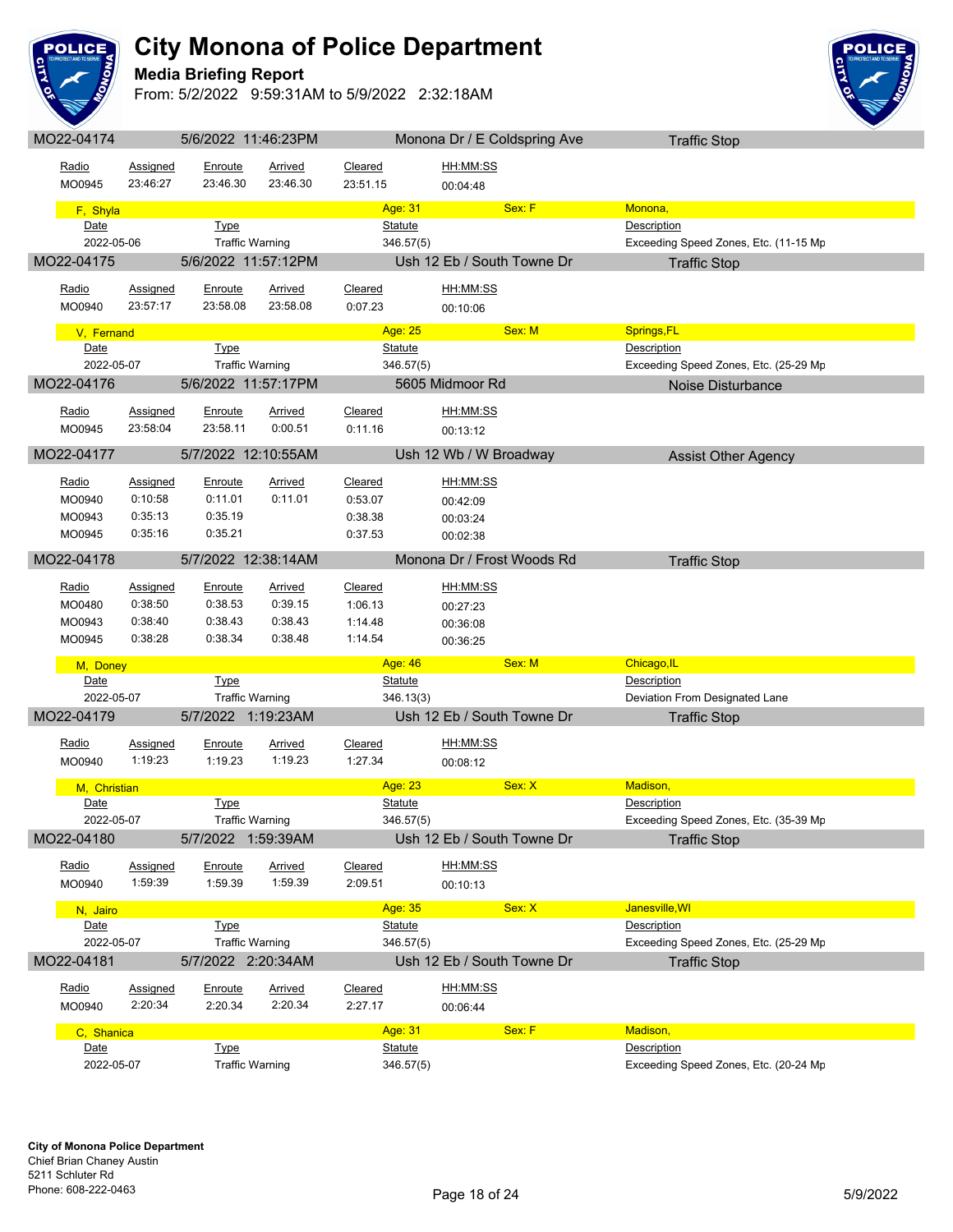

**Media Briefing Report**



| IVIUZZ-U <del>T</del> TUZ |                      |                    | <b>UITILULL L.L. JUUNIVI</b> |                     | USIL IZ VVU / VV DIUQUWAY | <b>Hallic Stop</b>                    |
|---------------------------|----------------------|--------------------|------------------------------|---------------------|---------------------------|---------------------------------------|
| Radio<br>MO0945           | Assigned<br>2:27:05  | Enroute<br>2:27.05 | Arrived<br>2:27.05           | Cleared<br>2:34.45  | HH:MM:SS                  |                                       |
|                           |                      |                    |                              |                     | 00:07:41                  |                                       |
| A, Tempestt               |                      |                    |                              | Age: 32             | Sex: F                    | Madison, WI                           |
| Date                      |                      | Type               |                              | <b>Statute</b>      |                           | <b>Description</b>                    |
| 2022-05-07                |                      |                    | <b>Traffic Warning</b>       | 346.57(5)           |                           | Exceeding Speed Zones, Etc. (16-19 Mp |
| MO22-04183                |                      |                    | 5/7/2022 4:59:04AM           |                     | 1902 W Broadway           | Information (Law)                     |
| Radio                     | Assigned             | Enroute            | Arrived                      | Cleared             | HH:MM:SS                  |                                       |
| MO0940                    | 4:59:06              | 4:59.11            |                              | 5:23.40             | 00:24:34                  |                                       |
| MO22-04184                |                      |                    | 5/7/2022 5:48:18AM           |                     | S Stoughton Rd            | <b>Directed Patrol</b>                |
|                           |                      |                    |                              |                     |                           |                                       |
| <u>Radio</u>              | Assigned             | Enroute            | Arrived                      | Cleared             | HH:MM:SS                  |                                       |
| MO0945                    | 5:48:18              | 5:48.18            | 5:48.18                      | 5:52.53             | 00:04:35                  |                                       |
| MO22-04185                |                      |                    | 5/7/2022 10:07:57AM          |                     | 250 Femrite Dr            | Aa-Assist Ambulance                   |
| Radio                     | Assigned             | Enroute            | <b>Arrived</b>               | Cleared             | HH:MM:SS                  |                                       |
|                           | 10:08:04             |                    |                              | 10:08.18            | 00:00:15                  |                                       |
|                           |                      |                    |                              |                     |                           |                                       |
| MO22-04186                |                      |                    | 5/7/2022 10:18:50AM          |                     | 250 Femrite Dr            | Aa-Assist Ambulance                   |
| Radio                     | Assigned             | Enroute            | Arrived                      | Cleared             | HH:MM:SS                  |                                       |
|                           | 10:19:07             |                    |                              | 10:19.19            | 00:00:12                  |                                       |
| MO22-04187                |                      |                    | 5/7/2022 10:33:14AM          |                     | W Broadway / Ush 12 Wb    | <b>Traffic Complaint</b>              |
|                           |                      |                    |                              |                     |                           |                                       |
| Radio                     | Assigned             | Enroute            | Arrived                      | Cleared             | HH:MM:SS                  |                                       |
| MO6407                    | 10:33:24             |                    |                              | 10:33.46            | 00:00:22                  |                                       |
| MO22-04188                |                      |                    | 5/7/2022 11:11:04AM          |                     | 5509 Schluter Rd          | <b>Street Parking</b>                 |
|                           |                      |                    |                              |                     |                           |                                       |
| Radio<br>MO0235           | Assigned<br>11:12:12 | Enroute            | <b>Arrived</b>               | Cleared<br>11:12.46 | HH:MM:SS                  |                                       |
| MO6407                    | 11:12:43             | 11:12.52           | 11:18.08                     | 11:25.00            | 00:00:34<br>00:12:16      |                                       |
|                           |                      |                    |                              |                     |                           |                                       |
| MO22-04189                |                      |                    | 5/7/2022 11:55:48AM          |                     | 4033 Monona Dr            | <b>Theft</b>                          |
| Radio                     | <b>Assigned</b>      | Enroute            | <b>Arrived</b>               | Cleared             | HH:MM:SS                  |                                       |
| MO0235                    | 11:56:08             |                    |                              | 11:58.17            | 00:02:09                  |                                       |
| MO22-04190                |                      |                    | 5/7/2022 12:03:45PM          |                     | 2501 W Broadway           | <b>Theft-Retail</b>                   |
|                           |                      |                    |                              |                     |                           |                                       |
| Radio                     | Assigned             | Enroute            | <b>Arrived</b>               | Cleared             | HH:MM:SS                  |                                       |
| MO6407                    | 12:04:33             |                    |                              | 12:05.23            | 00:00:51                  |                                       |
| MO22-04191                |                      |                    | 5/7/2022 12:25:17PM          |                     | 6540 Monona Dr            | <b>Check Area/Foot Patrol</b>         |
| Radio                     | Assigned             | Enroute            | <b>Arrived</b>               | Cleared             | HH:MM:SS                  |                                       |
| MO0235                    | 12:25:17             | 12:25.17           | 12:25.17                     | 12:37.59            | 00:12:43                  |                                       |
|                           |                      |                    |                              |                     |                           |                                       |
| MO22-04192                |                      |                    | 5/7/2022 12:51:46PM          |                     | 5400 Monona Dr            | <b>Traffic Arrest</b>                 |
| Radio                     | Assigned             | Enroute            | Arrived                      | Cleared             | HH:MM:SS                  |                                       |
| MO6407                    | 12:51:46             | 12:51.46           | 12:51.46                     | 13:01.20            | 00:09:35                  |                                       |
| W, Dominique              |                      |                    |                              | Age: 35             | Sex: M                    | Mcfarland, WI                         |
| Date                      |                      | <b>Type</b>        |                              | <b>Statute</b>      |                           | Description                           |
| 2022-05-07                |                      |                    | <b>Traffic Citation</b>      |                     | 346.57(4)(e)              | Speeding On City Highway (16-19 Mph)  |
| 2022-05-07                |                      |                    | <b>Traffic Warning</b>       |                     | 346.37(1)(c)1             | Operator Violate Red Traffic Light    |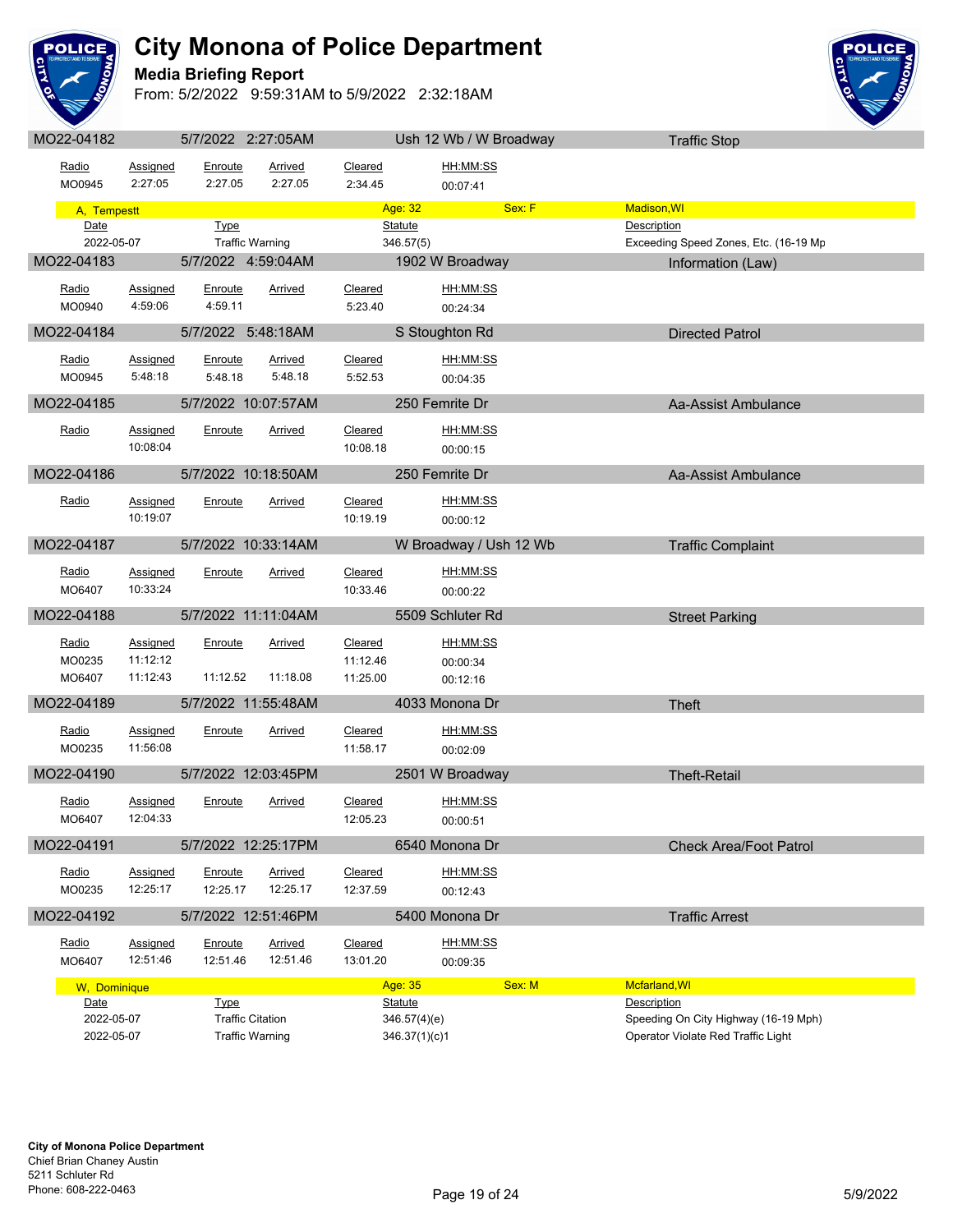

**Media Briefing Report**



|                      |                                         |                                 |                            |                     |                                         | <b>DISAVICU VEHICIC</b>                                          |
|----------------------|-----------------------------------------|---------------------------------|----------------------------|---------------------|-----------------------------------------|------------------------------------------------------------------|
| Radio<br>MO6407      | Assigned<br>13:31:35                    | Enroute<br>13:34.27             | Arrived<br>13:39.52        | Cleared<br>14:06.59 | HH:MM:SS<br>00:35:23                    |                                                                  |
| MO22-04194           |                                         | 5/7/2022 1:39:56PM              |                            |                     | 5100 Wallace Ave                        | Harassment                                                       |
| Radio<br>MO0235      | <b>Assigned</b><br>13:40:06             | Enroute                         | <b>Arrived</b>             | Cleared<br>14:06.50 | HH:MM:SS<br>00:26:44                    |                                                                  |
| MO22-04195           |                                         | 5/7/2022 2:06:05PM              |                            |                     | 2640 Ush 12 Wb                          | <b>Traffic Complaint</b>                                         |
| Radio                | Assigned<br>14:06:12                    | Enroute                         | Arrived                    | Cleared<br>14:06.38 | HH:MM:SS<br>00:00:26                    |                                                                  |
| MO22-04196           |                                         | 5/7/2022 3:03:29PM              |                            |                     | 177 Shato Ln                            | 911 Unintentional/Callercontct                                   |
| Radio<br>MO0935      | Assigned<br>15:04:29                    | Enroute                         | Arrived                    | Cleared<br>15:04.33 | HH:MM:SS<br>00:00:05                    |                                                                  |
| MO22-04197           |                                         | 5/7/2022 3:20:59PM              |                            |                     | Bridge Rd / Winnequah Rd                | Animal-General/Stray                                             |
| Radio<br>MO0937      | <b>Assigned</b><br>15:23:50             | Enroute<br>15:26.14             | Arrived<br>15:31.02        | Cleared<br>15:36.35 | HH:MM:SS<br>00:12:44                    |                                                                  |
| MO22-04198           |                                         | 5/7/2022 4:08:07PM              |                            |                     | E Washington Ave / Eagan Rd             | Information (Law)                                                |
| Radio                | Assigned<br>16:10:35                    | Enroute                         | Arrived                    | Cleared<br>16:12.02 | HH:MM:SS<br>00:01:28                    |                                                                  |
| MO22-04199           |                                         | 5/7/2022 4:28:30PM              |                            |                     | Waunona Woods Ct / Lake Point Dr        | <b>Traffic Stop</b>                                              |
| Radio<br>MO0935      | <b>Assigned</b><br>16:28:47<br>16:29:03 | Enroute<br>16:28.57<br>16:29.06 | Arrived<br>16:28.57        | Cleared<br>16:34.44 | <u>HH:MM:SS</u><br>00:05:57<br>00:05:41 |                                                                  |
| MO0937               |                                         |                                 |                            | 16:34.44            |                                         |                                                                  |
| G, Jahcya            |                                         |                                 |                            |                     | Age: 25<br>Sex: F                       | Madison, WI                                                      |
| Date<br>2022-05-07   |                                         | <b>Type</b>                     |                            |                     | <b>Statute</b>                          | Description                                                      |
| MO22-04200           |                                         | 5/7/2022 5:38:56PM              | <b>Traffic Warning</b>     |                     | 346.57(5)<br>Ush 12 Eb / S Stoughton Rd | Exceeding Speed Zones, Etc. (16-19 Mp<br><b>Disabled Vehicle</b> |
| Radio<br>MO0937      | Assigned<br>17:44:14                    | Enroute<br>17:44.19             | Arrived<br>17:44.19        | Cleared<br>17:45.14 | HH:MM:SS<br>00:01:01                    |                                                                  |
| MO22-04201           |                                         | 5/7/2022 5:44:48PM              |                            |                     | Ush 12 Eb / S Stoughton Rd              | <b>Disabled Vehicle</b>                                          |
| Radio<br>MO0937      | <u>Assigned</u><br>17:45:17             | Enroute<br>17:45.22             | Arrived<br>17:45.22        | Cleared<br>17:47.44 | HH:MM:SS<br>00:02:27                    |                                                                  |
| MO22-04203           |                                         | 5/7/2022 6:17:33PM              |                            |                     | Pirate Island Rd / Winnequah Rd         | <b>Check Person</b>                                              |
| Radio                | Assigned<br>18:30:27                    | Enroute                         | <b>Arrived</b>             | Cleared<br>18:30.47 | HH:MM:SS<br>00:00:21                    |                                                                  |
| MO22-04202           |                                         | 5/7/2022 6:20:47PM              |                            |                     | 2151 Royal Ave                          | Ac-Assist Citizen                                                |
| Radio<br>MO0937      | Assigned<br>18:25:35                    | Enroute                         | Arrived                    | Cleared<br>18:31.33 | HH:MM:SS<br>00:05:58                    |                                                                  |
| MO22-04204           |                                         | 5/7/2022 6:40:47PM              |                            |                     | Royal Ave / South Towne Dr              | <b>Traffic Stop</b>                                              |
| Radio<br>MO0935      | <b>Assigned</b><br>18:40:47             | Enroute<br>18:40.47             | <b>Arrived</b><br>18:40.47 | Cleared<br>18:47.55 | HH:MM:SS<br>00:07:08                    |                                                                  |
| M, Alexandro<br>Date |                                         | <b>Type</b>                     |                            |                     | Sex: X<br>Age: 20<br>Statute            | Milwaukee, WI<br>Description                                     |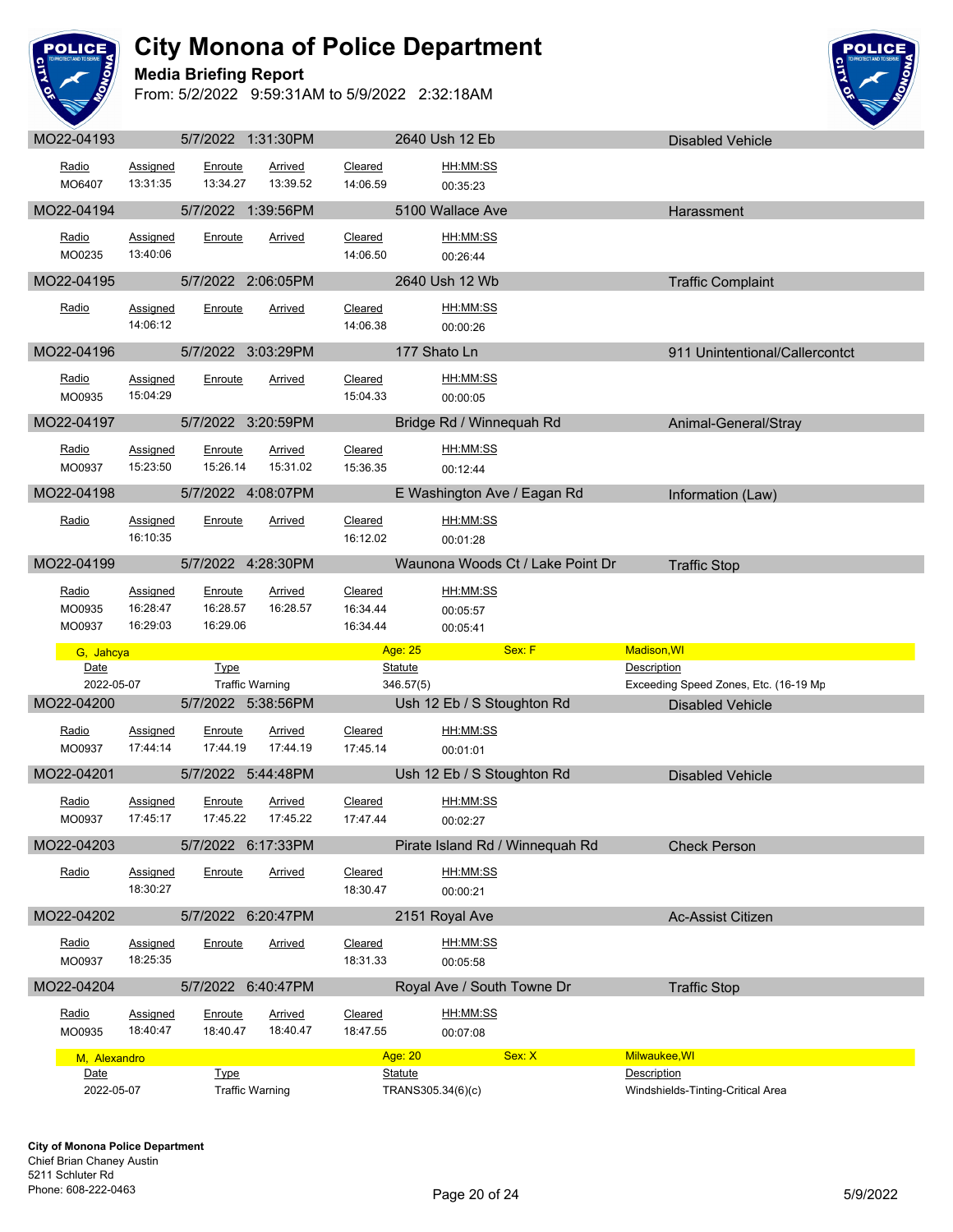

**Media Briefing Report**



| MO22-04206          |                             | 5/7/2022 7:37:11PM     |                           |                     | Millpond Rd / Long Dr               | <b>Assist Other Agency</b>                                  |
|---------------------|-----------------------------|------------------------|---------------------------|---------------------|-------------------------------------|-------------------------------------------------------------|
| Radio               | Assigned                    | Enroute                | Arrived                   | Cleared             | HH:MM:SS                            |                                                             |
|                     | 19:38:57                    |                        |                           | 19:40.22            | 00:01:26                            |                                                             |
| MO0937              | 19:40:05                    | 19:40.16               | 19:42.31                  | 19:52.04            | 00:11:59                            |                                                             |
| MO22-04207          |                             | 5/7/2022 8:28:10PM     |                           |                     | S Stoughton Rd / Ush 12 Wb          | <b>Traffic Complaint</b>                                    |
| Radio               | Assigned                    | Enroute                | Arrived                   | Cleared             | HH:MM:SS                            |                                                             |
| MO0937              | 20:28:55                    | 20:29.00               | 20:29.00                  | 20:31.20            | 00:02:25                            |                                                             |
| MO22-04208          |                             | 5/7/2022 8:52:34PM     |                           |                     | 100 E Broadway                      | Afd-Assist Fire Department                                  |
|                     |                             |                        |                           |                     |                                     |                                                             |
| Radio               | Assigned<br>20:53:31        | Enroute                | Arrived                   | Cleared             | HH:MM:SS                            |                                                             |
|                     |                             |                        |                           | 20:59.03            | 00:05:32                            |                                                             |
| MO22-04209          |                             | 5/7/2022 9:08:22PM     |                           |                     | 2151 Royal Ave                      | <b>Check Area/Foot Patrol</b>                               |
| Radio               | <u>Assigned</u>             | Enroute                | Arrived                   | Cleared             | HH:MM:SS                            |                                                             |
| MO0935              | 21:08:22                    | 21:08.22               | 21:08.22                  | 21:29.33            | 00:21:12                            |                                                             |
| MO22-04210          |                             | 5/7/2022 9:36:41PM     |                           |                     | 2151 Royal Ave                      | <b>Theft-Retail</b>                                         |
| Radio               | <b>Assigned</b>             | Enroute                | <u>Arrived</u>            | Cleared             | HH:MM:SS                            |                                                             |
| MO0937              | 21:37:35                    |                        |                           | 21:37.40            | 00:00:05                            |                                                             |
| MO22-04211          |                             | 5/7/2022 9:46:16PM     |                           |                     | 2500 Rimrock Rd                     | Information (Law)                                           |
|                     |                             |                        |                           |                     |                                     |                                                             |
| Radio               | <b>Assigned</b><br>21:51:47 | Enroute                | Arrived                   | Cleared<br>21:52.32 | HH:MM:SS<br>00:00:44                |                                                             |
|                     |                             |                        |                           |                     |                                     |                                                             |
| MO22-04212          |                             | 5/7/2022 11:59:52PM    |                           |                     | Atwood Ave / Cottage Grove Rd       | <b>Traffic Stop</b>                                         |
| Radio               | Assigned                    | Enroute                | Arrived                   | Cleared             | HH:MM:SS                            |                                                             |
| MO0945              | 23:59:52                    | 23:59.52               | 23:59.52                  | 0:05.40             | 00:05:48                            |                                                             |
|                     |                             |                        |                           |                     |                                     |                                                             |
| C, Nevaeh           |                             |                        |                           |                     | Sex: F<br>Age: 16                   | <b>Sun Prairie,</b>                                         |
| Date                |                             | <b>Type</b>            |                           |                     | <b>Statute</b>                      | Description                                                 |
| 2022-05-08          |                             |                        | <b>Traffic Warning</b>    |                     | 346.57(5)                           | Exceeding Speed Zones, Etc. (11-15 Mp                       |
| MO22-04213          |                             | 5/8/2022 12:14:38AM    |                           |                     | Atwood Ave / Olbrich Ave            | <b>Traffic Stop</b>                                         |
| Radio               | <b>Assigned</b>             | Enroute                | Arrived                   | Cleared             | <u>HH:MM:SS</u>                     |                                                             |
| MO0945              | 0:14:38                     | 0:14.38                | 0:14.38                   | 0:22.33             | 00:07:56                            |                                                             |
| S, Cheyenne         |                             |                        |                           |                     | Age: 27<br>Sex: F                   | <b>Madison, WI</b>                                          |
| Date<br>2022-05-08  |                             | <b>Type</b>            | <b>Traffic Warning</b>    |                     | <b>Statute</b><br>346.57(5)         | <b>Description</b><br>Exceeding Speed Zones, Etc. (11-15 Mp |
| MO22-04214          |                             | 5/8/2022 12:30:47AM    |                           |                     | S Stoughton Rd / Pflaum Rd          | <b>Traffic Stop</b>                                         |
|                     |                             |                        |                           |                     |                                     |                                                             |
| Radio<br>MO0945     | Assigned<br>0:30:47         | Enroute<br>0:30.47     | Arrived<br>0:30.47        | Cleared<br>0:37.45  | HH:MM:SS<br>00:06:59                |                                                             |
|                     |                             |                        |                           |                     | Sex: M                              | Madison,                                                    |
| B, Jonathan<br>Date |                             | <b>Type</b>            |                           |                     | Age: 66<br><b>Statute</b>           | <b>Description</b>                                          |
| 2022-05-08          |                             |                        | <b>Traffic Warning</b>    |                     | 346.31(2)                           | Improper Right Turn                                         |
| MO22-04215          |                             | 5/8/2022 12:34:51AM    |                           |                     | Ush 12 Eb / S Stoughton Rd          | <b>Traffic Stop</b>                                         |
| Radio               | Assigned                    | Enroute                | <b>Arrived</b>            | Cleared             | HH:MM:SS                            |                                                             |
| MO0937              | 0:35:28                     |                        |                           | 0:41.52             | 00:06:25                            |                                                             |
| MO22-04216          |                             | 5/8/2022 12:47:34AM    |                           |                     | Ush 12 Wb / W Broadway              | <b>Traffic Stop</b>                                         |
|                     |                             |                        |                           |                     |                                     |                                                             |
| Radio<br>MO0945     | <b>Assigned</b><br>0:47:34  | Enroute<br>0:47.34     | <b>Arrived</b><br>0:47.34 | Cleared<br>0:57.02  | HH:MM:SS<br>00:09:28                |                                                             |
|                     |                             |                        |                           |                     |                                     |                                                             |
| K, Joseph<br>Date   |                             | <b>Type</b>            |                           |                     | Age: 18<br>Sex: M<br><b>Statute</b> | <b>Bloomington, IL</b><br>Description                       |
| 2022-05-08          |                             | <b>Traffic Warning</b> |                           |                     | 346.57(5)                           | Exceeding Speed Zones, Etc. (16-19 Mp                       |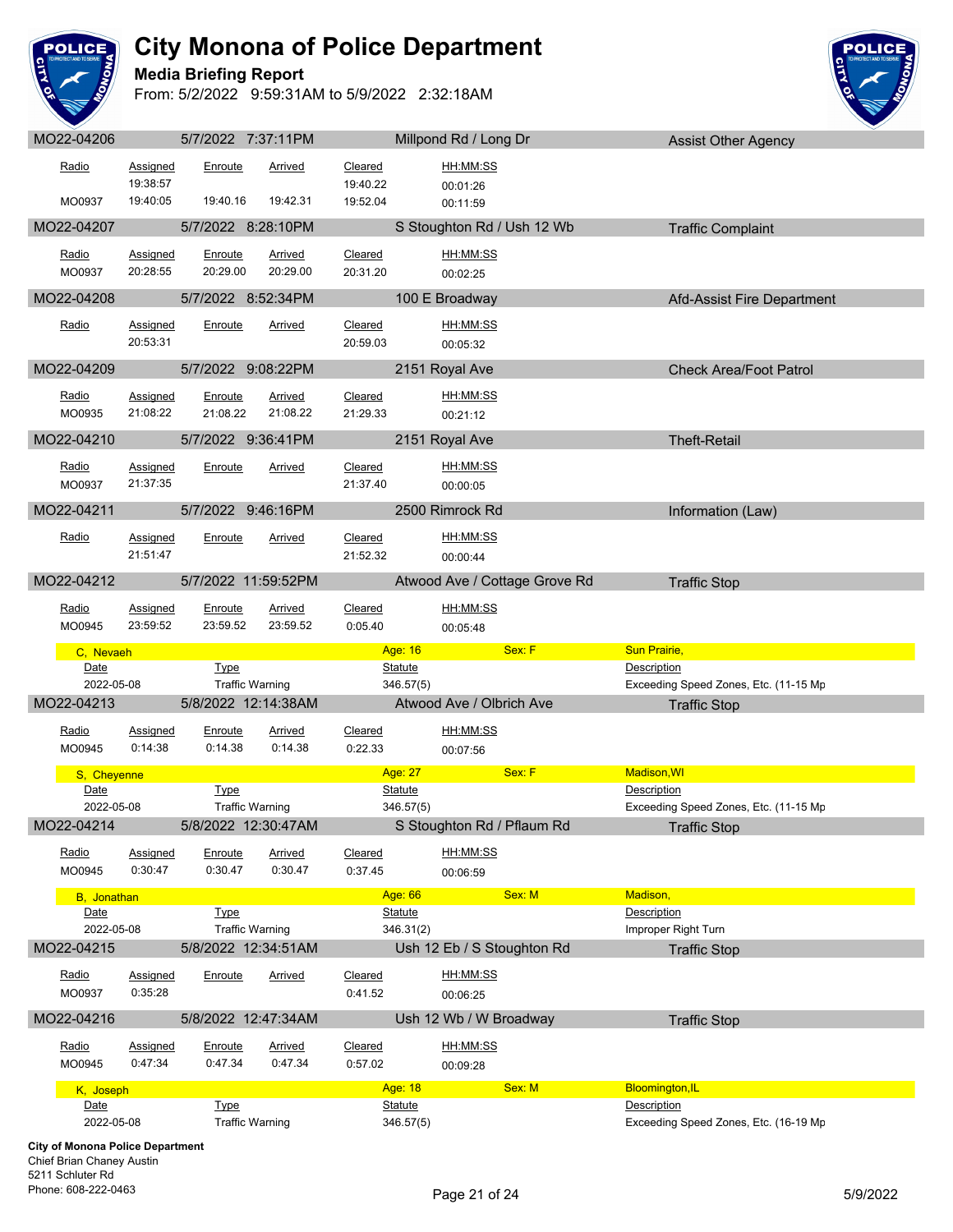

**Media Briefing Report**



| Radio      | Assigned                   | Enroute            | <b>Arrived</b>            | Cleared                   | HH:MM:SS                      |                                                      |                                       |
|------------|----------------------------|--------------------|---------------------------|---------------------------|-------------------------------|------------------------------------------------------|---------------------------------------|
| MO0937     | 0:57:09                    |                    |                           | 0:57.14                   | 00:00:05                      |                                                      |                                       |
| MO22-04218 |                            |                    | 5/8/2022 1:27:39AM        |                           |                               |                                                      |                                       |
|            |                            |                    |                           |                           |                               | S Stoughton Rd Ush 12 Eb On / S Stought Traffic Stop |                                       |
| Radio      | <b>Assigned</b>            | Enroute            | <b>Arrived</b>            | Cleared                   | HH:MM:SS                      |                                                      |                                       |
| MO0937     | 1:27:39                    | 1:27.39            | 1:27.39                   | 1:32.52                   | 00:05:14                      |                                                      |                                       |
| MO0945     | 1:27:56                    | 1:27.59            | 1:30.06                   | 1:32.45                   | 00:04:49                      |                                                      |                                       |
| MO22-04219 |                            |                    | 5/8/2022 1:50:01AM        |                           | 5300 Monona Dr                |                                                      | <b>Alcohol Compliance Check</b>       |
| Radio      | <b>Assigned</b>            | Enroute            | <b>Arrived</b>            | <b>Cleared</b>            | HH:MM:SS                      |                                                      |                                       |
| MO0934     | 1:50:05                    |                    |                           | 1:50.39                   | 00:00:34                      |                                                      |                                       |
|            |                            |                    |                           |                           |                               |                                                      |                                       |
| MO22-04220 |                            |                    | 5/8/2022 2:01:51AM        |                           | Ush 12 Wb / John Nolen Dr     |                                                      | <b>Traffic Stop</b>                   |
| Radio      | <b>Assigned</b>            | Enroute            | <b>Arrived</b>            | Cleared                   | HH:MM:SS                      |                                                      |                                       |
| MO0945     | 2:01:51                    | 2:01.51            | 2:01.51                   | 2:10.36                   | 00:08:45                      |                                                      |                                       |
| R, Sofia   |                            |                    |                           |                           | Age: 40                       | Sex: F<br><b>Madison, WI</b>                         |                                       |
| Date       |                            | <b>Type</b>        |                           |                           | <b>Statute</b>                | Description                                          |                                       |
| 2022-05-08 |                            |                    | <b>Traffic Warning</b>    |                           | 346.57(5)                     |                                                      | Exceeding Speed Zones, Etc. (16-19 Mp |
| MO22-04221 |                            |                    | 5/8/2022 2:07:08AM        |                           | 1530 I90 Wb                   |                                                      | <b>Assist Other Agency</b>            |
|            |                            |                    |                           |                           |                               |                                                      |                                       |
| Radio      | <b>Assigned</b><br>2:07:38 | Enroute            | <b>Arrived</b>            | <b>Cleared</b><br>2:12.18 | <u>HH:MM:SS</u>               |                                                      |                                       |
| MO0480     | 2:18:10                    | 2:18.10            | 2:20.28                   | 4:07.05                   | 00:04:40                      |                                                      |                                       |
| MO0937     | 2:12:12                    | 2:12.15            | 2:12.15                   | 3:03.19                   | 01:48:55                      |                                                      |                                       |
| MO0941     | 2:07:38                    | 2:10.44            | 2:10.44                   | 4:08.17                   | 00:51:07<br>02:00:39          |                                                      |                                       |
| MO0945     | 2:10:40                    | 2:10.46            | 2:10.46                   | 4:08.43                   | 01:58:04                      |                                                      |                                       |
|            |                            |                    |                           |                           |                               |                                                      |                                       |
| MO22-04222 |                            |                    | 5/8/2022 4:09:12AM        |                           | 800 W Broadway                |                                                      | <b>Check Area/Foot Patrol</b>         |
| Radio      | <b>Assigned</b>            | Enroute            | Arrived                   | Cleared                   | HH:MM:SS                      |                                                      |                                       |
| MO6407     | 4:09:12                    | 4:09.12            | 4:09.12                   | 4:56.14                   | 00:47:03                      |                                                      |                                       |
| MO22-04223 |                            |                    | 5/8/2022 5:26:46AM        |                           | 6408 Copps Ave                |                                                      | <b>Check Area/Foot Patrol</b>         |
| Radio      |                            |                    |                           | Cleared                   |                               |                                                      |                                       |
| MO6407     | Assigned<br>5:26:46        | Enroute<br>5:26.46 | <b>Arrived</b><br>5:26.46 | 5:35.51                   | HH:MM:SS                      |                                                      |                                       |
|            |                            |                    |                           |                           | 00:09:06                      |                                                      |                                       |
| MO22-04224 |                            |                    | 5/8/2022 5:39:04AM        |                           | Nichols Rd / Pheasant Hill Rd |                                                      | <b>Traffic Stop</b>                   |
| Radio      | <b>Assigned</b>            | Enroute            | <b>Arrived</b>            | Cleared                   | HH:MM:SS                      |                                                      |                                       |
| MO6407     | 5:39:04                    | 5:39.04            | 5:39.04                   | 5:44.49                   | 00:05:46                      |                                                      |                                       |
| H, Steven  |                            |                    |                           |                           | Age: 45                       | Sex: M<br>Monona.                                    |                                       |
| Date       |                            | <u>Type</u>        |                           |                           | <u>Statute</u>                | Description                                          |                                       |
| 2022-05-08 |                            |                    | <b>Traffic Warning</b>    |                           | 346.57(4)(e)                  |                                                      | Speeding On City Highway (11-15 Mph)  |
| MO22-04225 |                            |                    | 5/8/2022 6:13:05AM        |                           | 2151 Royal Ave                |                                                      | <b>Check Area/Foot Patrol</b>         |
| Radio      | <b>Assigned</b>            | Enroute            | <b>Arrived</b>            | <b>Cleared</b>            | HH:MM:SS                      |                                                      |                                       |
| MO0941     | 6:13:16                    | 6:13.19            | 6:13.19                   | 6:21.11                   | 00:07:55                      |                                                      |                                       |
| MO0945     | 6:13:11                    | 6:13.14            | 6:13.14                   | 6:21.24                   | 00:08:14                      |                                                      |                                       |
|            |                            |                    |                           |                           |                               |                                                      |                                       |
| MO22-04226 |                            |                    | 5/8/2022 6:15:39AM        |                           | 3735 Monona Dr                |                                                      | <b>Check Area/Foot Patrol</b>         |
| Radio      | <b>Assigned</b>            | Enroute            | <b>Arrived</b>            | <b>Cleared</b>            | HH:MM:SS                      |                                                      |                                       |
| MO6407     | 6:15:39                    | 6:15.39            | 6:15.39                   | 6:25.06                   | 00:09:27                      |                                                      |                                       |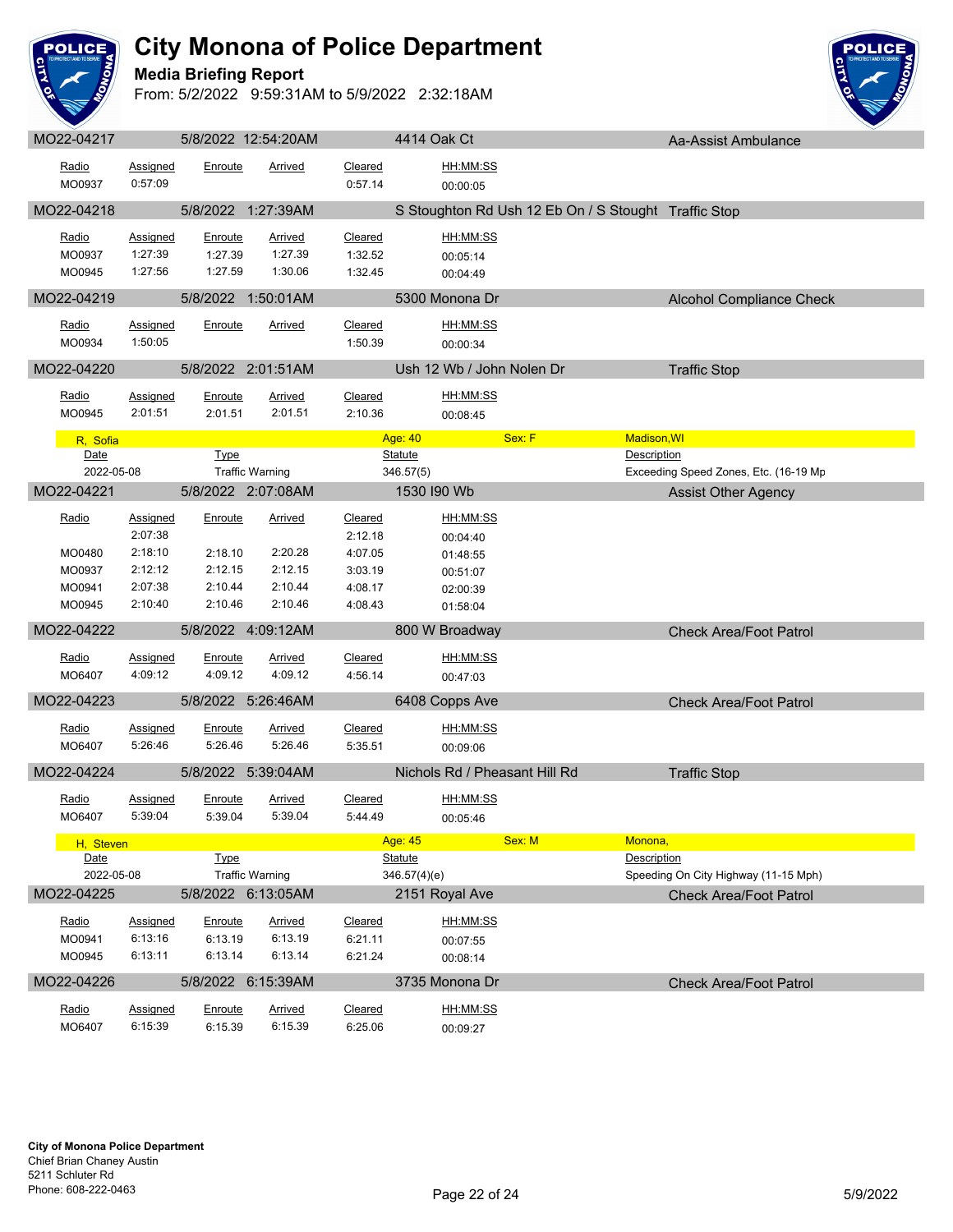

**Media Briefing Report**



| MO22-04227                |                                         | 5/8/2022 10:10:12AM             |                                        |                                 | 6540 Monona Dr                                          | <b>Check Area/Foot Patrol</b> |
|---------------------------|-----------------------------------------|---------------------------------|----------------------------------------|---------------------------------|---------------------------------------------------------|-------------------------------|
| Radio<br>MO0235           | Assigned<br>10:10:12                    | Enroute<br>10:10.12             | Arrived<br>10:10.12                    | Cleared<br>10:25.01             | HH:MM:SS<br>00:14:49                                    |                               |
| MO22-04228                |                                         | 5/8/2022 10:47:18AM             |                                        |                                 | 800 W Broadway                                          | Aa-Assist Ambulance           |
| Radio<br>MO0235           | Assigned<br>10:47:24                    | Enroute                         | Arrived                                | Cleared<br>10:47.46             | HH:MM:SS<br>00:00:22                                    |                               |
| MO22-04229                |                                         | 5/8/2022 11:09:32AM             |                                        |                                 | 4913 Schofield St                                       | <b>Check Area/Foot Patrol</b> |
| Radio<br>MO6407           | Assigned<br>11:09:32                    | Enroute<br>11:09.32             | <b>Arrived</b><br>11:09.32             | Cleared<br>11:32.37             | HH:MM:SS<br>00:23:06                                    |                               |
| MO22-04230                |                                         | 5/8/2022 12:28:18PM             |                                        |                                 | 5113 Wallace Ave                                        | 911 Disconnect                |
| Radio<br>MO0235<br>MO6407 | <b>Assigned</b><br>12:28:37<br>12:28:24 | Enroute<br>12:30.50<br>12:30.48 | <b>Arrived</b><br>12:33.03<br>12:31.05 | Cleared<br>12:38.53<br>12:38.57 | HH:MM:SS<br>00:10:16<br>00:10:33                        |                               |
| MO22-04231                |                                         | 5/8/2022 2:02:09PM              |                                        |                                 | Ush 12 Wb / Agriculture Dr                              | <b>Traffic Complaint</b>      |
| Radio                     | <b>Assigned</b><br>14:02:16             | Enroute                         | <b>Arrived</b>                         | Cleared<br>14:03.34             | HH:MM:SS<br>00:01:18                                    |                               |
| MO22-04232                |                                         | 5/8/2022 5:12:20PM              |                                        |                                 | 2151 Royal Ave                                          | <b>Check Person</b>           |
| Radio<br>MO0235           | Assigned<br>17:14:47                    | Enroute<br>17:23.19             | Arrived<br>17:23.19                    | Cleared<br>17:28.27             | HH:MM:SS<br>00:13:40                                    |                               |
| MO22-04233                |                                         | 5/8/2022 5:30:49PM              |                                        |                                 | Monona Dr Ush 12 Eb On / Ush 12 Eb Mol Disabled Vehicle |                               |
| Radio<br>MO0235           | <b>Assigned</b><br>17:30:52             | Enroute<br>17:30.54             | Arrived<br>17:30.54                    | Cleared<br>18:25.44             | HH:MM:SS<br>00:54:53                                    |                               |
| MO22-04234                |                                         | 5/8/2022 8:20:23PM              |                                        |                                 | 2009 Frisch Rd                                          | Follow Up                     |
| Radio<br>MO0937           | Assigned<br>20:20:26                    | Enroute<br>20:20.30             | Arrived<br>20:32.44                    | Cleared<br>20:35.23             | HH:MM:SS<br>00:14:56                                    |                               |
| MO22-04235                |                                         | 5/8/2022 9:00:30PM              |                                        |                                 | 105 E Broadway                                          | <b>Preserve Peace</b>         |
| Radio<br>MO0937           | Assigned<br>21:02:41                    | Enroute<br>21:03.13             | Arrived<br>21:07.52                    | Cleared<br>21:32.51             | HH:MM:SS<br>00:30:10                                    |                               |
| MO22-04236                |                                         | 5/8/2022 9:23:13PM              |                                        |                                 | 6020 Kristi Cir                                         | Domestic/Family Trouble       |
| Radio<br>MO0937<br>MO0941 | <b>Assigned</b><br>21:32:54<br>21:23:43 | Enroute<br>21:32.56<br>21:23.51 | <b>Arrived</b><br>21:34.24<br>21:27.33 | Cleared<br>21:57.33<br>21:57.40 | HH:MM:SS<br>00:24:40<br>00:33:57                        |                               |
| MO22-04238                |                                         | 5/8/2022 10:42:05PM             |                                        |                                 | 353 Owen Rd                                             | <b>Check Person</b>           |
| Radio<br>MO0937           | Assigned<br>22:45:34                    | Enroute<br>22:45.48             | Arrived<br>22:49.29                    | Cleared<br>22:53.39             | HH:MM:SS<br>00:08:05                                    |                               |
| MO22-04237                |                                         | 5/8/2022 10:42:26PM             |                                        |                                 | 6512 Monona Dr                                          | Alarm                         |
| <u>Radio</u><br>MO0941    | <b>Assigned</b><br>22:45:24             | <b>Enroute</b><br>22:45.45      | <b>Arrived</b><br>22:51.21             | Cleared<br>22:52.19             | HH:MM:SS<br>00:06:54                                    |                               |
| MO22-04239                |                                         | 5/9/2022 1:08:45AM              |                                        |                                 | Ush 12 Eb / South Towne Dr                              | <b>Directed Patrol</b>        |
| <u>Radio</u><br>MO0945    | <b>Assigned</b><br>1:08:45              | <b>Enroute</b><br>1:08.45       | <b>Arrived</b><br>1:08.45              | <b>Cleared</b><br>1:24.10       | <u>HH:MM:SS</u><br>00:15:25                             |                               |